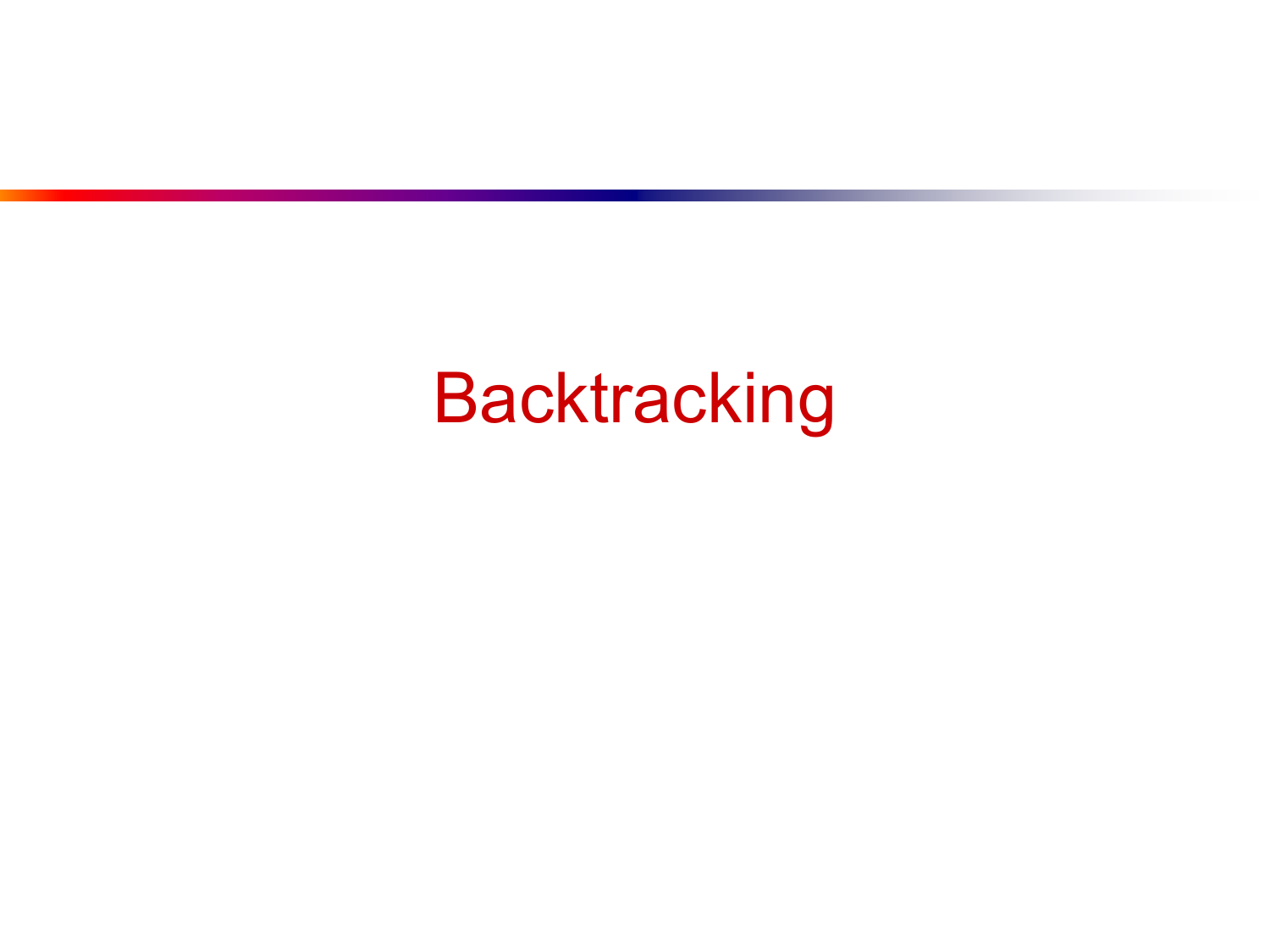# What is backtracking?

- Useful technique for optimizing search under some constraints
- Express the desired solution as an n-tuple  $(x_1, \ldots, x_n)$  $x_n$ ) where each  $x_i \in S_i$ ,  $S_i$  being a finite set
- The solution is based on finding one or more vectors that maximize, minimize, or satisfy a criterion function  $P(x_1, \ldots, x_n)$
- Sorting an array  $a[n]$ 
	- **Find an n-tuple where the element**  $x_i$  **is the index of**  $i<sup>th</sup>$ smallest element in a
	- Criterion function is given by  $a[x_i] \le a[x_{i+1}]$  for  $1 \le i \le n$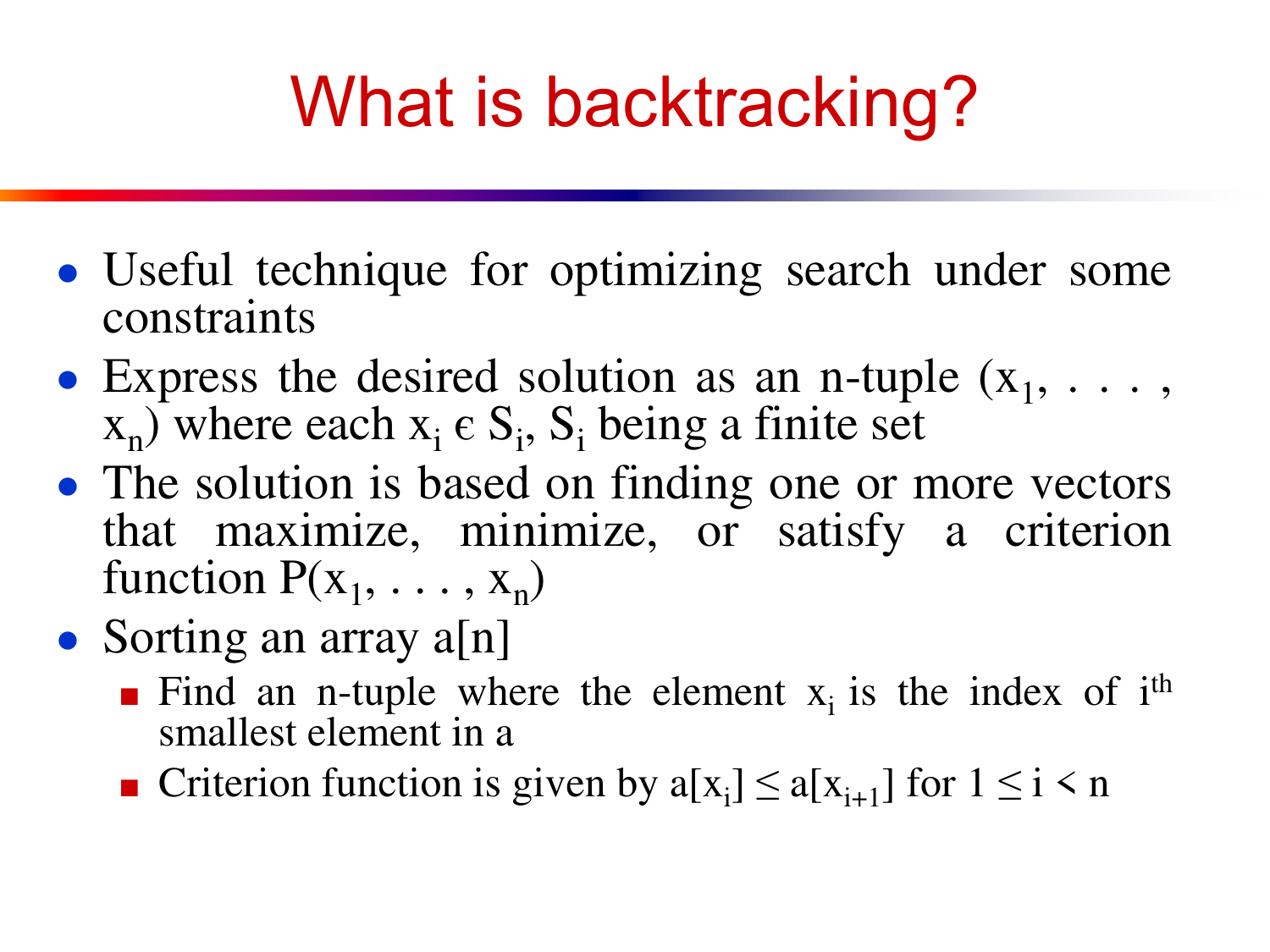# What is backtracking?

#### • Brute force approach

- **•** Let the size of set  $S_i$  be  $m_i$
- **There are m** =  $m_1m_2 \cdot \cdot \cdot m_n$  n-tuples that satisfy the criterion function P
- In brute force algorithm, you have to form all the m n-tuples to determine the optimal solutions

#### • Backtrack approach

- Form a solution (partial vector) and check at every step if this has any chance of success
- If the solution at any point seems not-promising, ignore it
- **If the partial vector**  $(x_1, x_2, \ldots, x_i)$  does not yield an optimal solution, ignore  $m_{i+1} \cdots m_n$  possible test vectors even without looking at them
- Determine problem solution by systematically searching the solution space for the given problem instance using a tree organization for solution space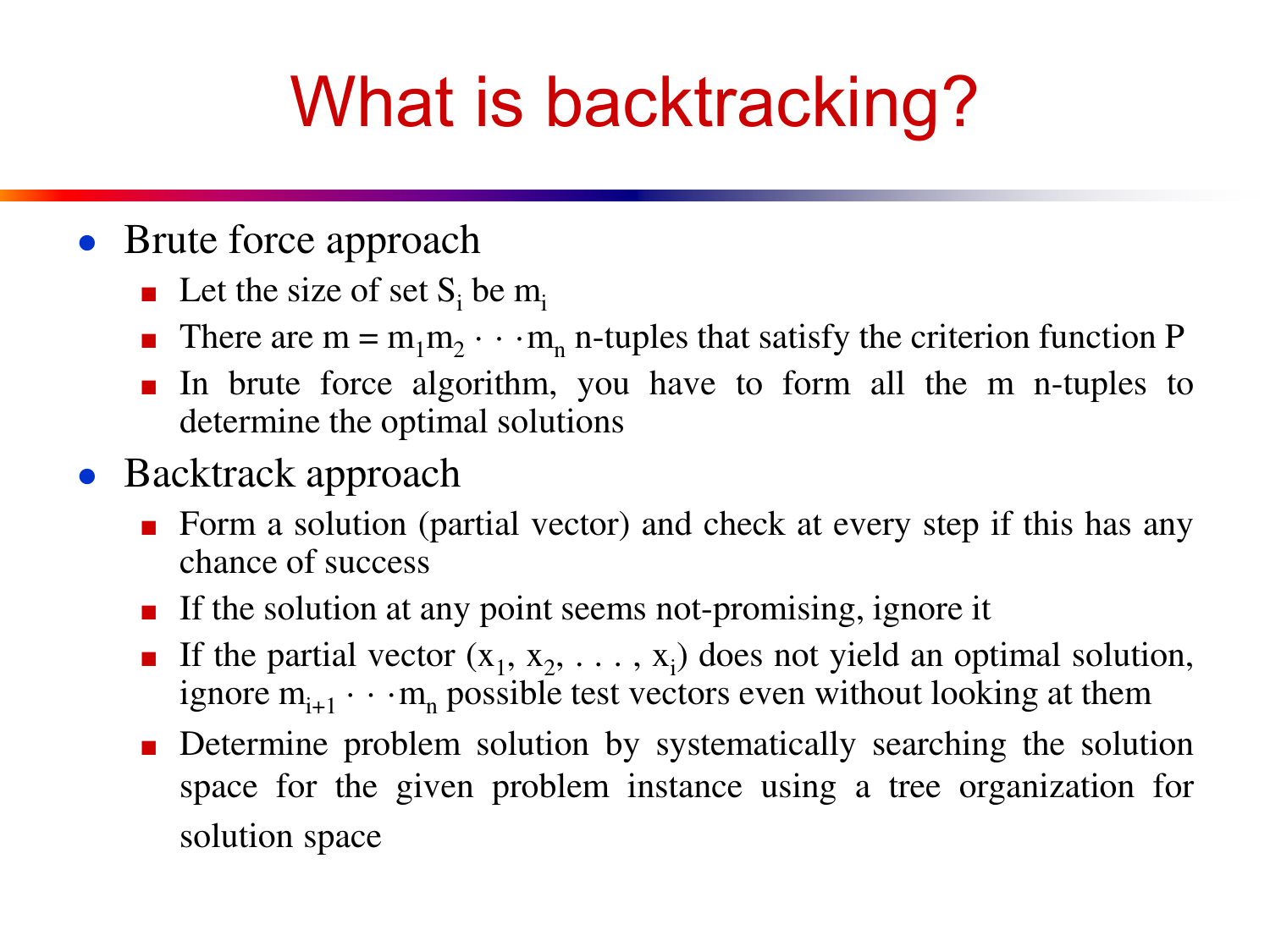# Explicit & Implicit Constraints

• All the solutions are required to satisfy a set of constraints divided into two categories: explicit and implicit constraints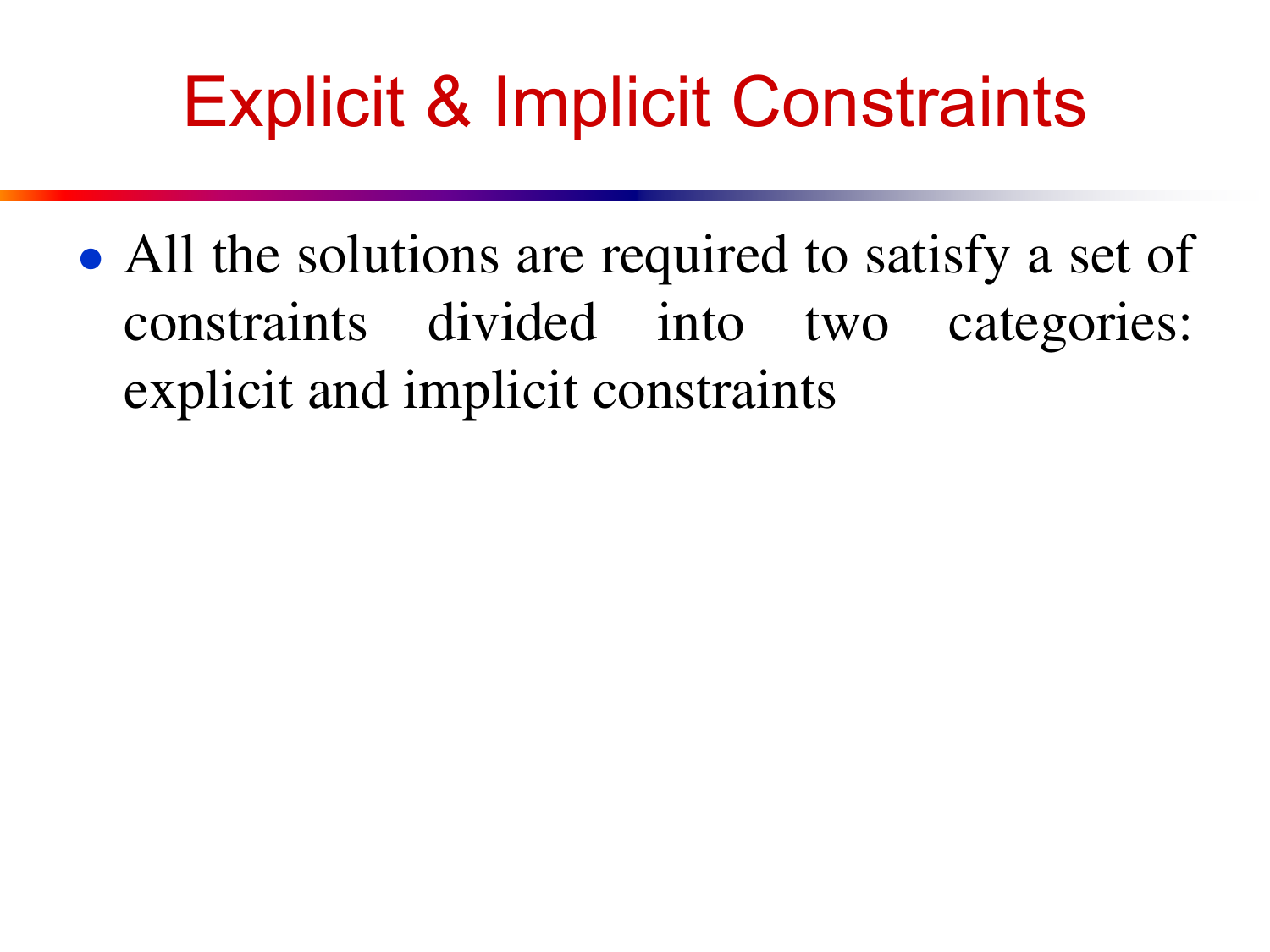# Explicit Constraints

- $\bullet$  Explicit constraints are rules that restrict each  $x_i$  to take on values only from a given set.
- Explicit constraints depend on the particular instance I of problem being solved
- All tuples that satisfy the explicit constraints define a possible solution space for I
- Examples of explicit constraints
	- $\mathbf{x}_i \geq 0$ , or all nonnegative real numbers
	- $\mathbf{x}_i = \{0, 1\}$
	- $l_i \leq x_i \leq u_i$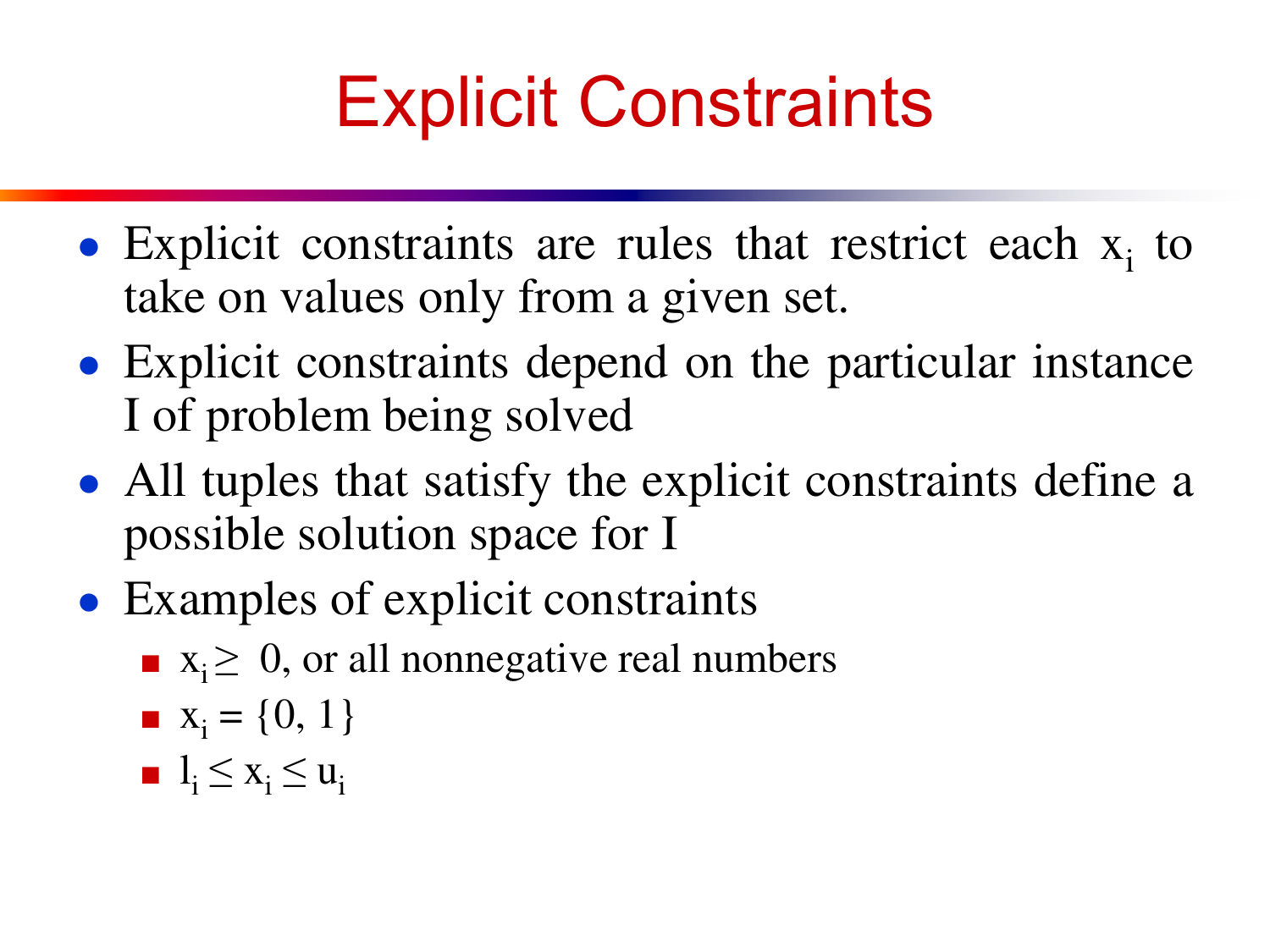# Implicit Constraints

- Implicit constraints are rules that determine which of the tuples in the solution space of I satisfy the criterion function.
- Implicit constraints describe the way in which the  $x_i$ s must relate to each other.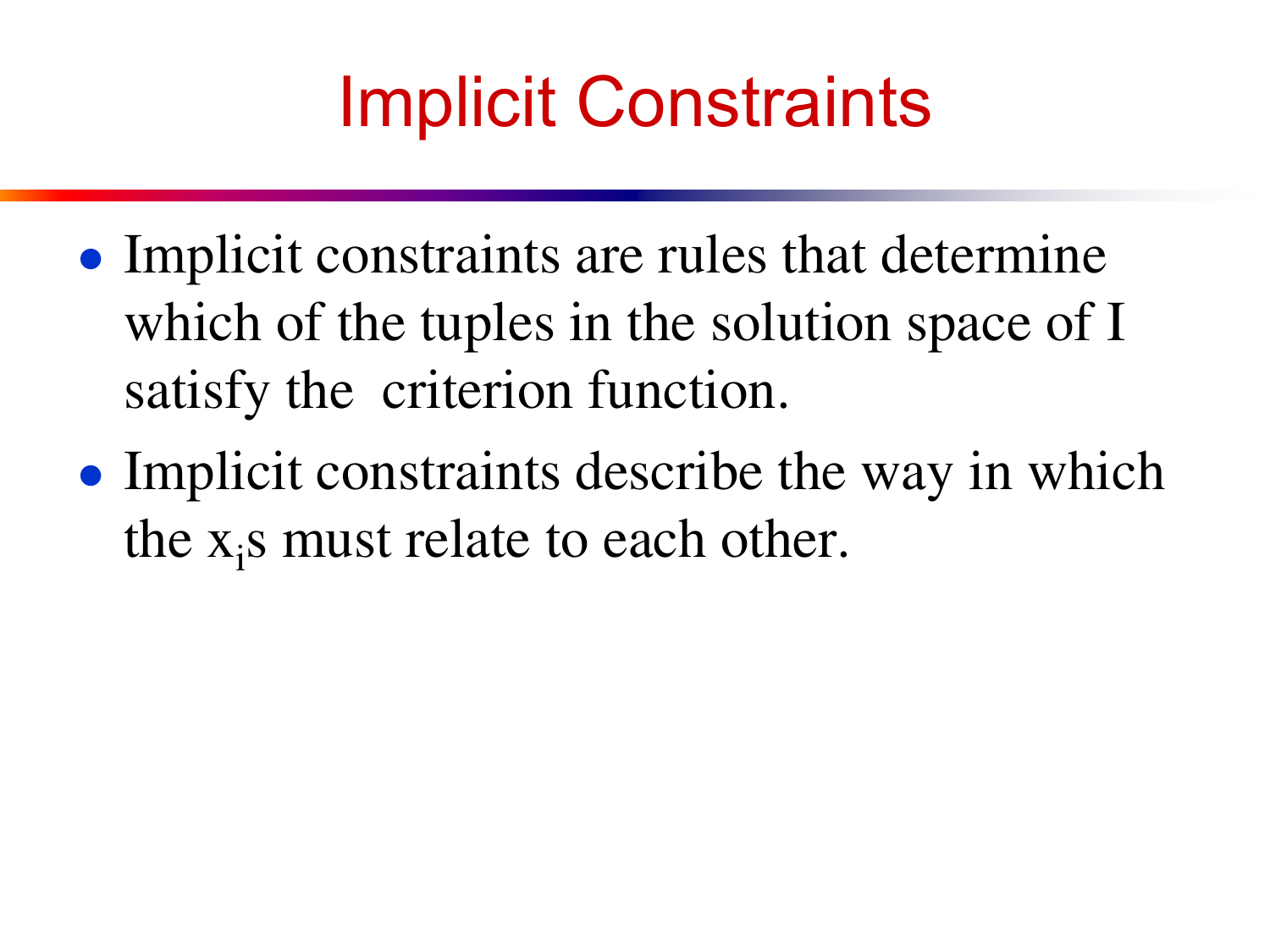# **Backtracking**

- Two versions of backtracking algorithms
	- Solution needs only to be feasible (satisfy problem's constraints)
		- sum of subsets
		- N- queens problem
	- Solution needs also to be optimal
		- knapsack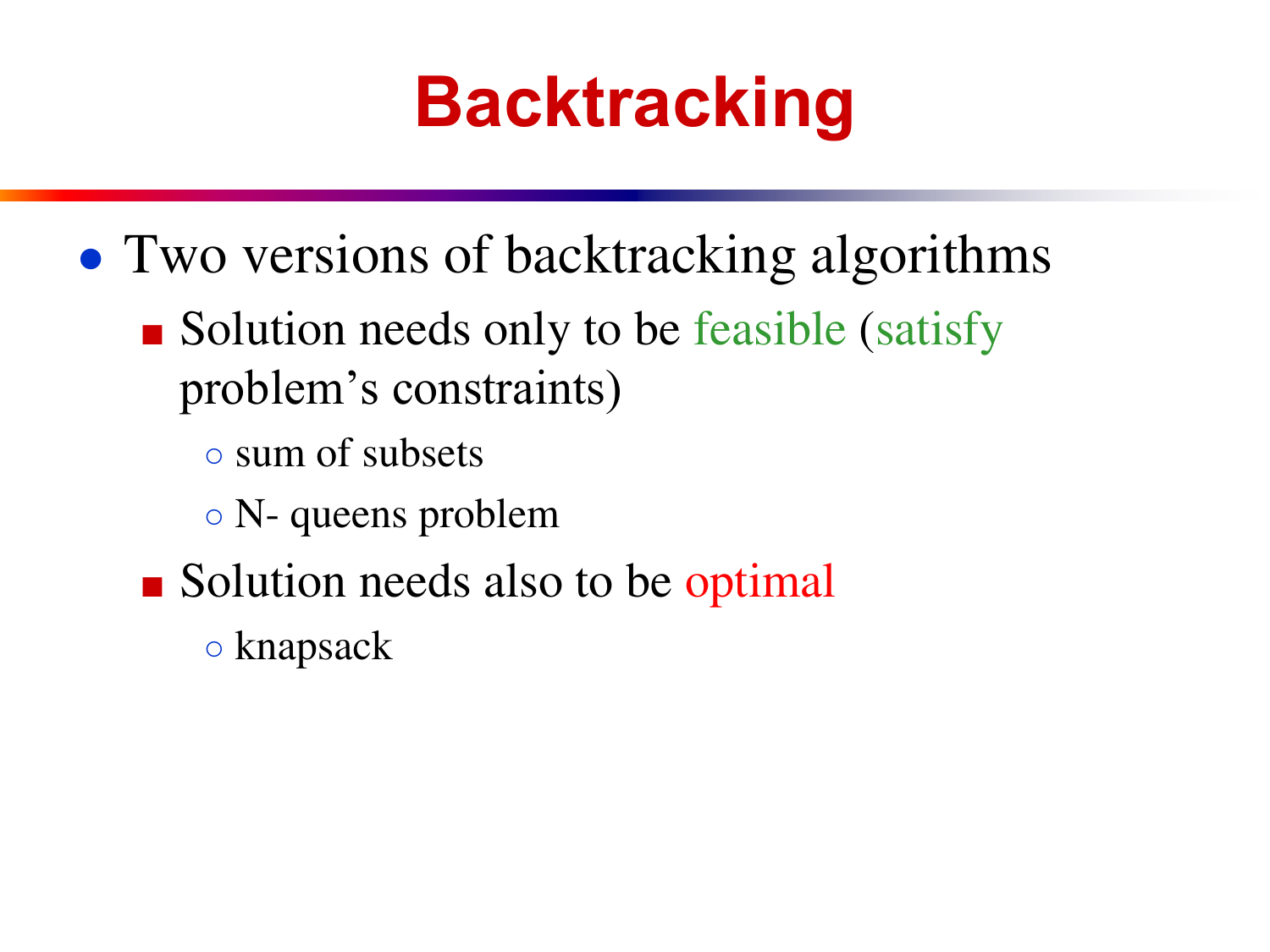# N-Queens Problem

- *N-Queens* dates back to the 19<sup>th</sup> century (studied by Gauss)
- Classical combinatorial problem, widely used as a benchmark because of its simple and regular structure
- Problem involves placing *N* queens on an  $N \times N$  chessboard such that no queen can attack any other
- Queen attacks other at the same row, column or diagonal line
- Benchmark code versions include finding the first solution and finding all solutions

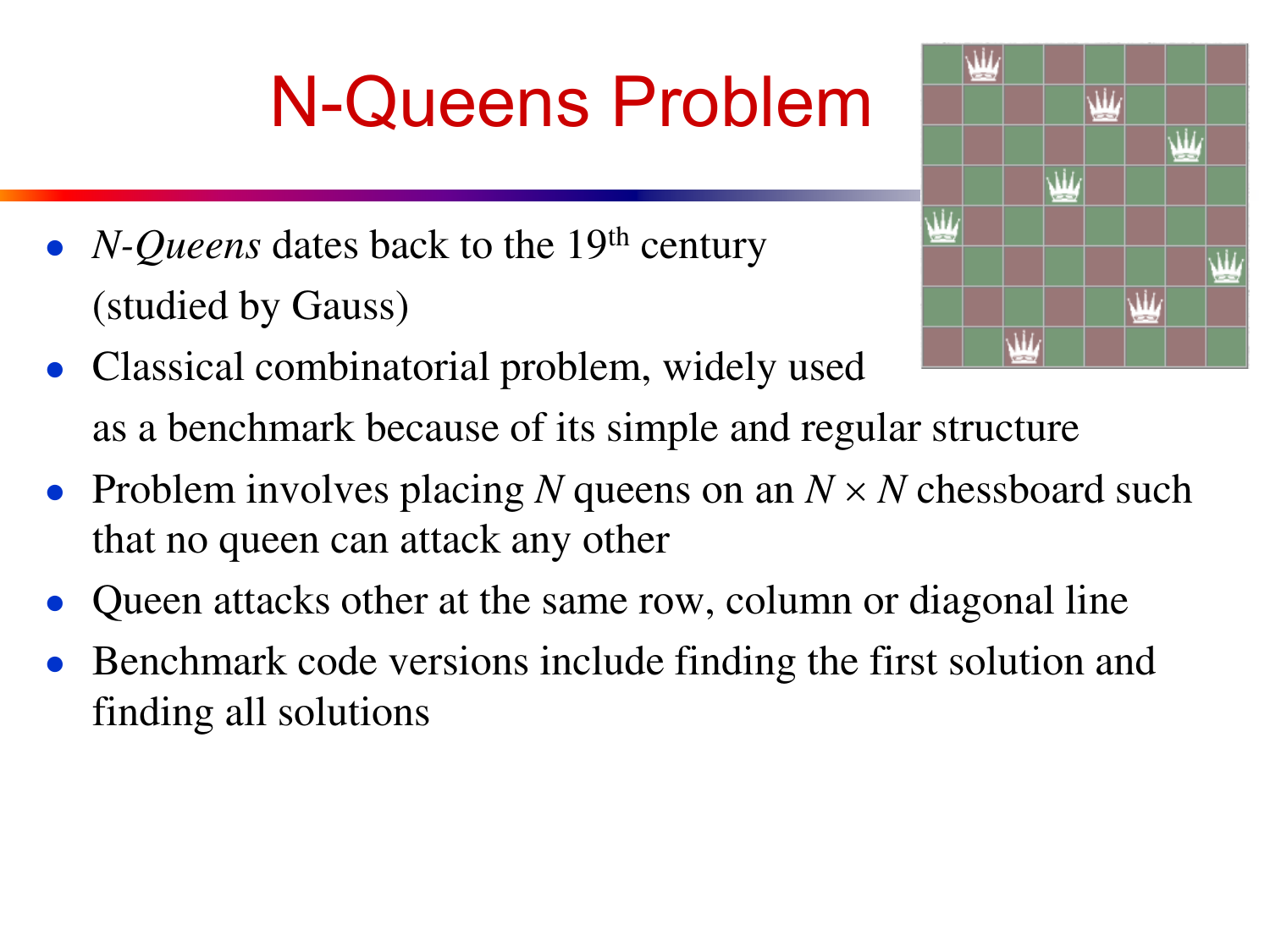### A Solution for 6-Queen

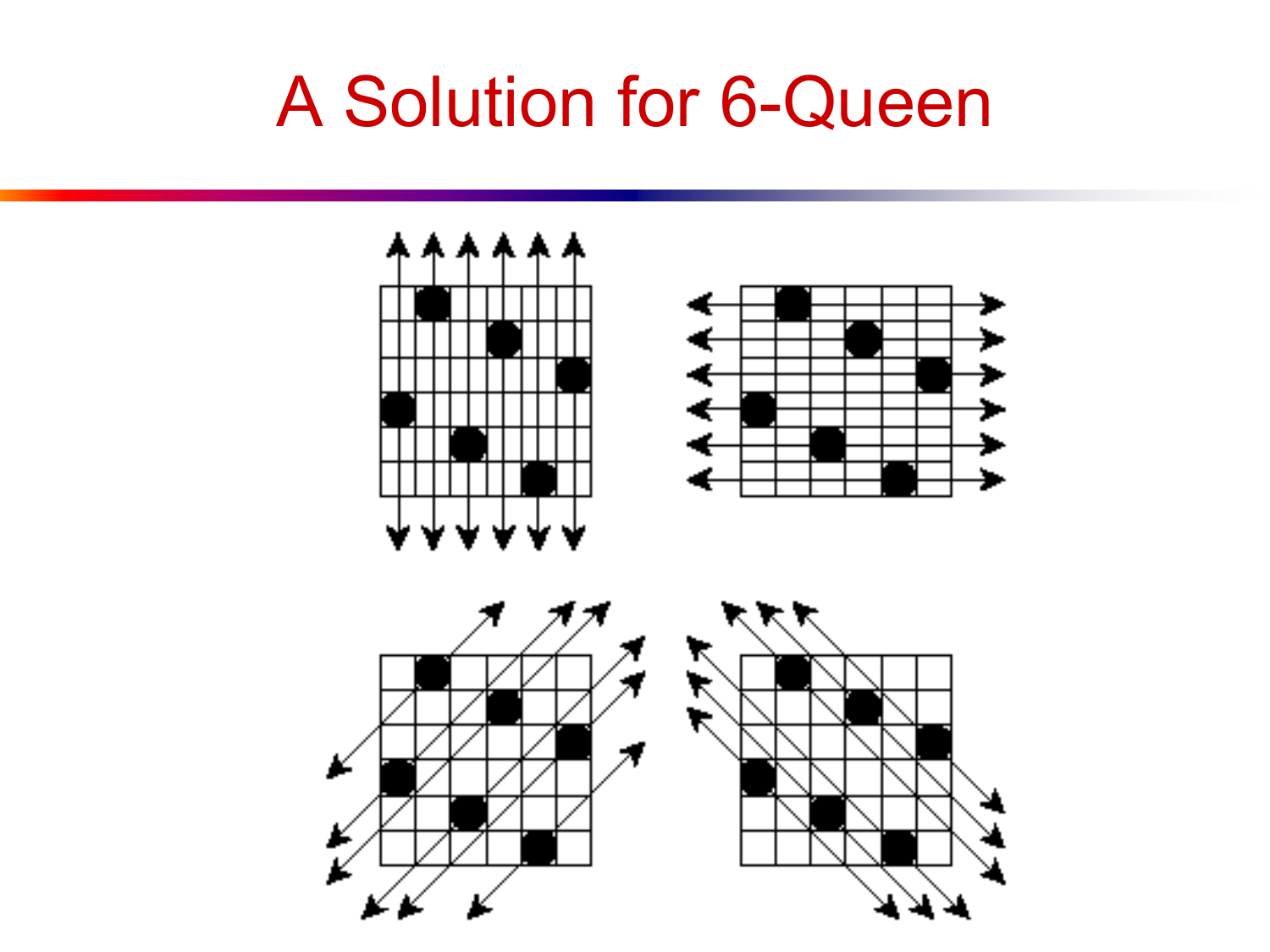## 8-queens problem

- Identify data structures to solve the problem
	- $\blacksquare$  We may define the solution to be an  $8 \times 8$  array
	- However, since each queen is in a different row, define the chessboard solution to be an 8-tuple  $(x_1,$  $\ldots$ ,  $x_8$ ), where  $x_i$  is the column for i<sup>th</sup> queen

$$
i = \begin{array}{c|ccccc} & 1 & 2 & 3 & 4 & 5 \\ \hline 1 & 3 & 5 & 2 & 4 \\ \end{array}
$$

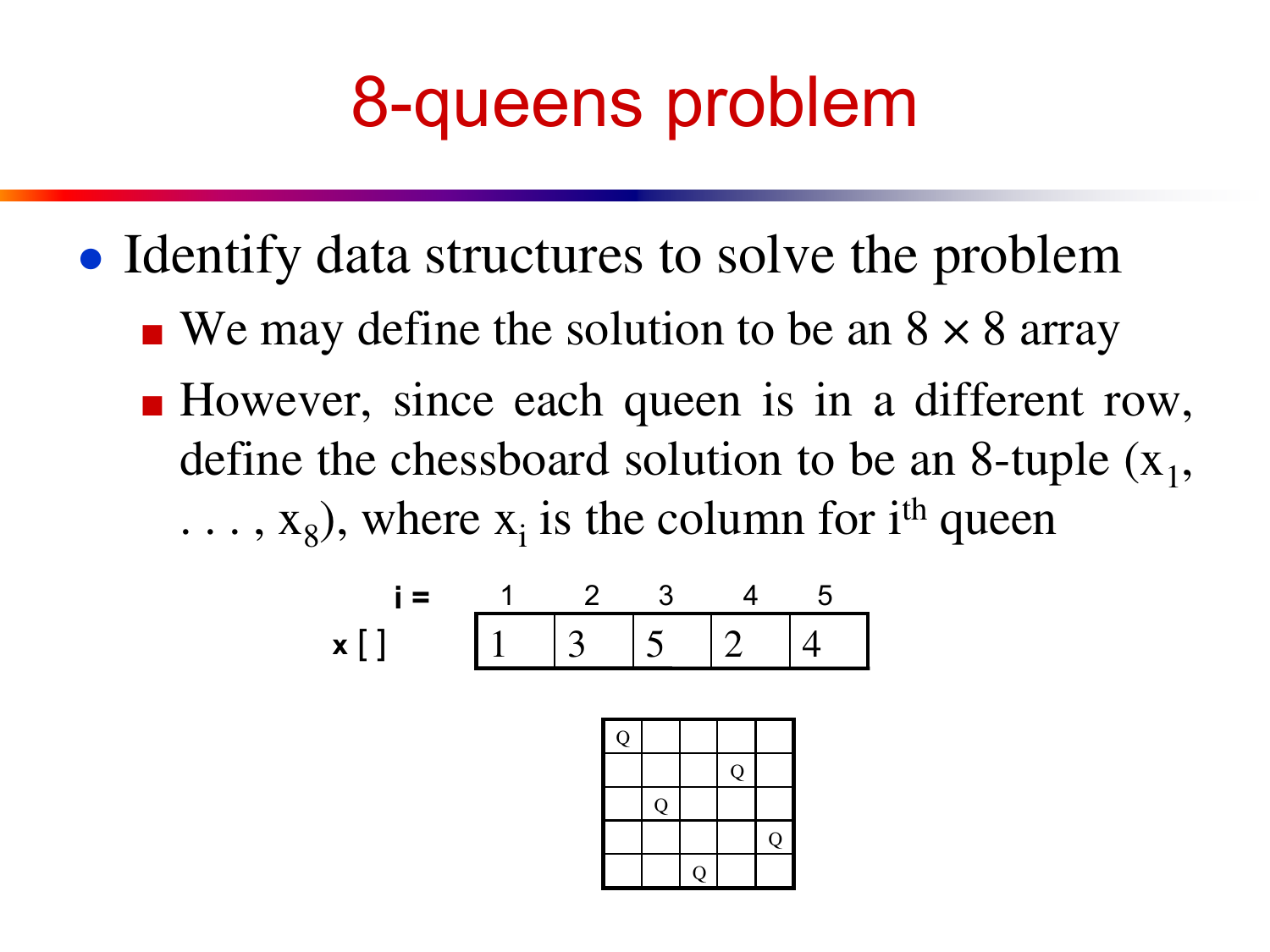# 8-queens problem

- Identify explicit constraints
	- Explicit constraints using 8-tuple formulation are  $S = \{1, 2, \ldots\}$ 3, 4, 5, 6, 7, 8}
	- Solution space of 8<sup>8</sup> 8-tuples
- Identify implicit constraints
	- $\blacksquare$  No two  $x_i$  can be the same, or all the queens must be in different columns
	- All solutions are permutations of the 8-tuple  $(1, 2, 3, 4, 5,$ 6, 7, 8)
	- Reduces the size of solution space from  $8<sup>8</sup>$  to  $8!$  tuples
	- No two queens can be on the same diagonal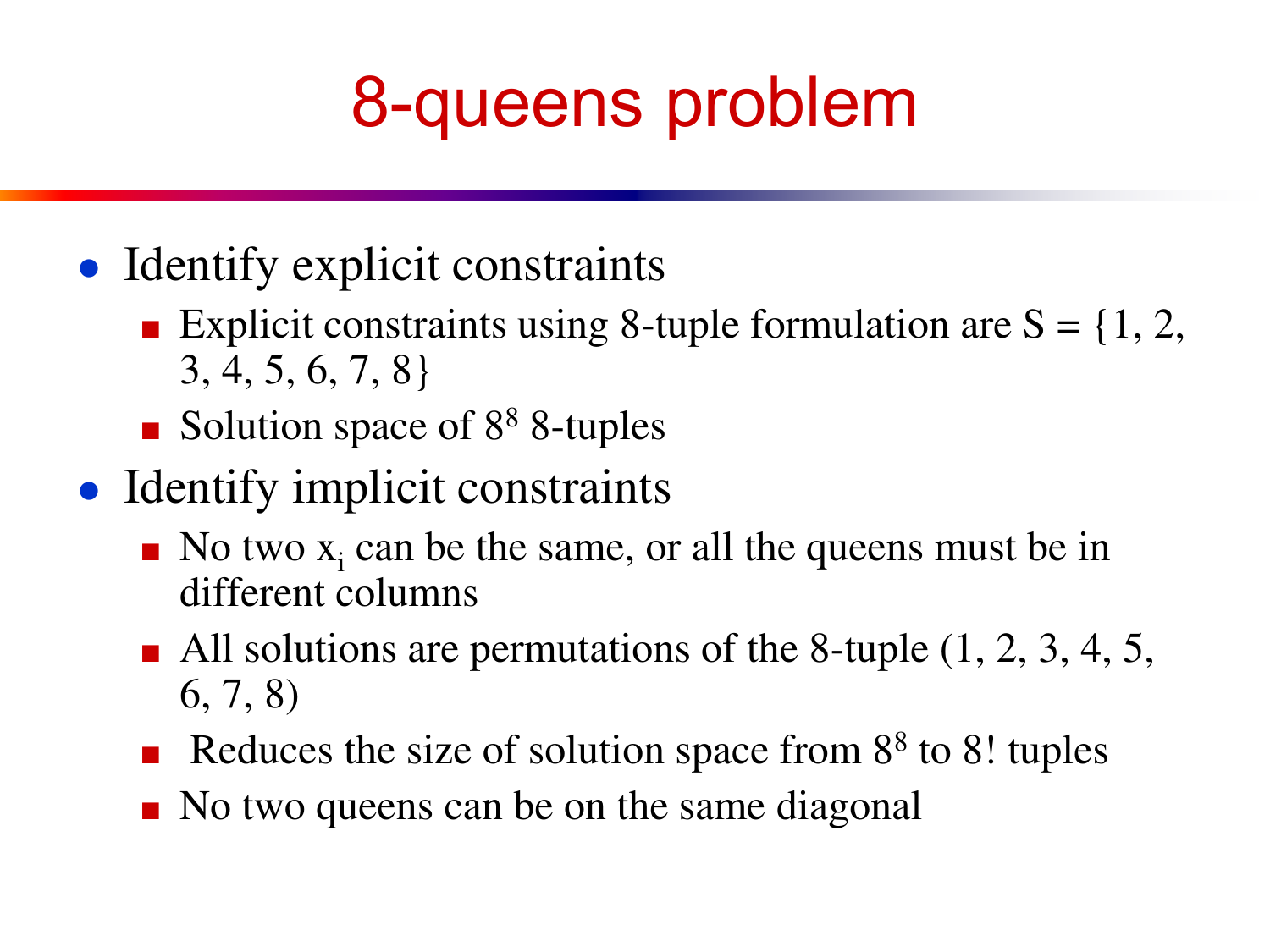# **The Backtracking Method**

- A given **problem** has a set of constraints and possibly an objective function
- The **solution** optimizes an objective function, and/or is feasible.
- We can represent the **solution space** for the problem using a state space tree
	- The *root* of the tree represents 0 choices,
	- Nodes at depth 1 represent first choice
	- Nodes at depth 2 represent the second choice, etc.
	- In this tree a *path* from a root to a leaf represents a candidate solution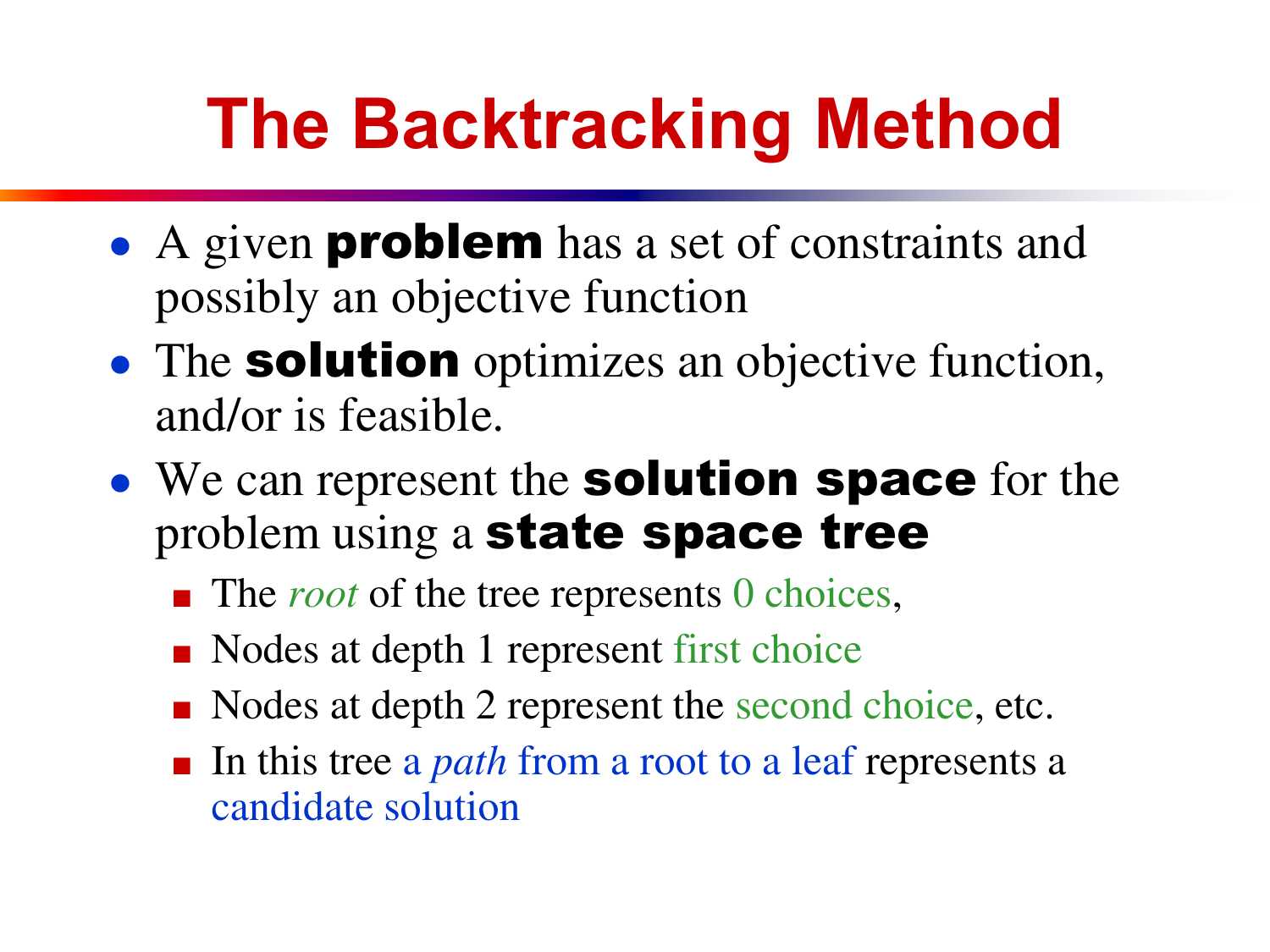## Terms Related to Solution Space Trees

- **Problem state** is each node in the depth-first search tree
- **State space** is the set of paths from root node to other nodes
- **Solution states** are the problem states s for which the path from the root node to s defines a tuple in the solution space
	- Partitioned into disjoint sub-solution spaces at each internal node
- **Answer states** are those solution states for which the path from root node to s defines a tuple that is a member of the set of solutions
	- These states satisfy implicit constraints
- **State space tree** is the tree organization of the solution space
- **Static trees** are ones for which tree organizations are independent of the problem instance being solved
- **Dynamic trees** are ones for which organization is dependent on problem instance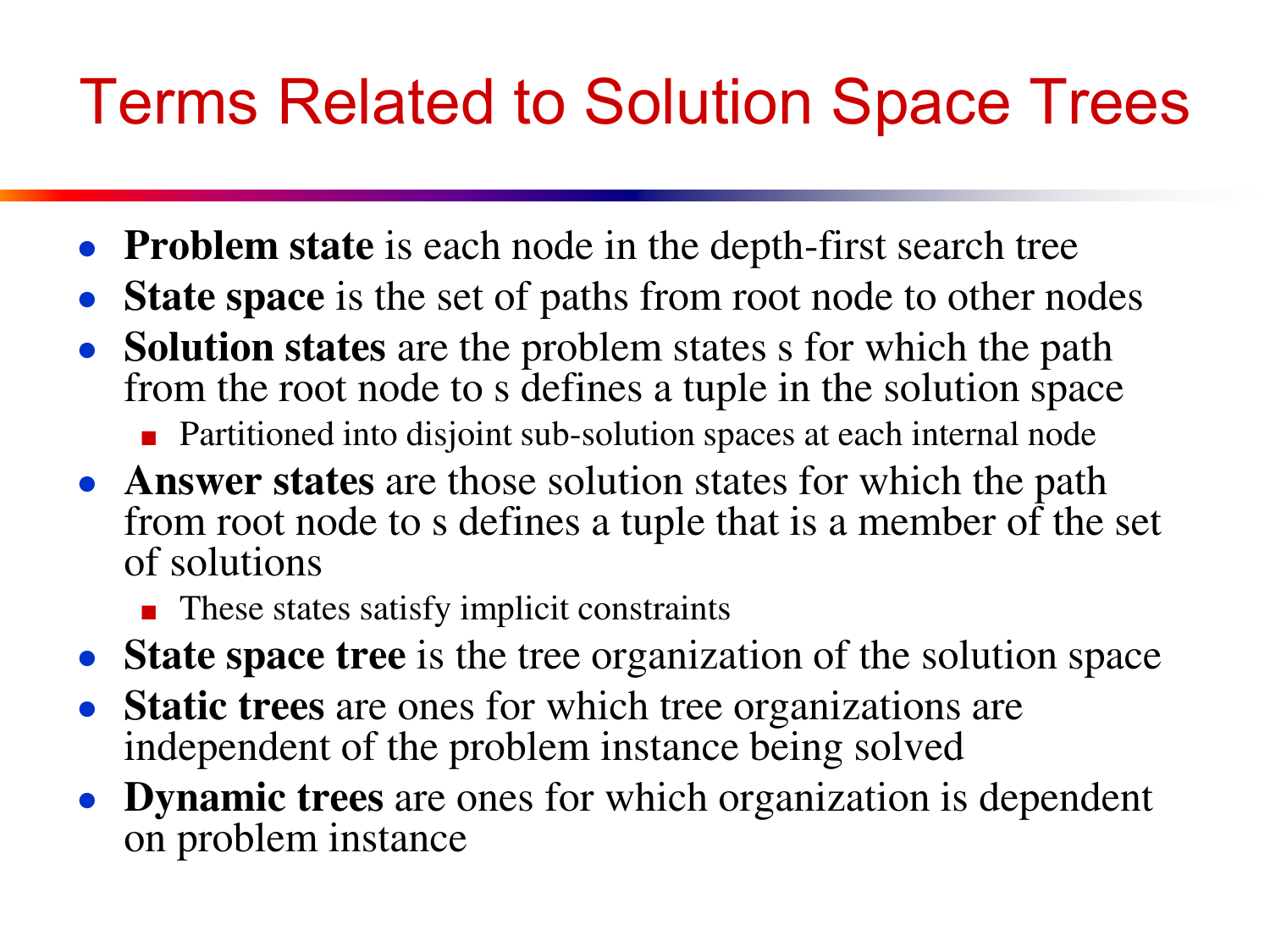- The problem may be solved by systematically generating the problem states determining which are solution states, and determining the answer states.
- Let us see the following terminology
- LIVE NODE A node which has been generated and all of whose children are not yet been generated .
- E-NODE (Node being expanded) The live node whose children are currently being generated .
- DEAD NODE A node that is either not to be expanded further, or for which all of its children have been generated.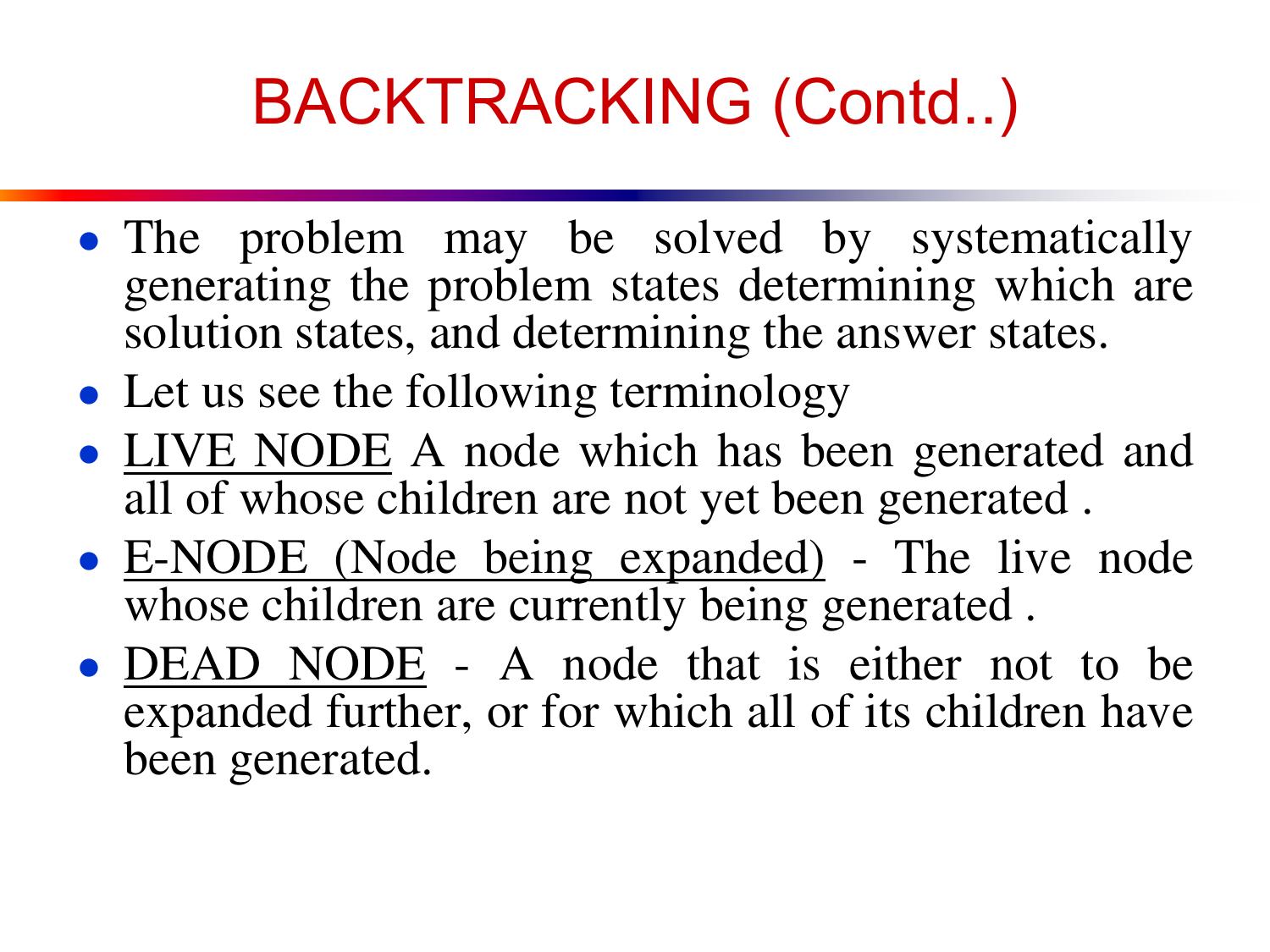- DEPTH FIRST NODE GENERATION- In this, as soon as a new child C of the current E-node R is generated, C will become the new E-node.
	- R will become E-node again when C has been fully explored.
- BOUNDING FUNCTION will be used to kill live nodes without generating all their children.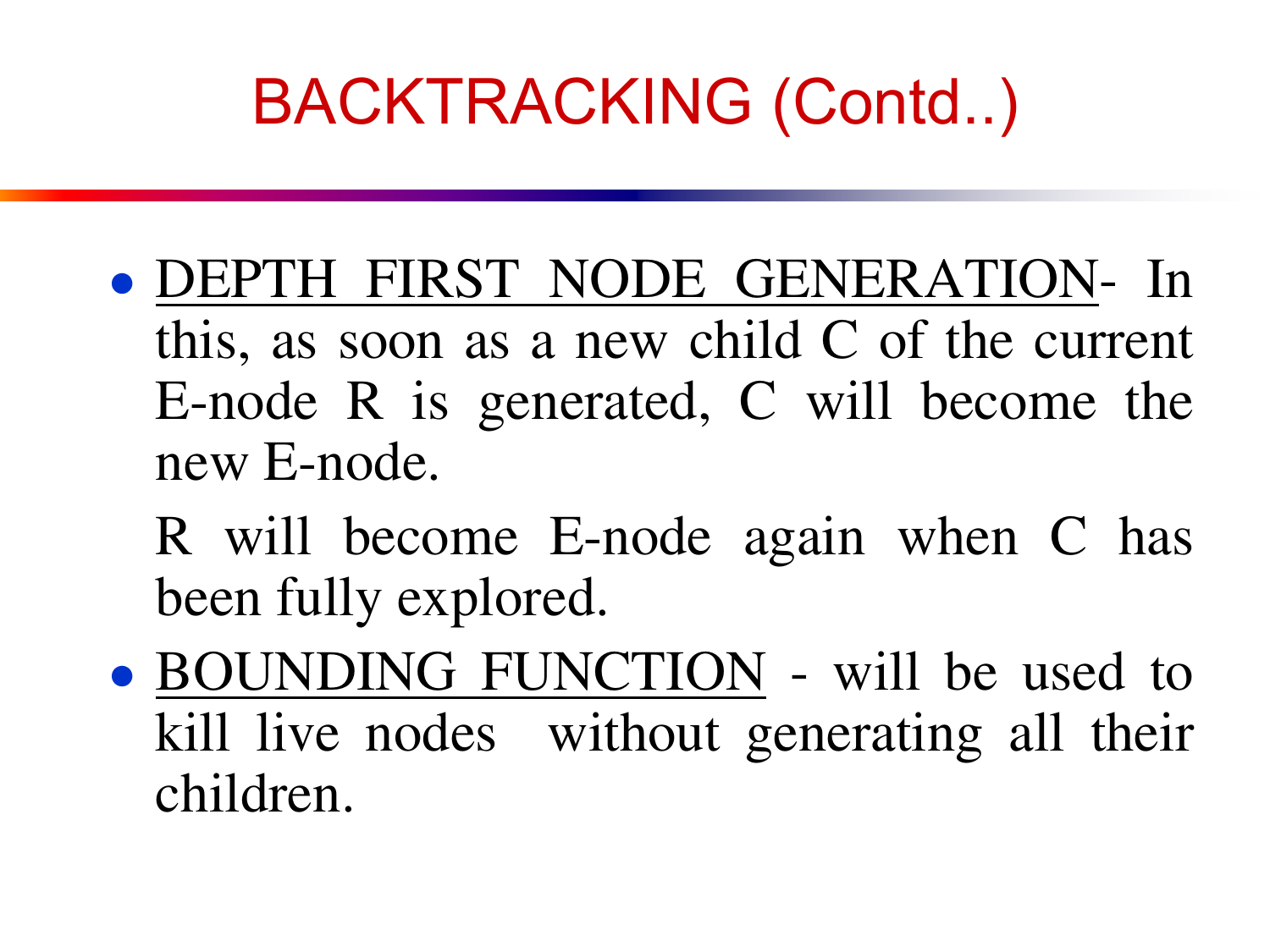#### ● BACTRACKING

- $\blacksquare$  Depth first node generation with bounding functions.
- New nodes are placed in to a stack. The last node added is the first to be explored.

#### • BRANCH-and-BOUND

- **Breadth** first node generation method in which E-node remains E-node until it is dead.
- Each new node placed in a queue. The front of the queue becomes the new E-node.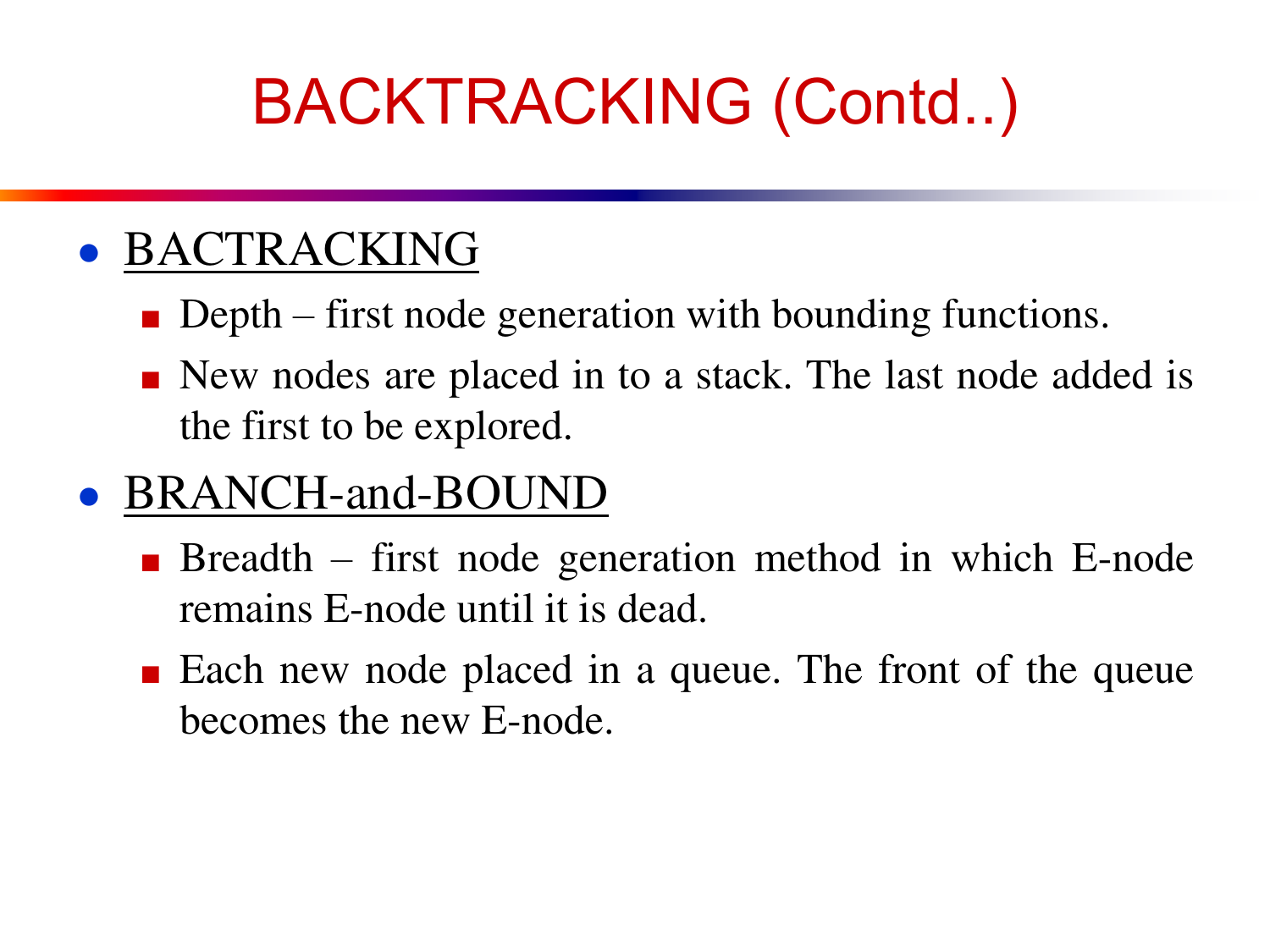### **Example : 4 Queens problem**



|  | 2 |  |
|--|---|--|
|  |   |  |
|  |   |  |

|  | $\angle$ |
|--|----------|
|  |          |
|  |          |

|   | 2 |
|---|---|
| 3 |   |
|   |   |

| $\mathbf{R}$ |          |  |
|--------------|----------|--|
|              | <u>т</u> |  |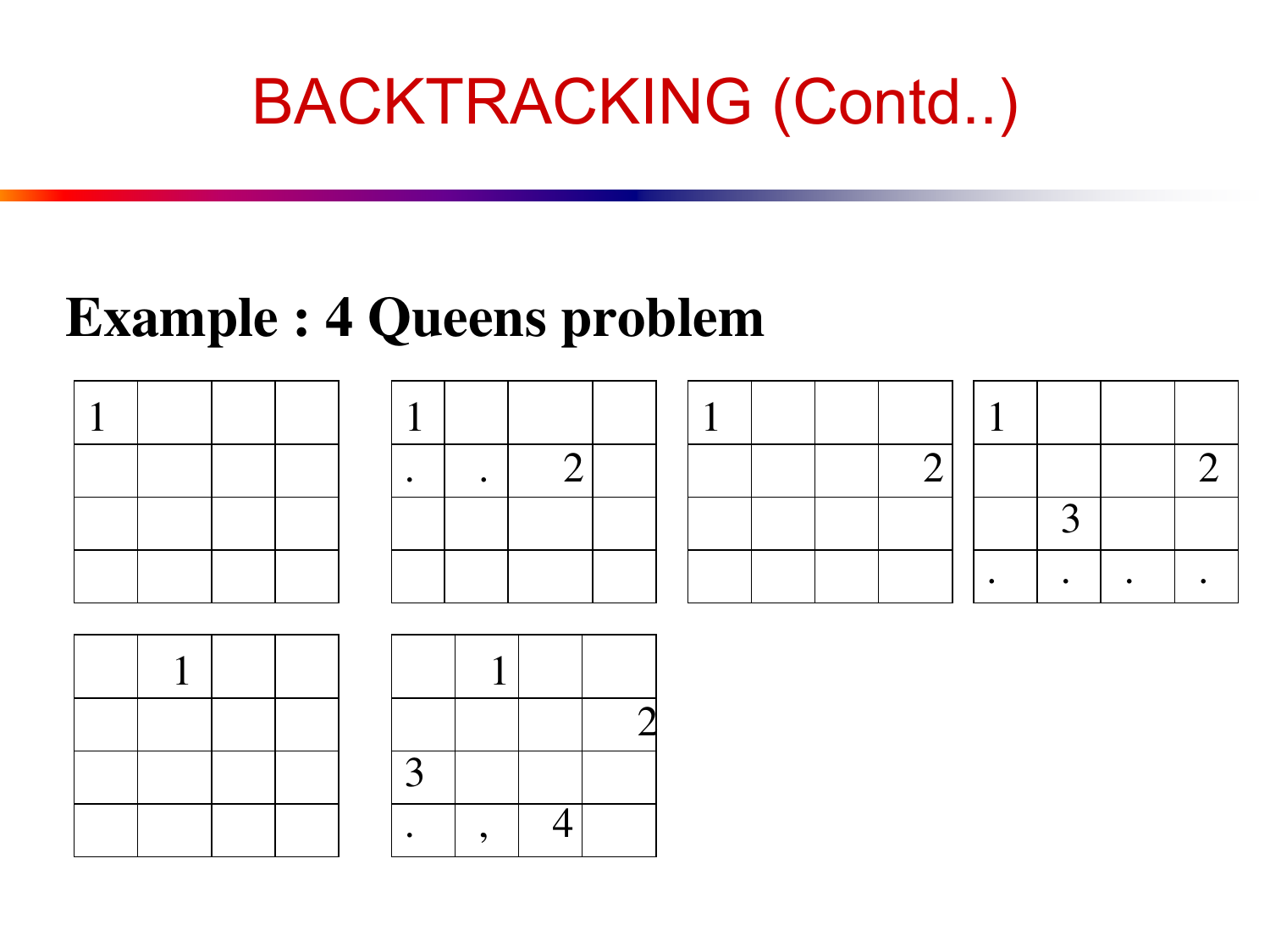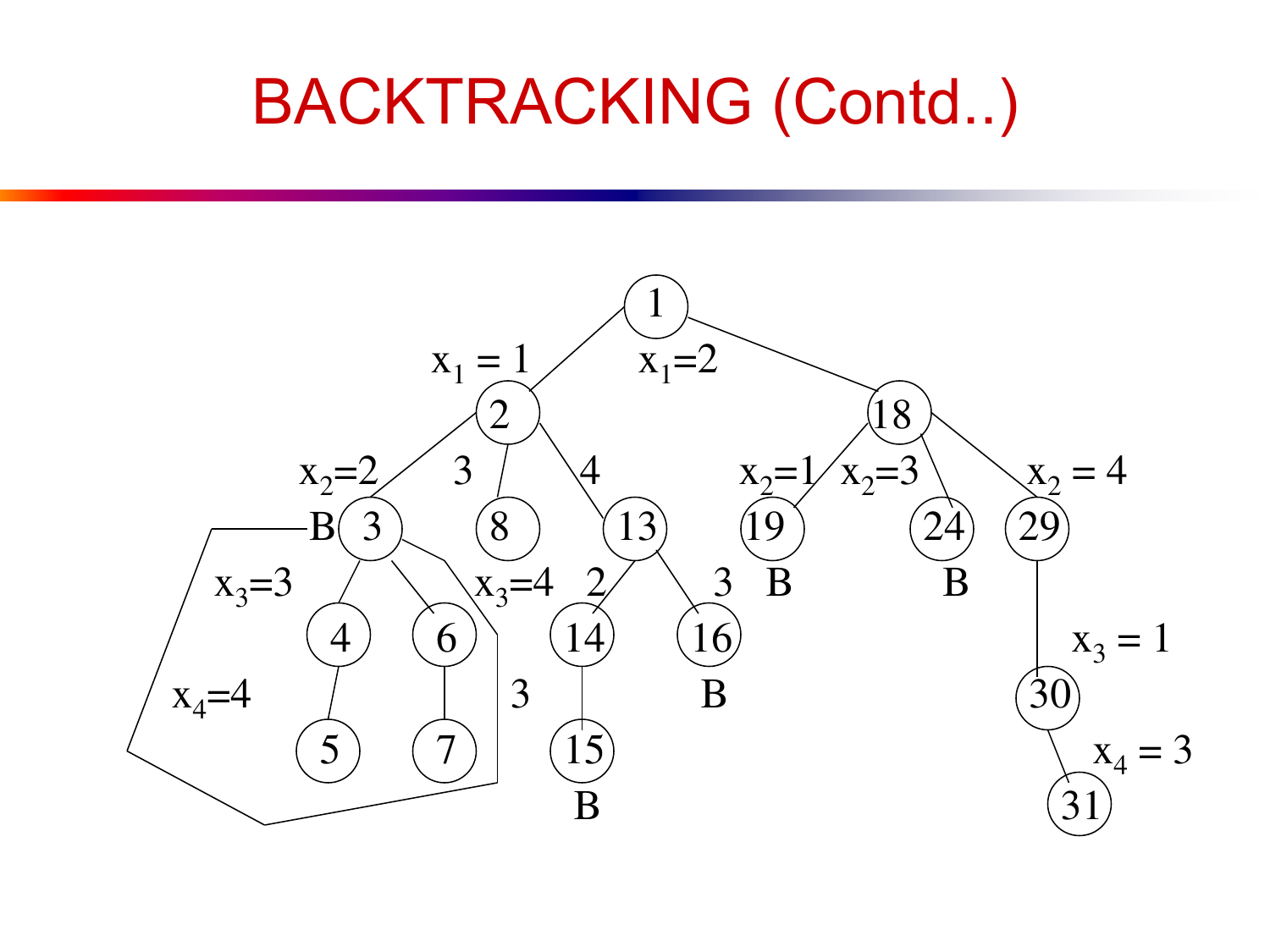### No two queens on the same diagonal

```
If two queens are placed at (i,j) \& (k,l), then they are on the same diagonal
   only if
```

$$
i - j = k - 1 \implies j - l = i - k
$$

Or

$$
i + j = k + l \Rightarrow j - l = k - i
$$

This means that two queens are at the same diagonal iff

Abs  $(j - l) = Abs (k - i)$ 

Condition for testing if queen k placed on column i is on the same diagonal as queen j

 $abs(x[j]-i) == abs(j-k)$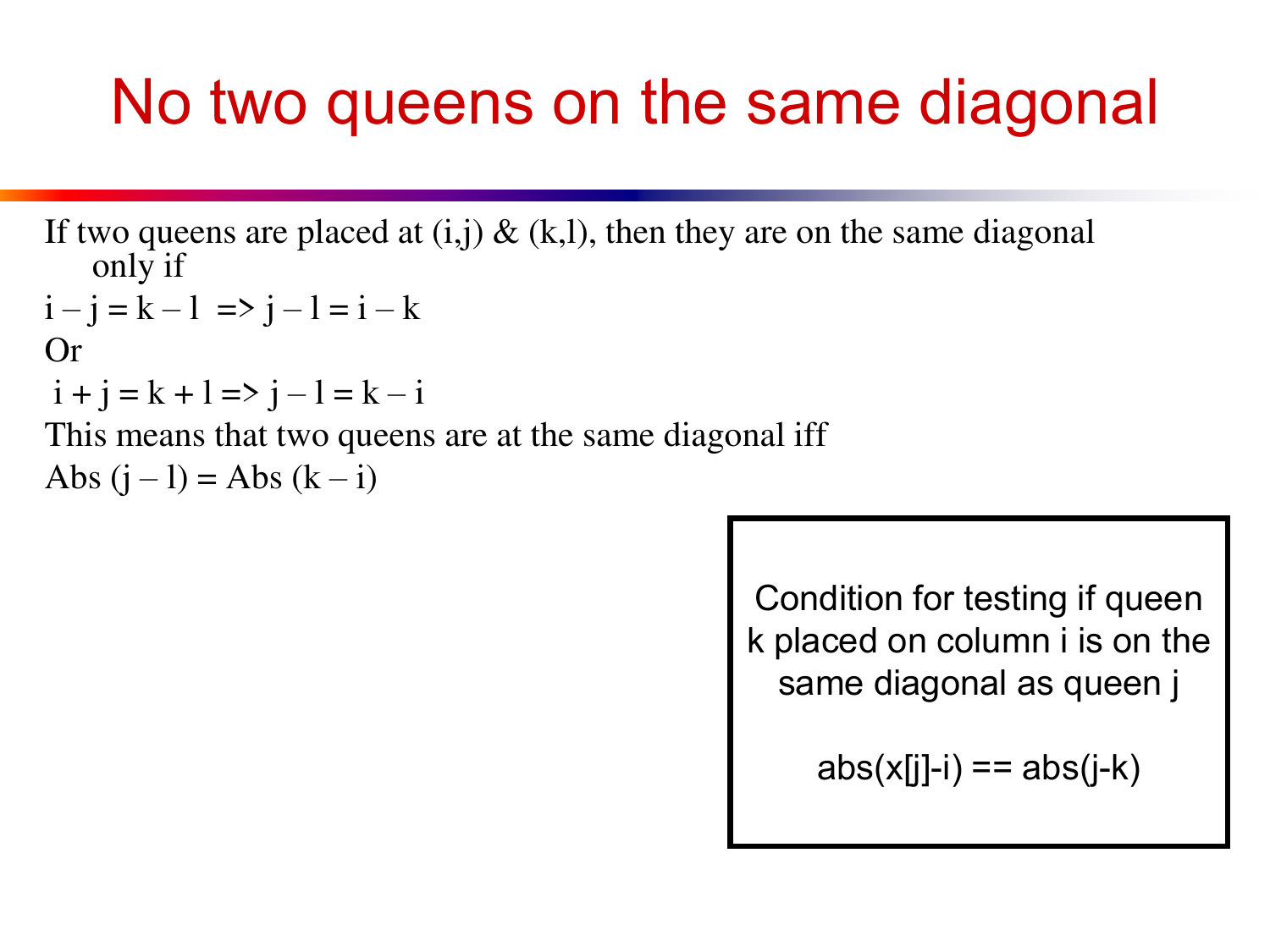# N-queens Backtracking Algorithm

```
Nqueens(k, n) 
{ 
for i = 1 to n
   \{ if place(k, i) then
\{x[k] = iif (k == n) then
               write (x[1..n]) else Nqueens(k+1, n); 
 } 
 } 
}
```

```
place(k, i) 
{ 
for j=1 to k-1 { 
   if (x[i] == i) or
         (\text{abs}(x[i]-i) == \text{abs}(i-k)) then return false 
 } 
return true 
}
```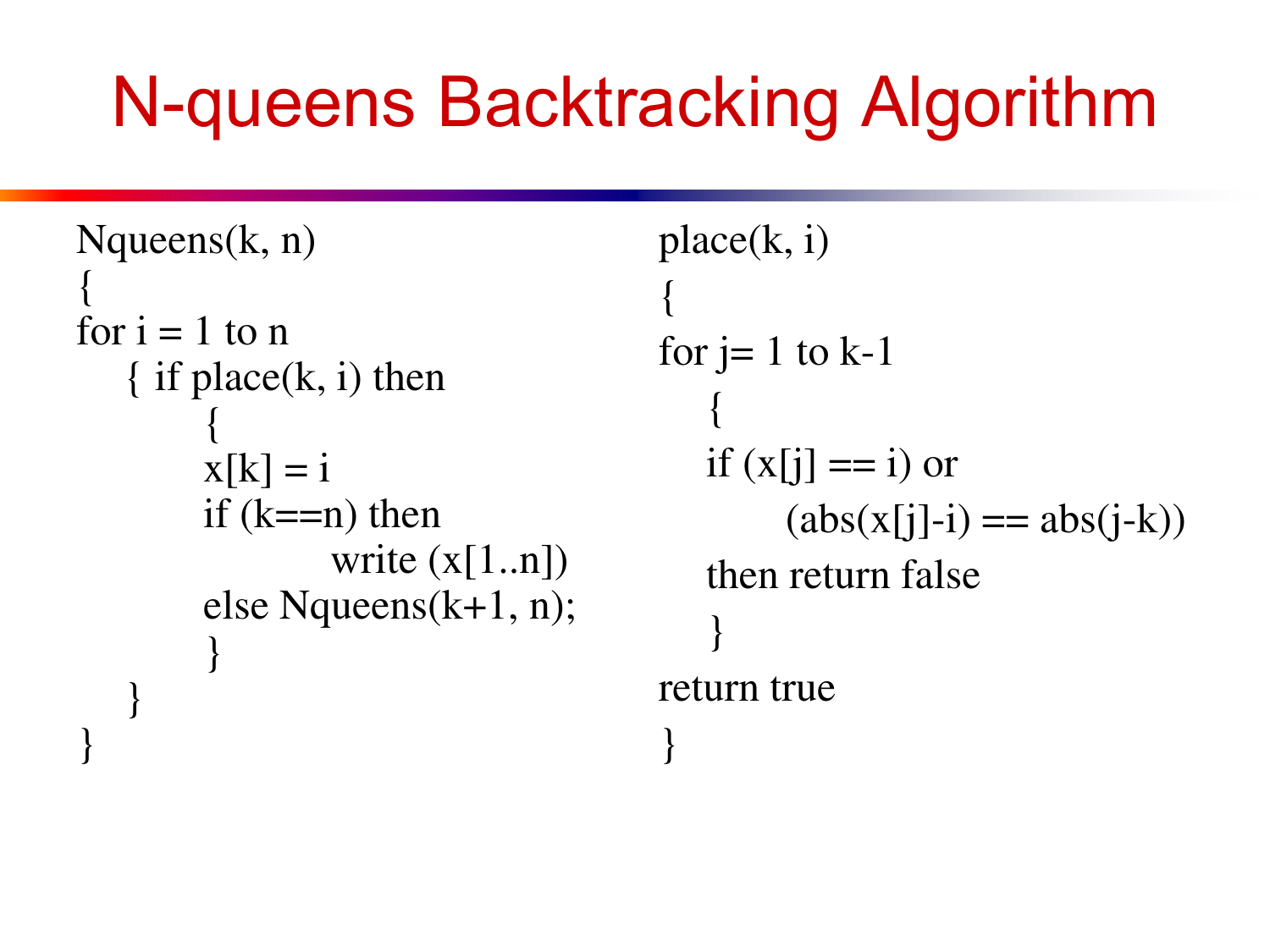**Backtracking** Sum of Subsets Hamiltonian Cycle Graph Coloring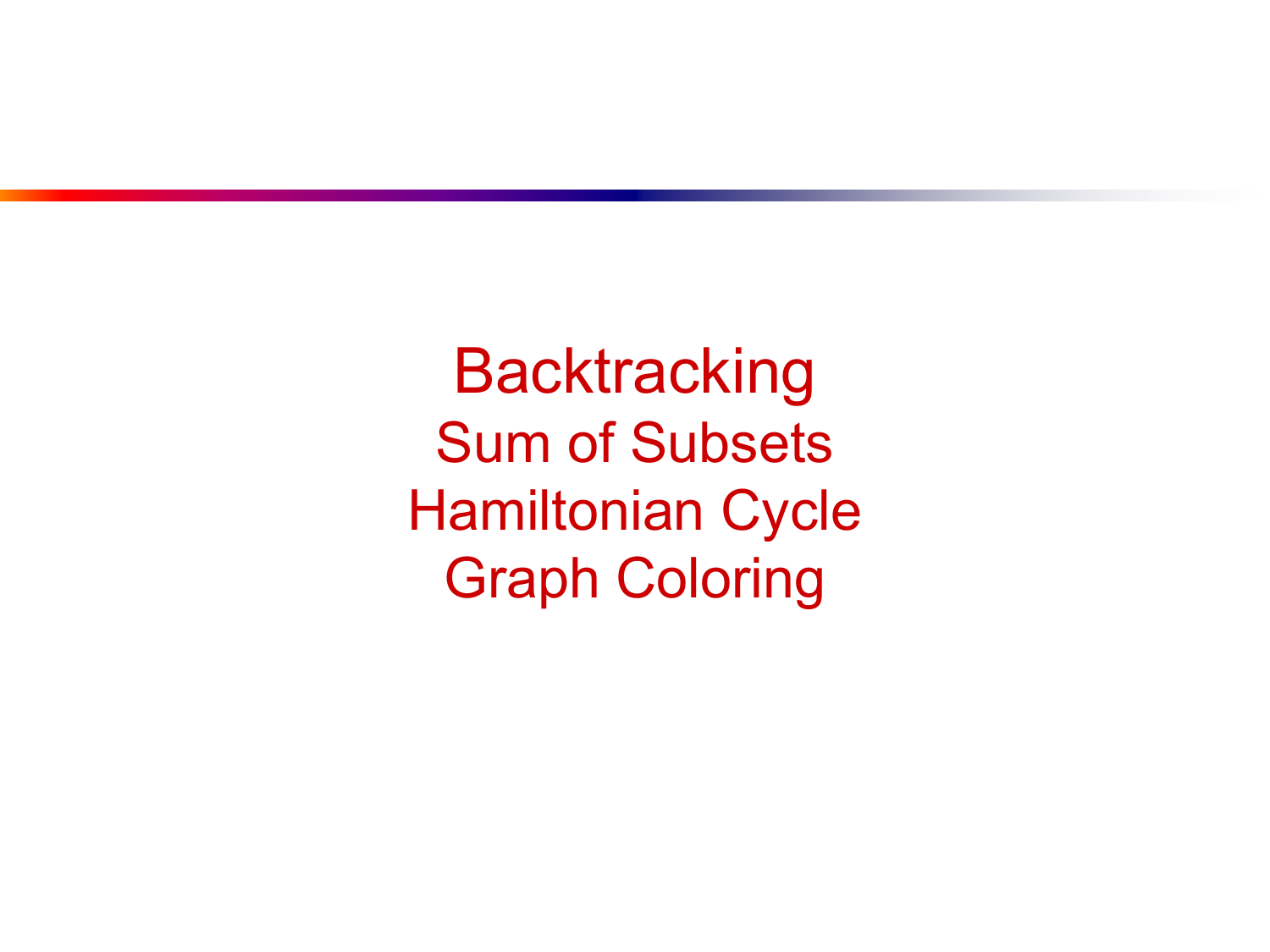# **Sum of subsets**

• Problem: Given *n* positive integers  $W_1$ ...  $W_n$ and a positive integer m. Find all subsets of  $W_1$ ...  $W_n$  that sum to m.

### ● Example:

 $n = 4$ ,  $w = (11, 13, 24, 7)$ , and  $m = 31$ 

### ● Solutions:

 $(11, 13, 7)$  and  $(24, 7)$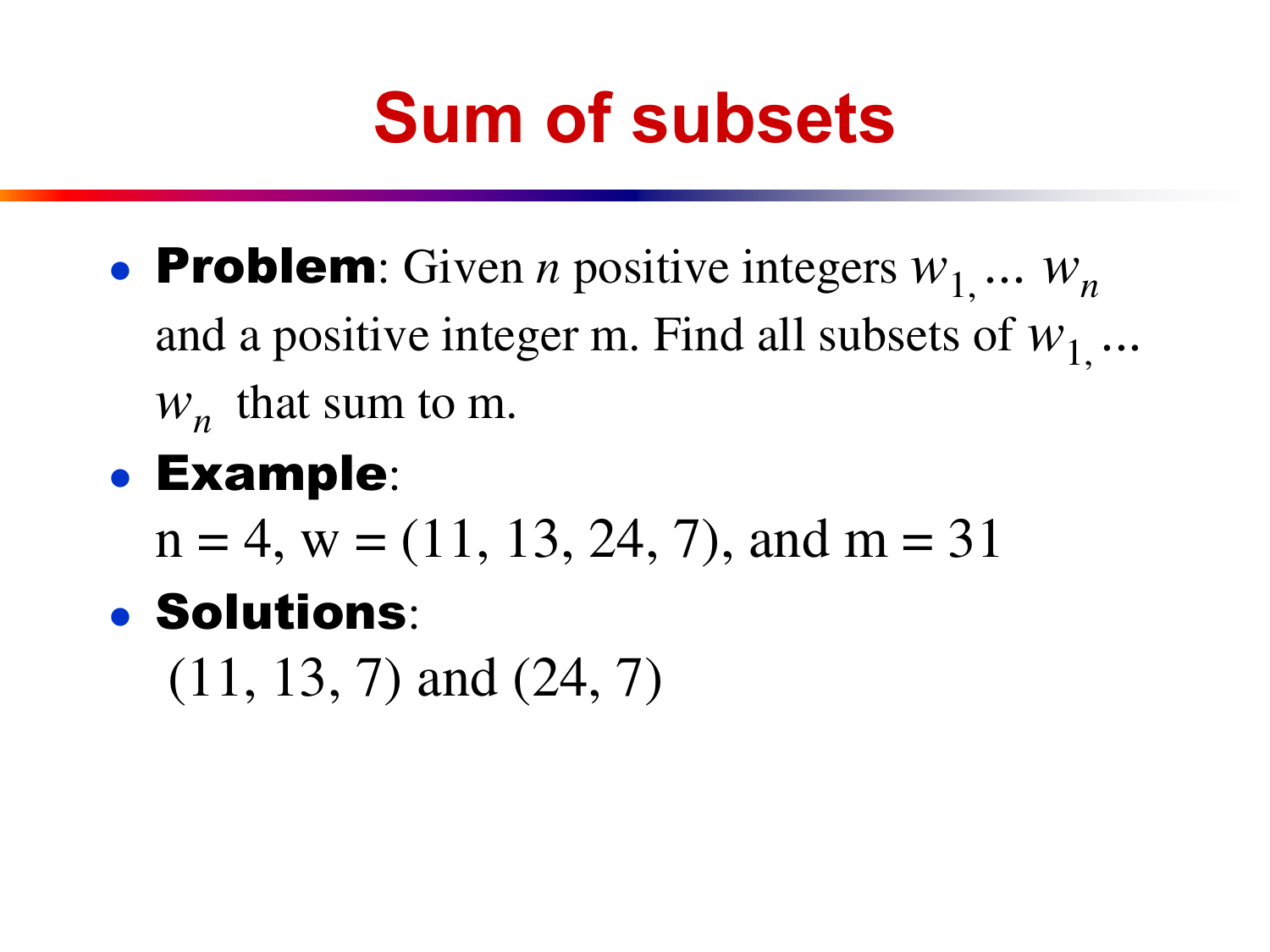# Solution Vectors - Fixed size tuples

- A simple formulation of the problem is where the solution subset is represented by an n-tuple  $(x_1, \ldots,$  $(x_n)$  such that  $x_i = 0$  if  $w_i$  is not chosen and  $x_i = 1$  if  $w_i$ is chosen.
- **Explicit constraint**  $x_i \in \{0, 1\}$
- The above solutions are then represented by  $(1, 1, 0, 1)$ 1) and (0, 0, 1, 1)
- **Implicit constraint** For all  $x_j = 1$ ,  $\Sigma w_j = m$
- The solution space is  $2^n$  distinct tuples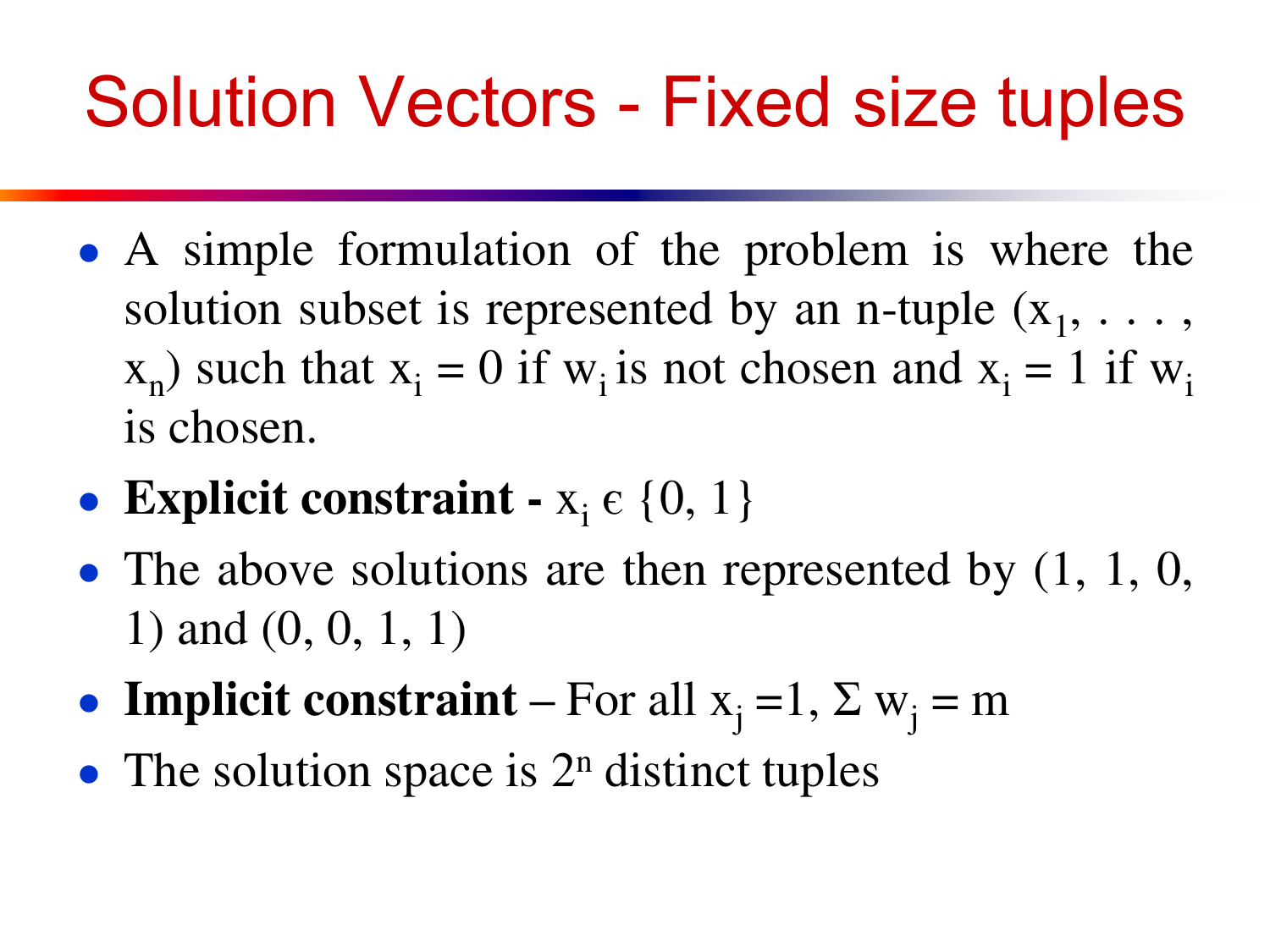### **State SpaceTree for 3 items using fixed tuple formulation**

*w*1 = 2, *w*2 = 4, *w*3 = 6 and *m* = 6



The sum of the included integers is shown at the node.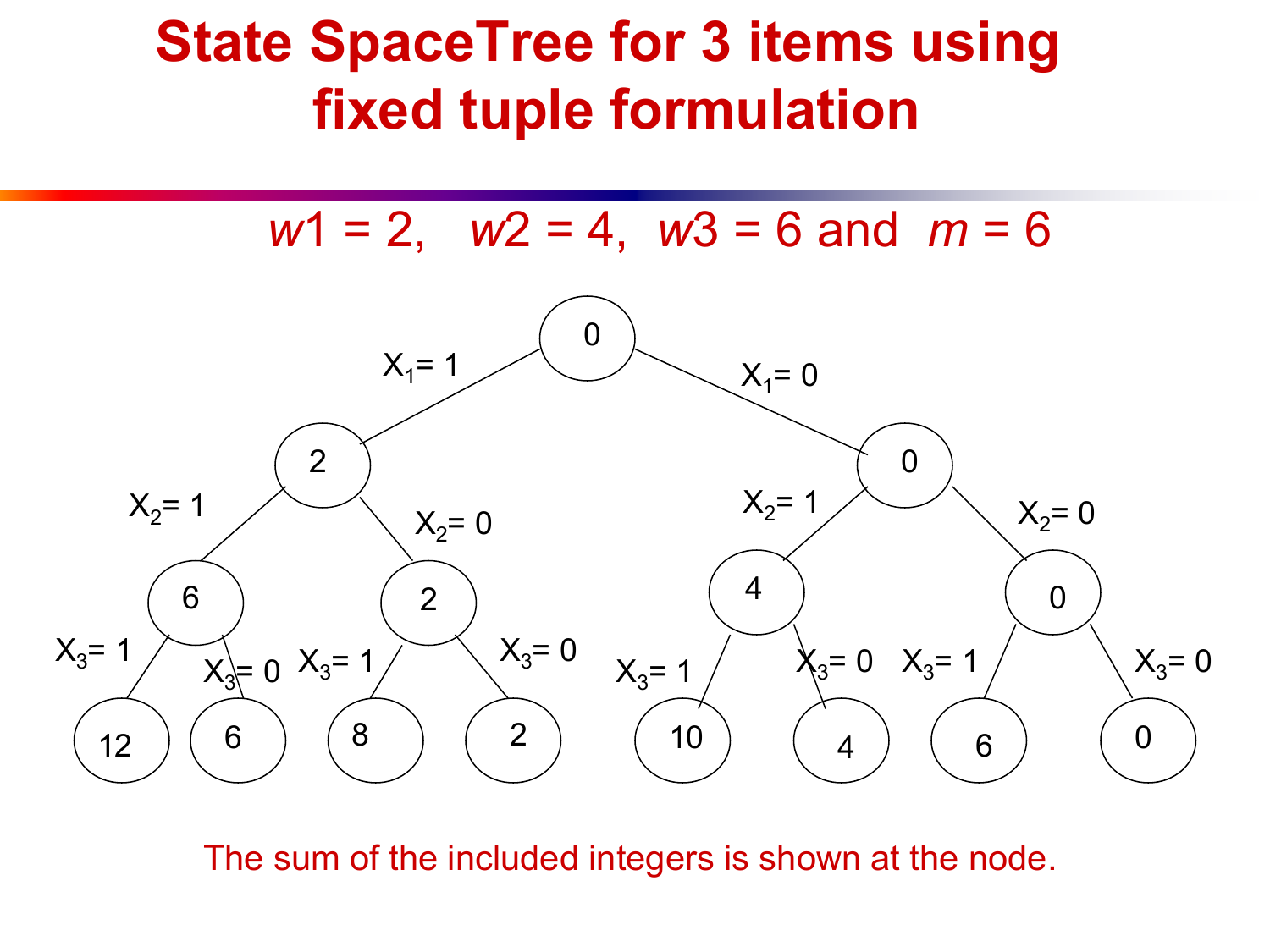### **Draw State SpaceTree for 4 items using fixed tuple formulation**

*w*1 = 2, *w*2 = 4, *w*3 = 6, w4 = 8 and *m* = 12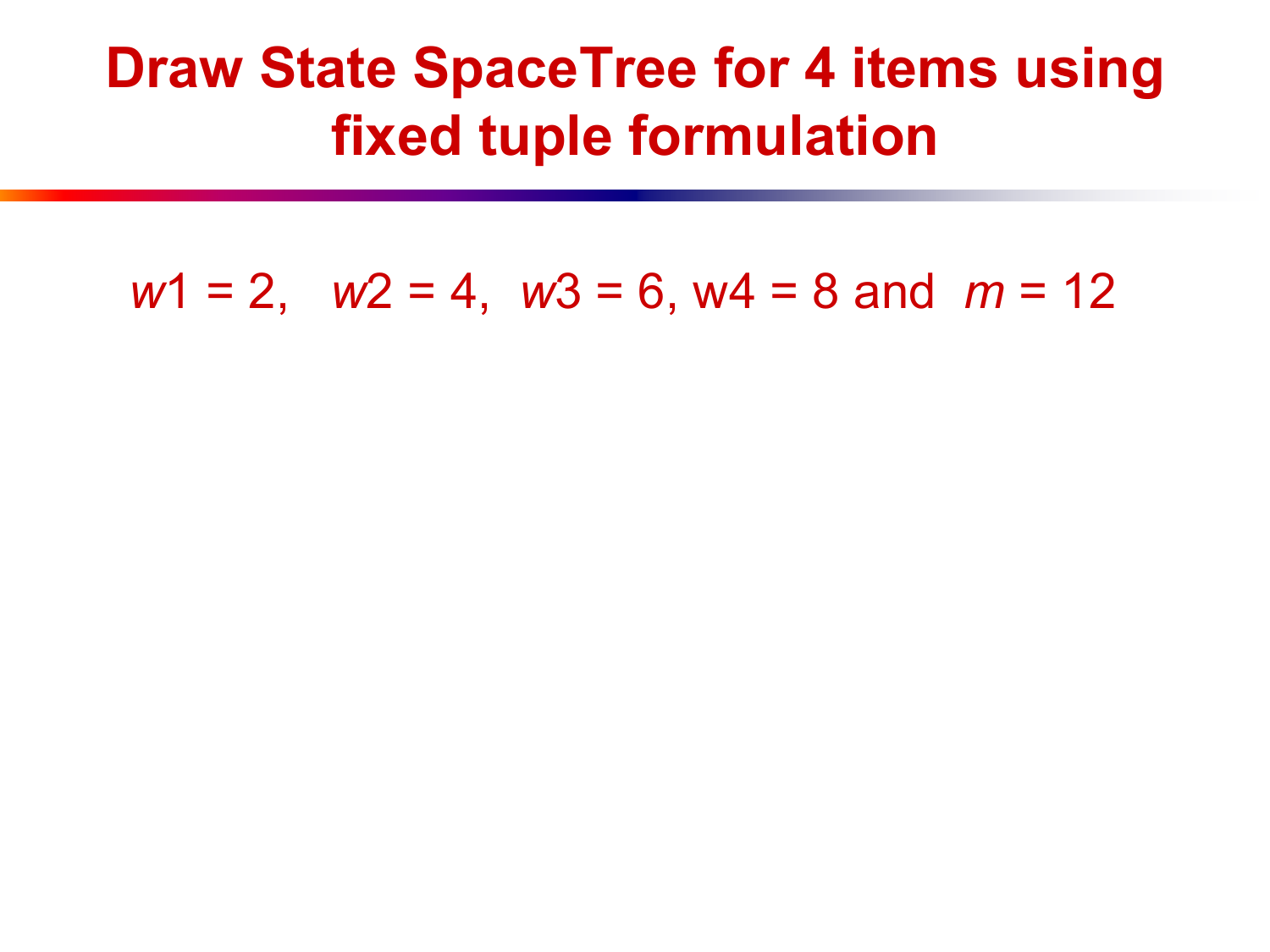## Solution Vectors - Variables size tuples

- The solution vectors can also be represented by the indices of the numbers as  $(1, 2, 4)$  and  $(3, 4)$ 
	- All solutions are k-tuples,  $1 \le k \le n$

### ● **Explicit constraints**

**u**  $x_i \in \{j \mid j \text{ is an integer and } 1 \leq j \leq n\}$ 

#### ● **Implicit constraints**

- $\blacksquare$  No two  $x_i$  can be the same
- $\sum x_i = m$
- $\mathbf{x}_i \leq \mathbf{x}_{i+1}, \ 1 \leq i \leq k$  (total order in indices) this avoids generating multiple instances of the same set e.g. (1,2,4) and  $(2,4,1)$
- The solution space is  $2^n$  distinct tuples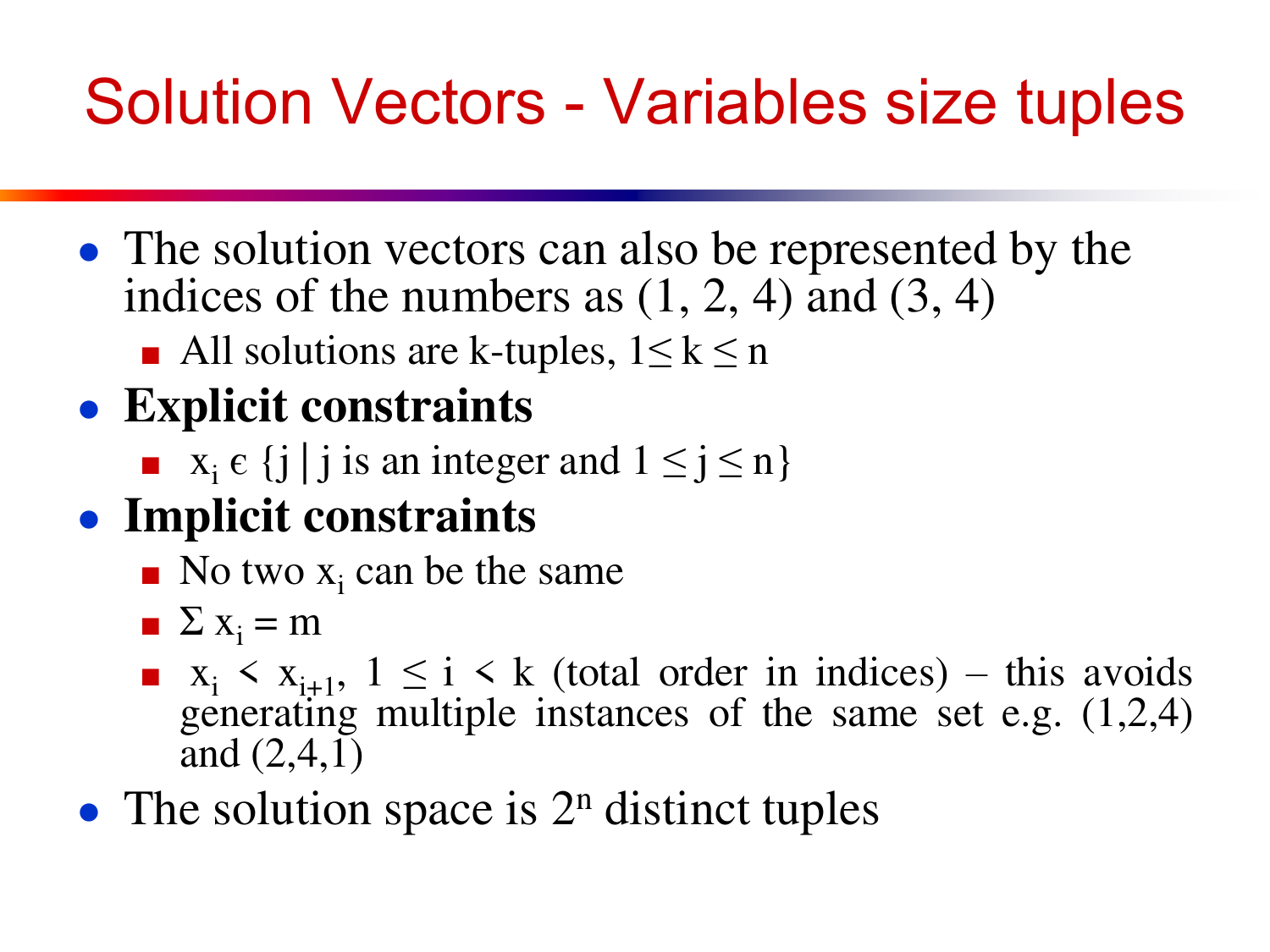### **State SpaceTree for 3 items using variable tuple formulation**

*w*1 = 2, *w*2 = 4, *w*3 = 6 and *m* = 6



The sum of the included integers is shown at the node.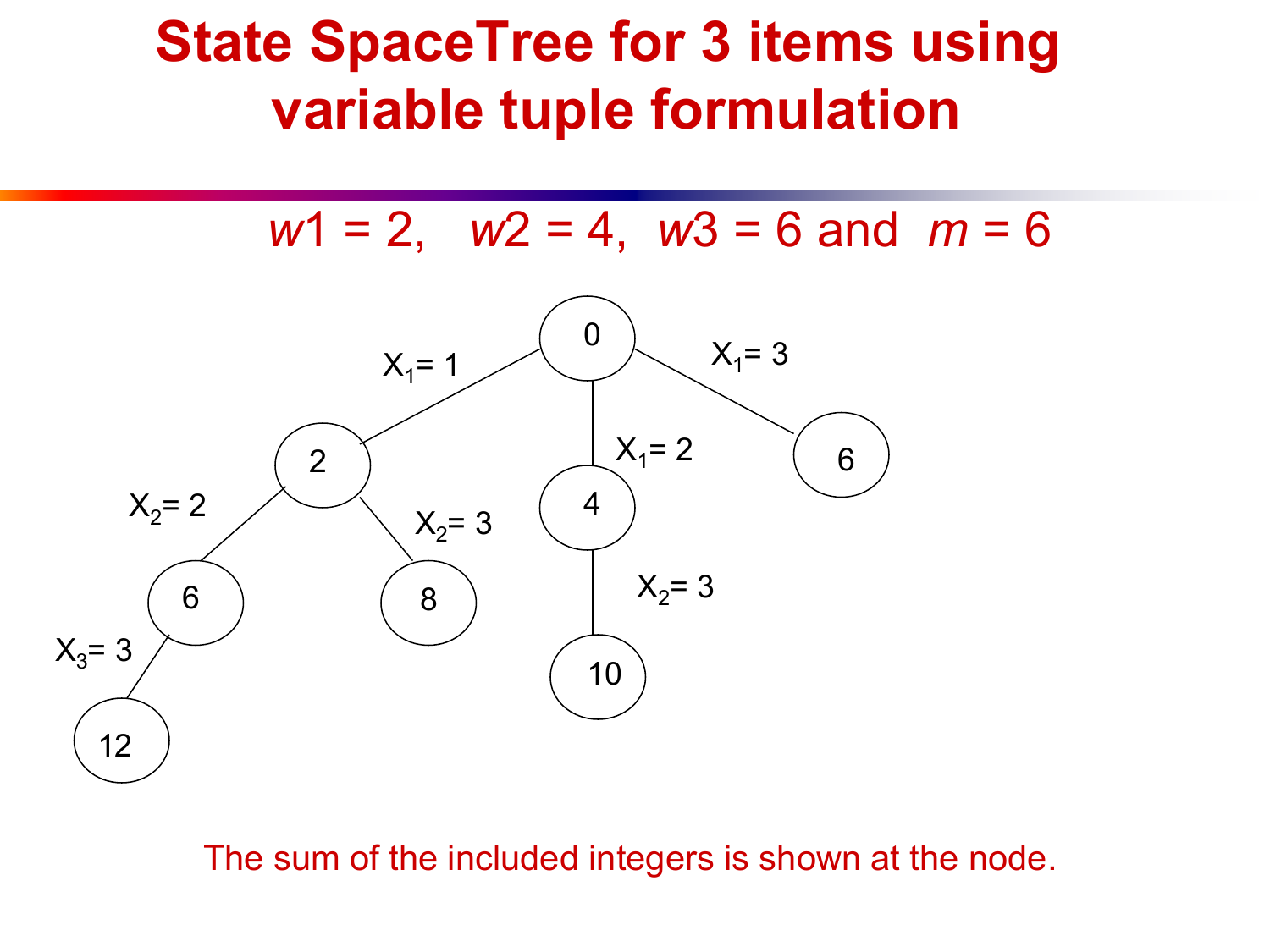### **Draw State SpaceTree for 4 items using variable tuple formulation**

*w*1 = 2, *w*2 = 4, *w*3 = 6, w4 = 8 and *m* = 12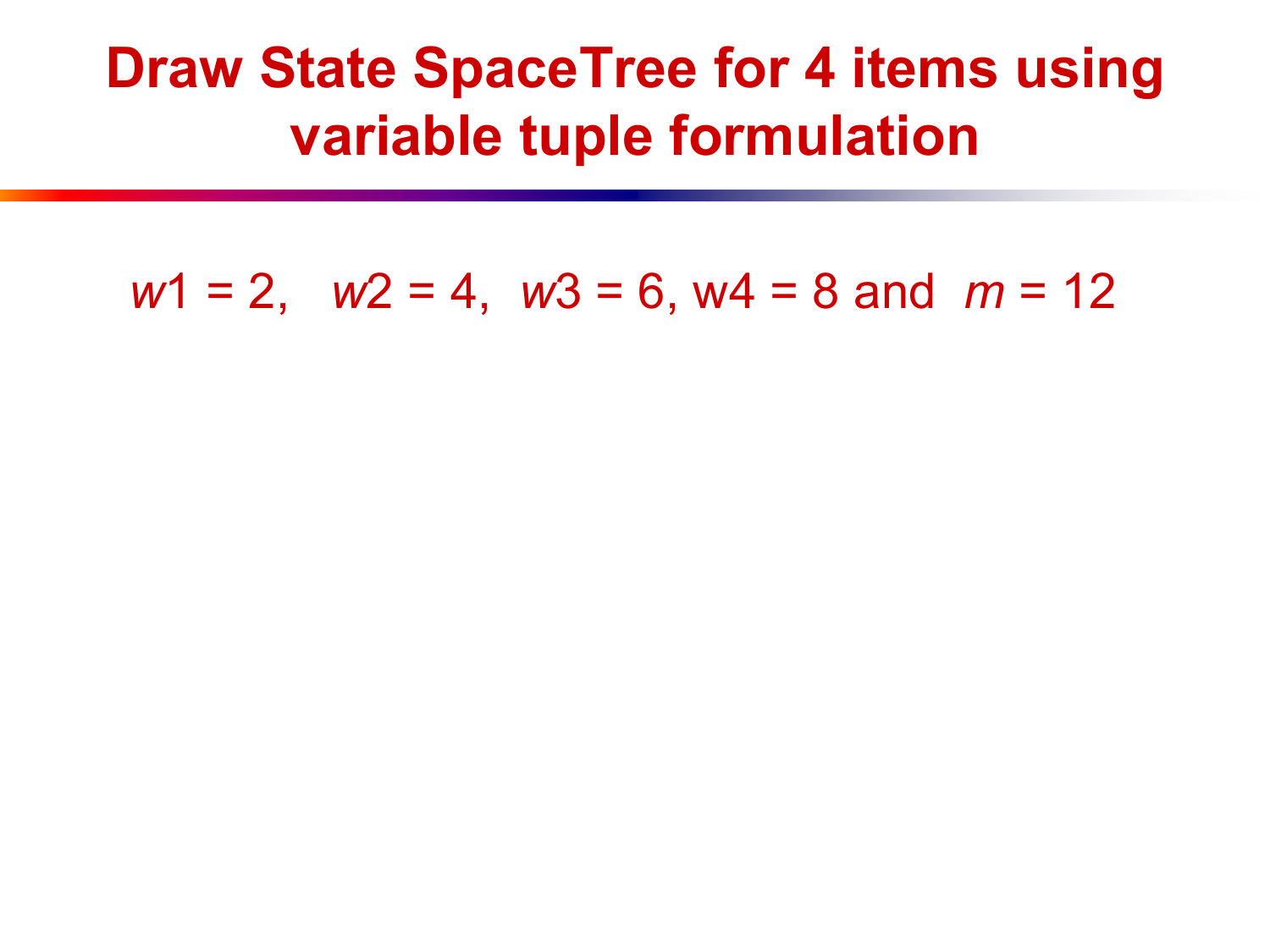# When is a node "promising"?

- Sort the weights in non-decreasing order
- Let *weight* be the subtotal from root to node i at level i.
- A node is non-promising if
	- $\blacksquare$  *weight* +w[i+1] > W any descendant of node i will be nonpromising because  $w[i+1]$  is the lightest weight remaining.
	- $\blacksquare$  *weight* + *weight* of all remaining items  $\lt W$  any descendant of node i will be nonpromising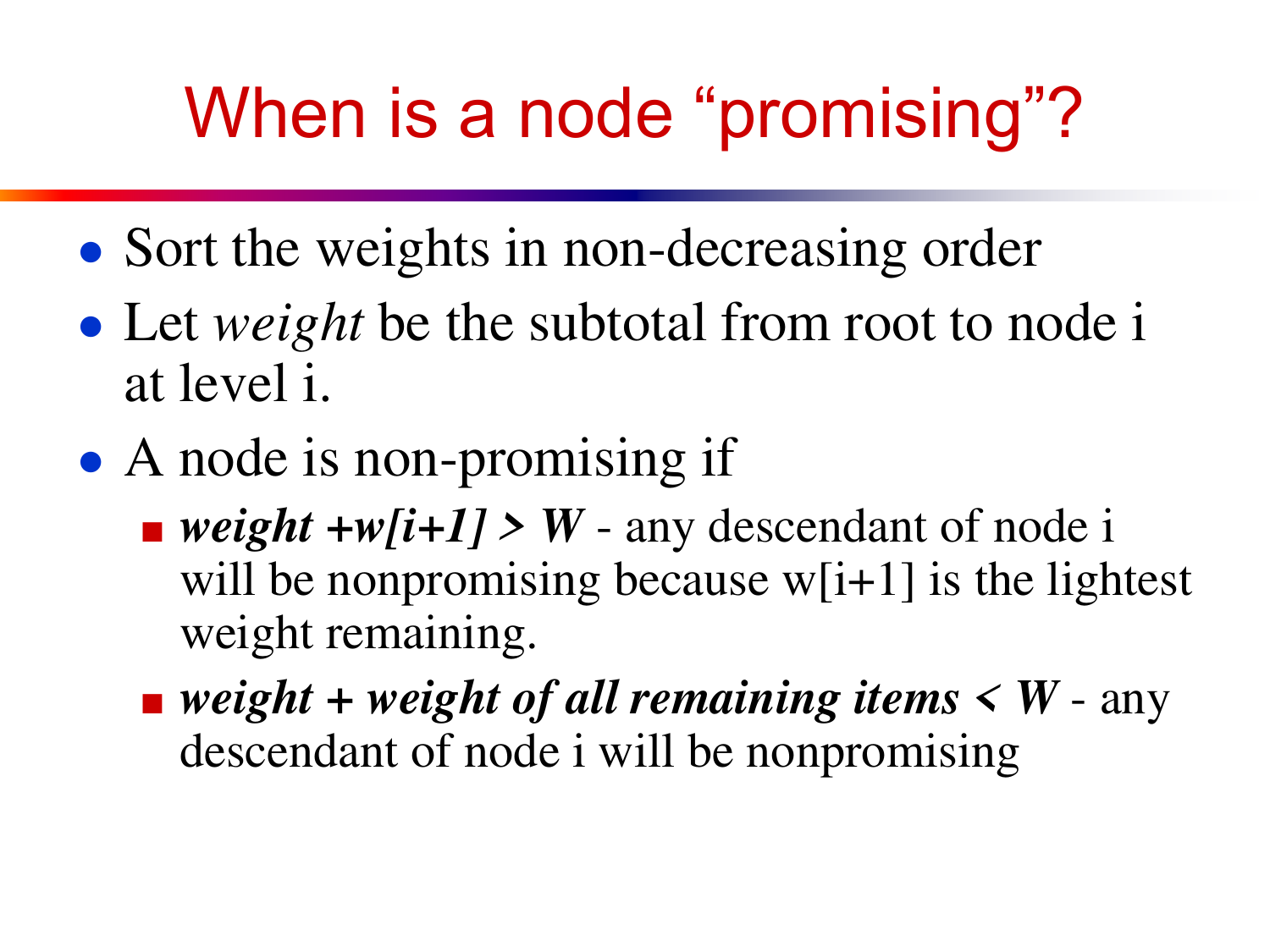A Pruned State Space Tree (find all solutions)  $w_1 = 3$ ,  $w_2 = 4$ ,  $w_3 = 5$ ,  $w_4 = 6$ ; m = 13

There are only 15 nodes in the pruned state space tree The full state space tree has 31 nodes

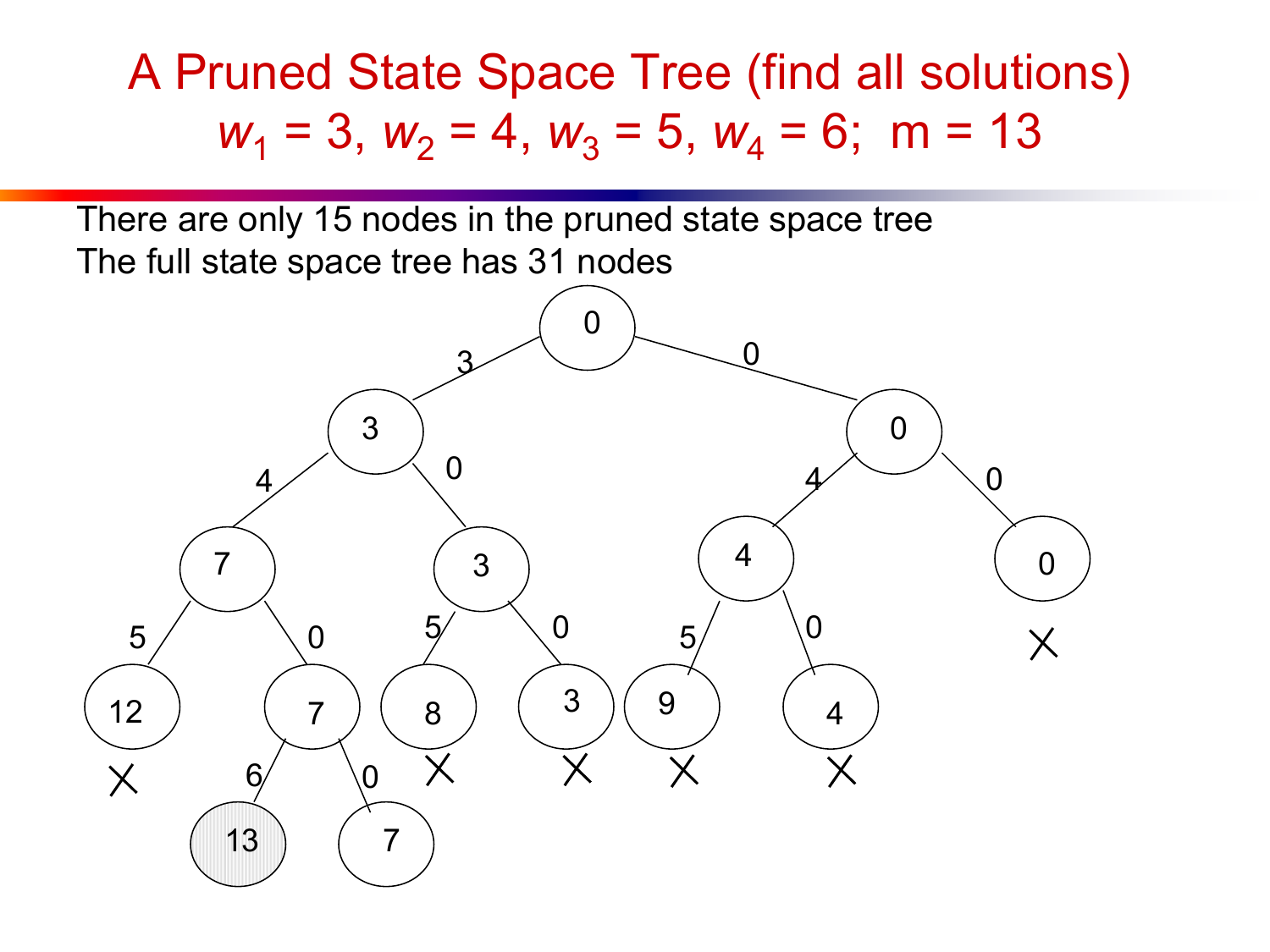# Sum of Subsets – Algorithm

```
sumOfSubsets (weight, i, totalLeft ) 
{ 
if ((weight + totalLeft \geqm) and (weight + w[i + 1] \leqm or weight
  = m ))
  if (weight = m)
     then print x[ 1 ] to x[ i ] //found solution
  else 
 { 
  x[i+1] = 1 //try including
  sumOfSubsets (weight + w[i+1], i + 1, totalLeft - w[i+1])
  x[i+1] = 0 //try excluding i+1
  sumOfSubsets (weight, i + 1, totalLeft - w[i+1])
 } 
} Initial call sumOfSubsets(0, 0, \sum_{i=1}^{n} w_i )
                                                  n
                                                    wi
```
1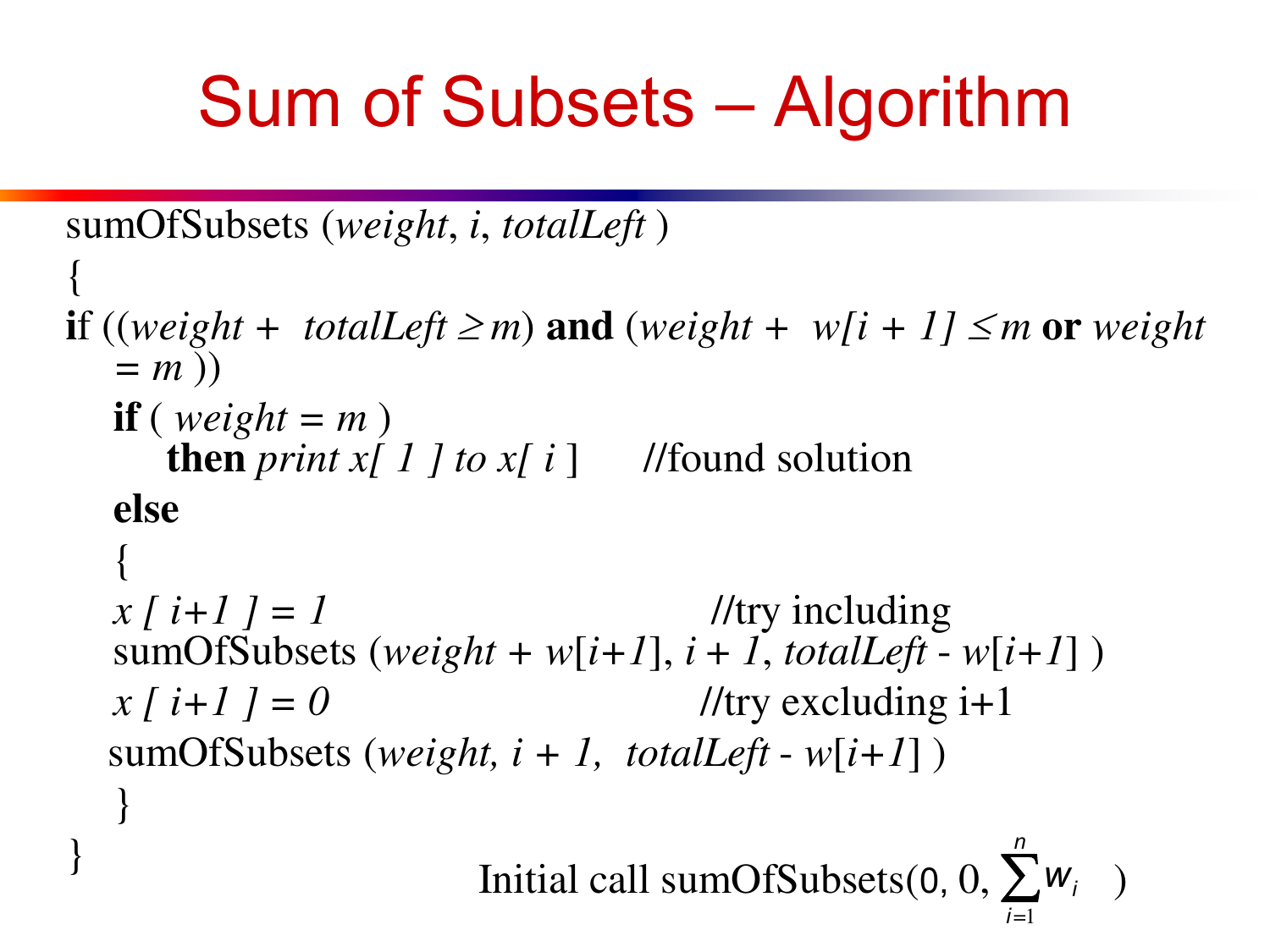### n=6, w[1:6]={5,10,12,13,15,18}, m=30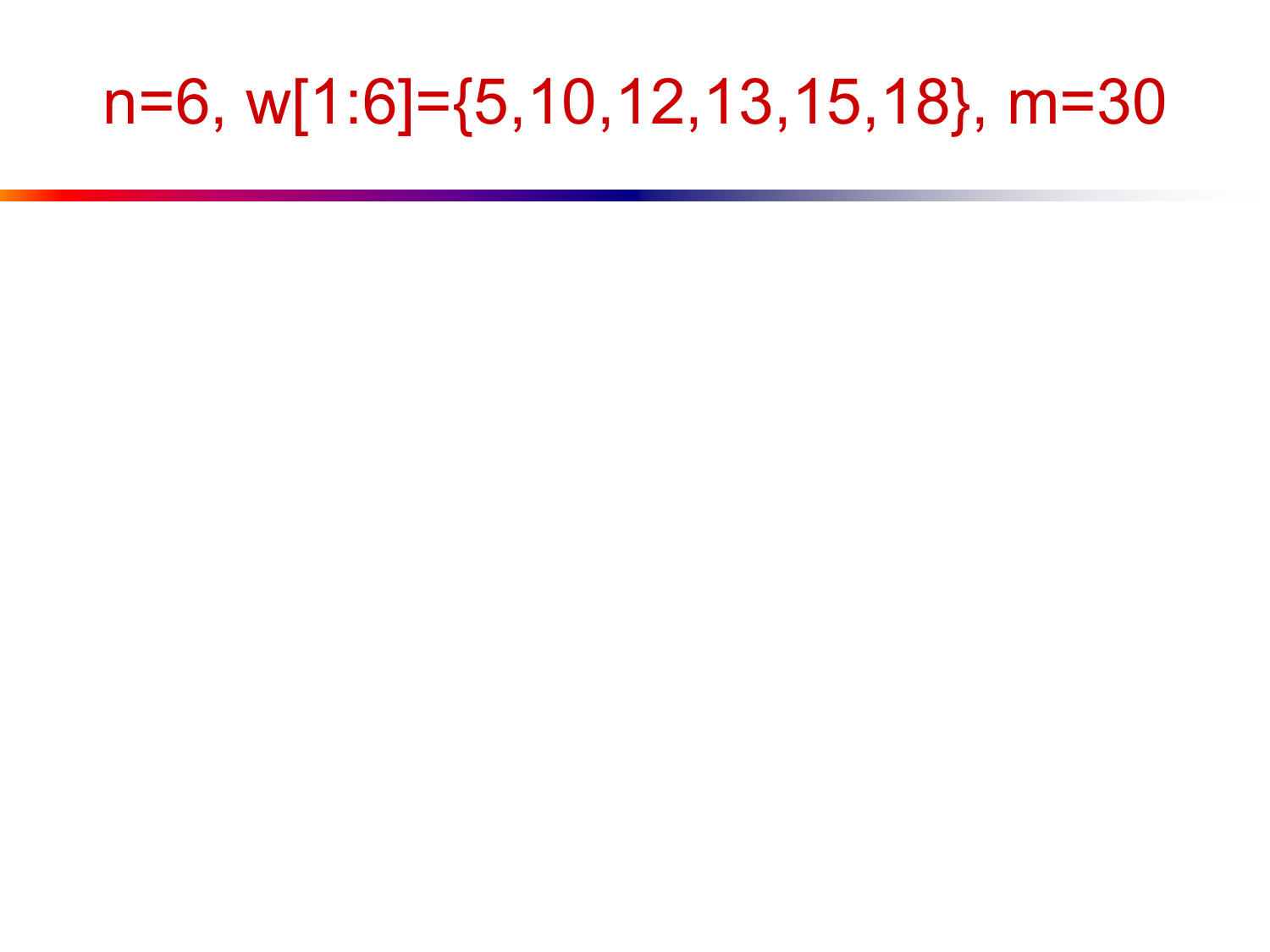# HAMILTONIAN CYCLES

- Let  $G=(V,E)$  be a connected graph with n vertices .
- A Hamiltonian cycle is a round path along n edges of G which visits every vertex once and returns to its starting position.
- The tour of a traveling salesperson problem is a Hamiltonian cycle.
- A tour may exist or not.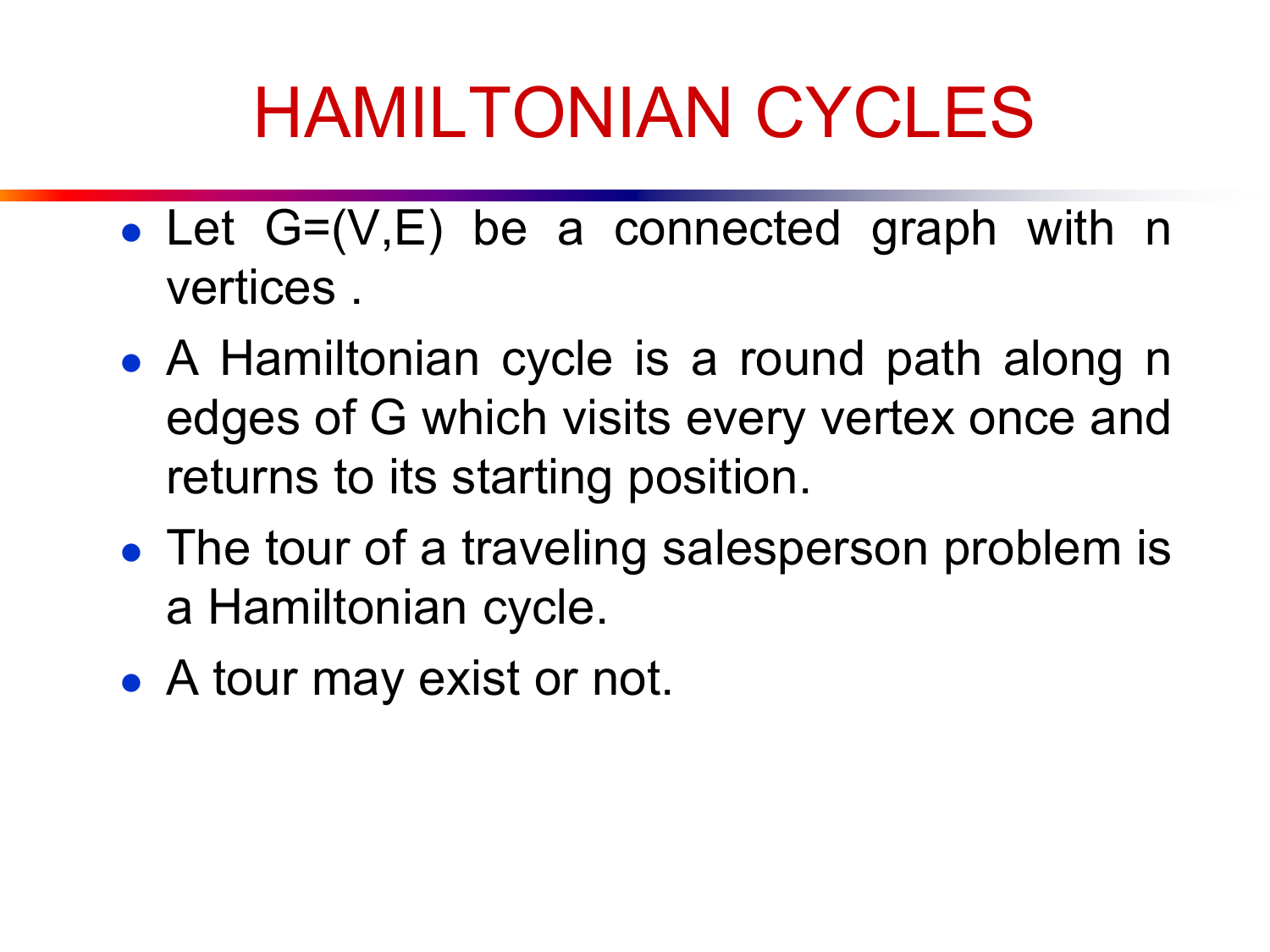# HAMILTONIAN CYCLES (Contd..)



Hamiltonian Cycle is 1,2,8,7,6,5,4,3,1 No Hamiltonian Cycle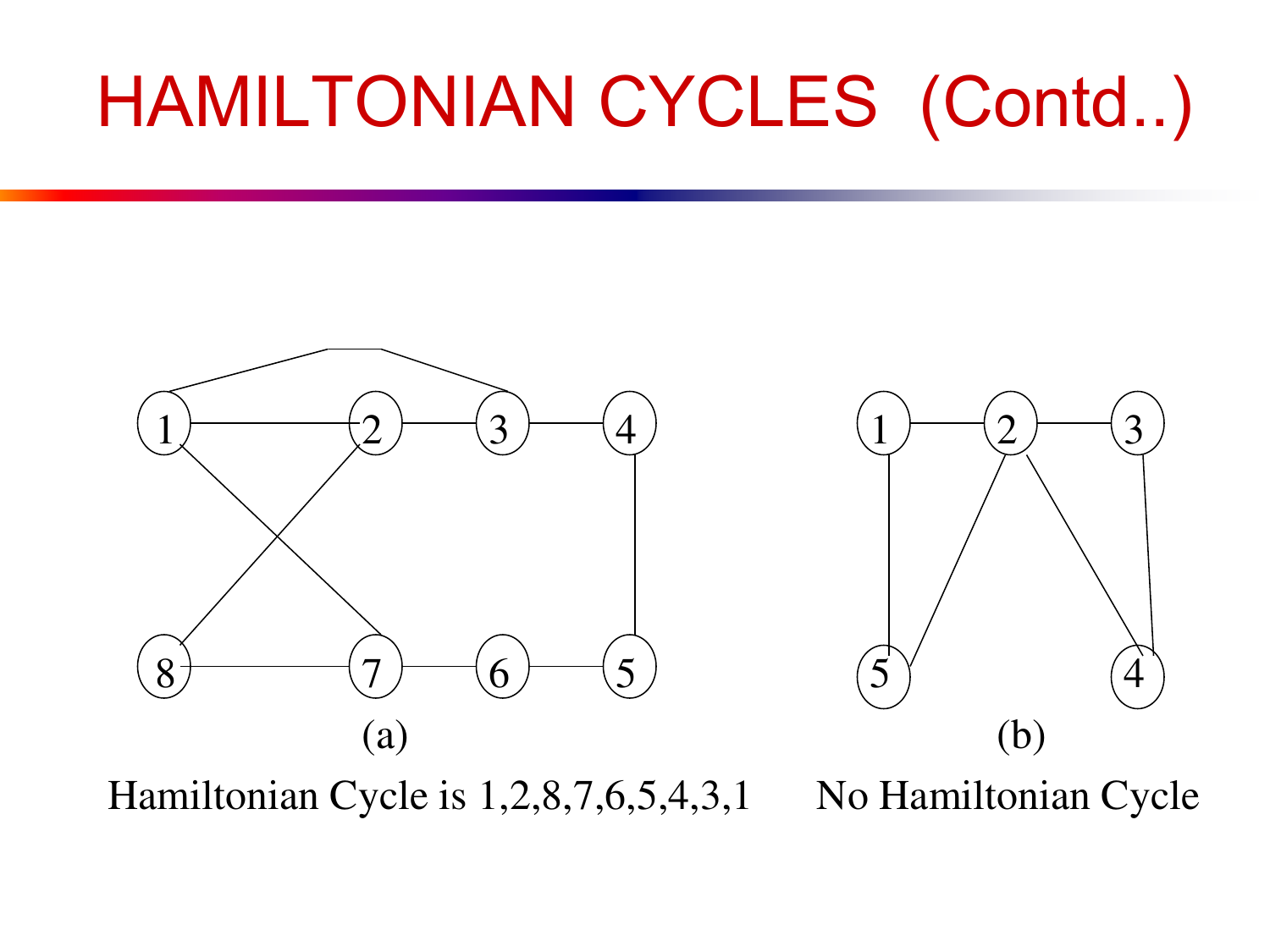# HAMILTONIAN CYCLES (Contd..)

- The backtracking solution is a vector  $(x_1, \ldots, x_n)$  where  $x_i$ represents the i<sup>th</sup> visited vertex of the cycle.
- To avoid printing of the same cycle n times we require  $X_1 = 1$ (as 12876543, 28765431, 8765431 are same Ham Cycle)
- We compute  $X_k$  given  $(x_1, \ldots, x_{k-1})$  have already been chosen.
	- **If 1** <k <n then  $x_k$  can be any vertex v that is distinct from  $x_1, \ldots, x_{k-1}$  and v is connected by an edge to  $x_{k-1}$ .
	- **The vertex**  $x_n$  **must be the only one remaining vertex and it must** be connected to both  $x_{n-1}$  and  $x_1$
- Two algorithms NEXTVALUE(k) and HAMILTONIAN are used,to find the tour.
- We initialize Graph (1:n,1:n) and  $X(2:n) \leftarrow 0$ ,  $X(1) \leftarrow 1$  and start with HAMILTONIAN (2).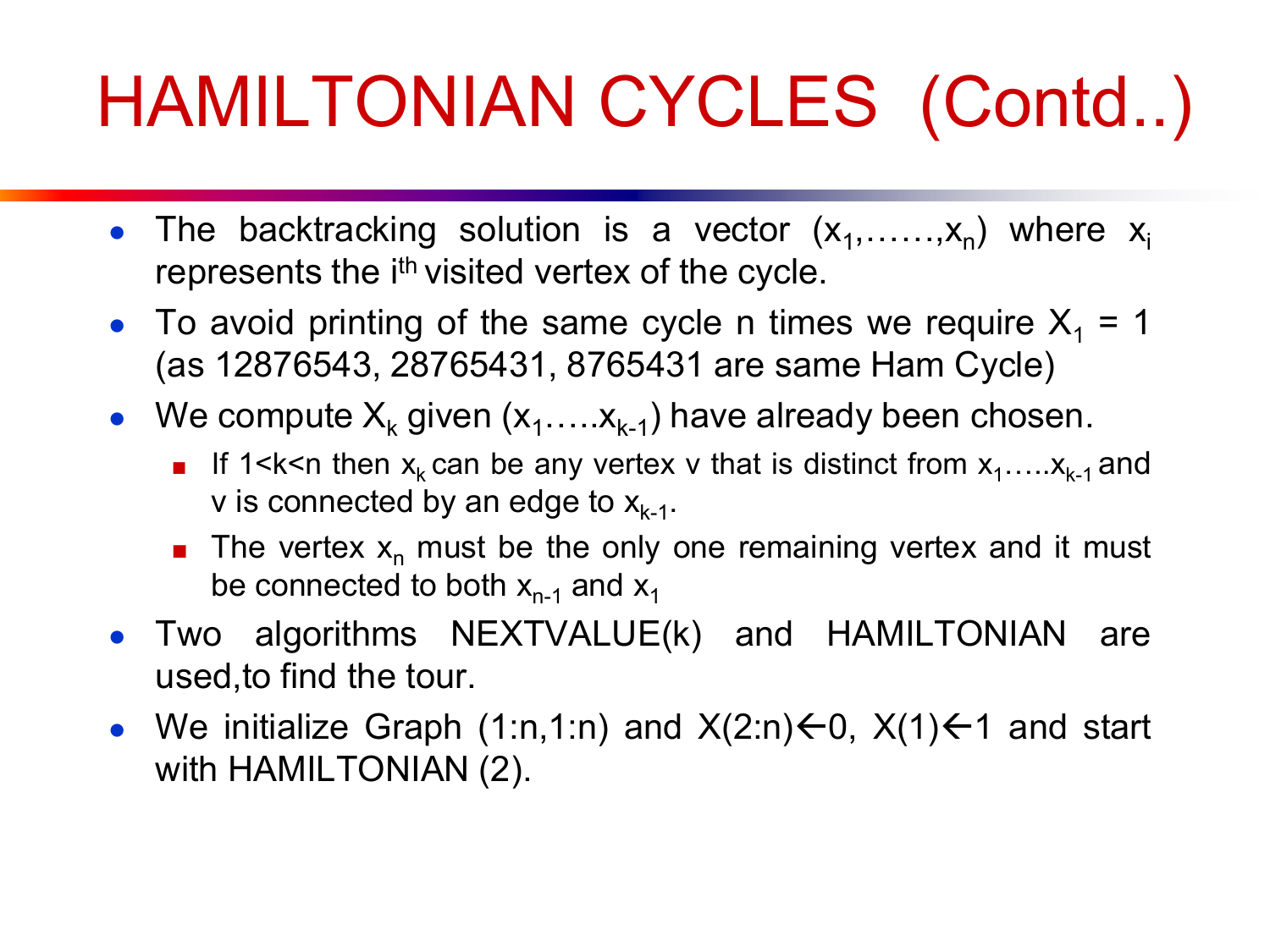# HAMILTONIAN CYCLES - Algorithm

```
HAMILTONIAN(k) 
\{ repeat // generate values for X(k) // 
\{ NEXTVALUE(k) // assign a legal vertex to X(k) // 
        if X(k)=0 then return
        if k = n then
                print X // a cycle is printed //
         else 
                 HAMILTONIAN (k+1) 
         } until(false)
```
}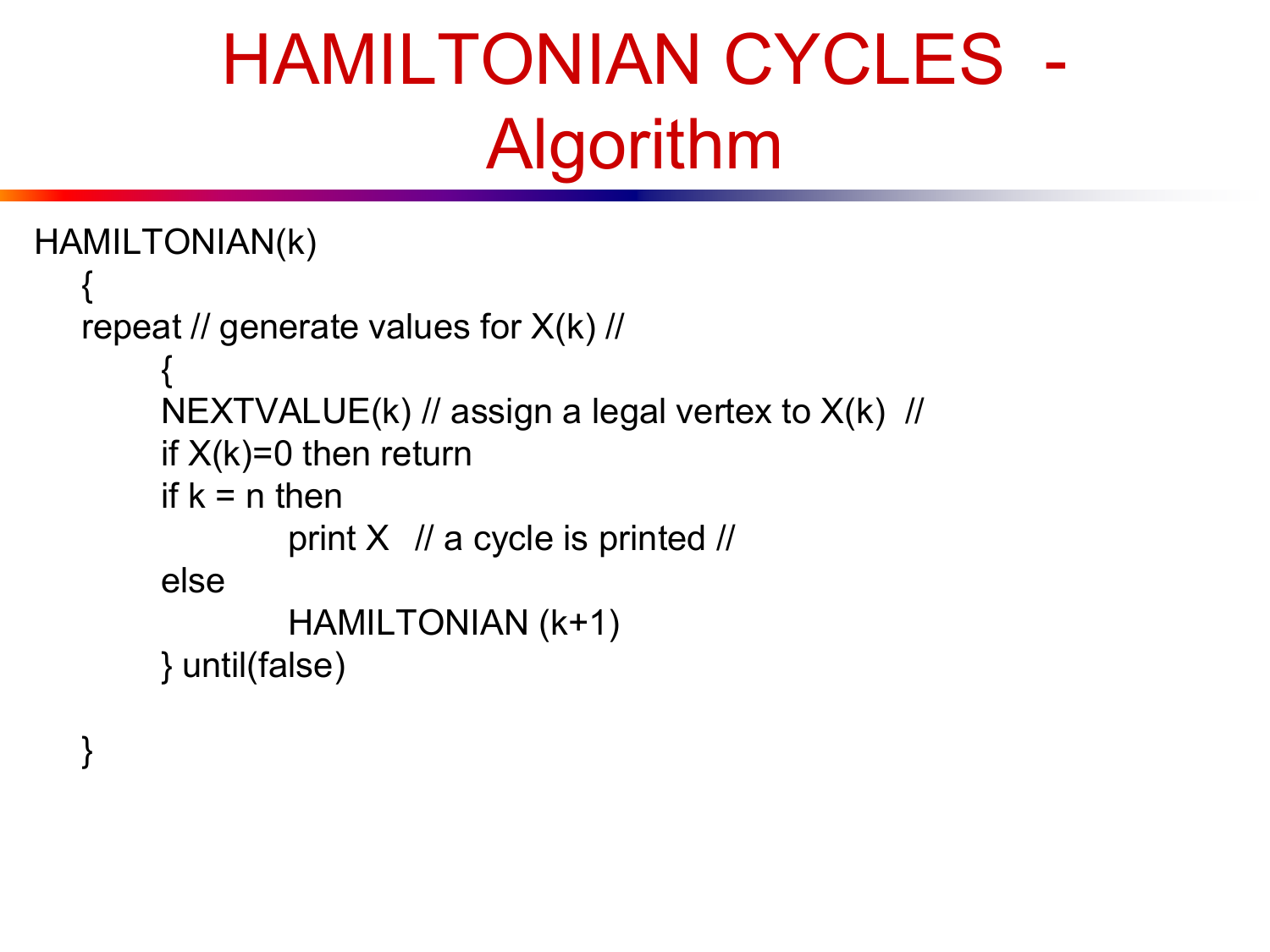## HAMILTONIAN CYCLES -Next Value Algorithm

```
NEXTVALUE(k) 
{<br>}
repeat 
\{X(k) \leftarrow (X(k)+1) \mod (n+1) // next vertex //
   if (X(k) = 0) then return
   if GRAPH (X(k-1),X(k)) \neq 0 then // if there is an edge //
\{for j \leftarrow 1 to k-1 do // check whether the same vertex is generated //
                  if X(i) = X(k) then break // for loop exit //
         if (j = k) then // the for loop is exited with last value //
                  if ((k < n) or (k = n and GRAPH[X(n), X[1]] \neq 0)) then return
 } 
    } until (false) 
}
```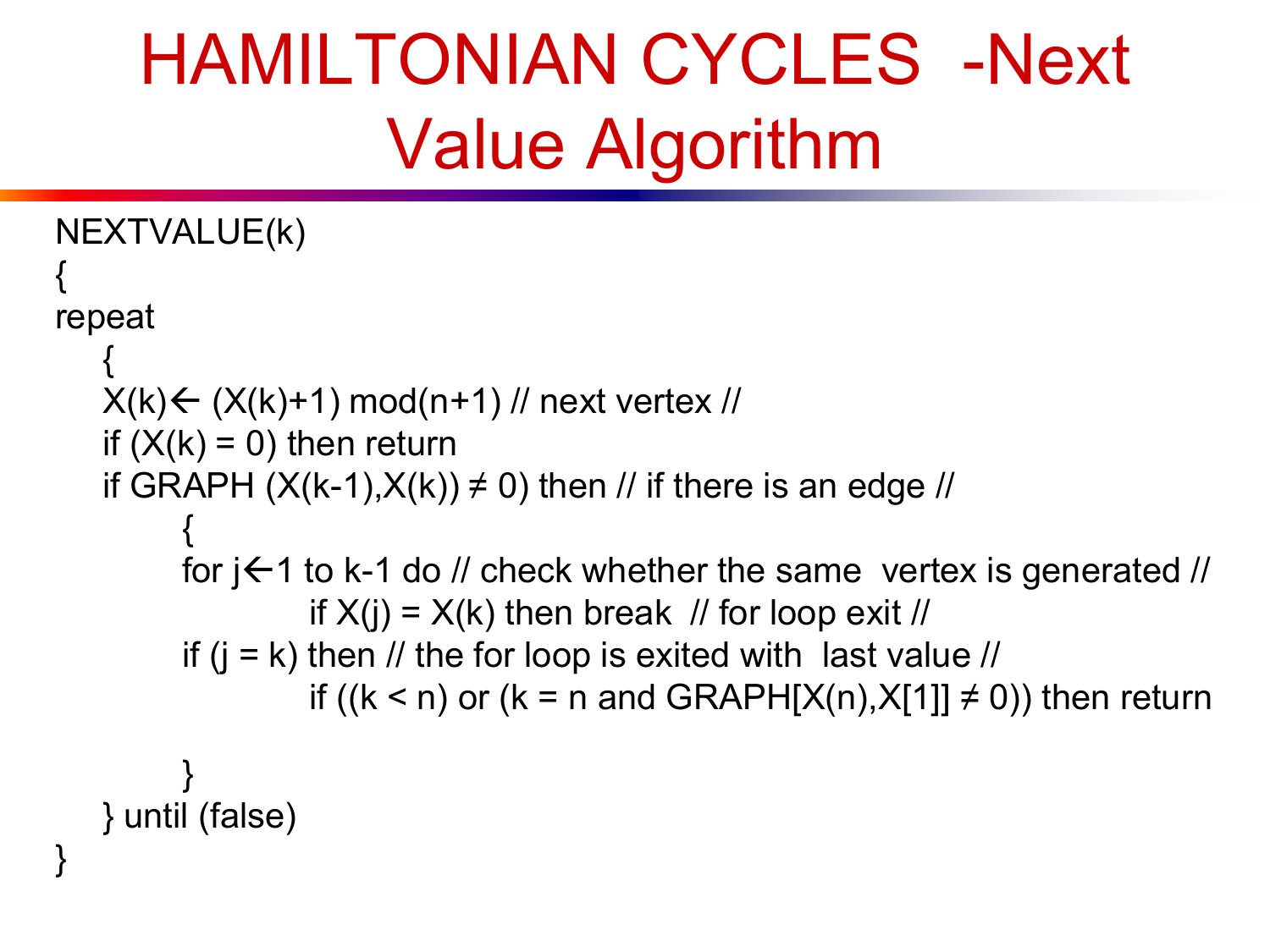HAMILTONIAN CYCLES - Algorithm Example

 Example: Let  $n = 8$  $X(1) = 1$ , HAMILTONIAN(2) i.e.H(2) is called, so NEXTVALUE(2) i.e.N(2) is called. Initially  $X(2)=0$  $X(2)=0+1$  mod  $9=1$  but  $X(1) = X(2)$ so loop is repeated and  $X(2) = 2 \text{ mod } 9 = 2$  $X(1) \neq X(2)$  and j=k=2, k < 8 so return 2 NV(3)=8 as Graph(2,3), Graph(2,5)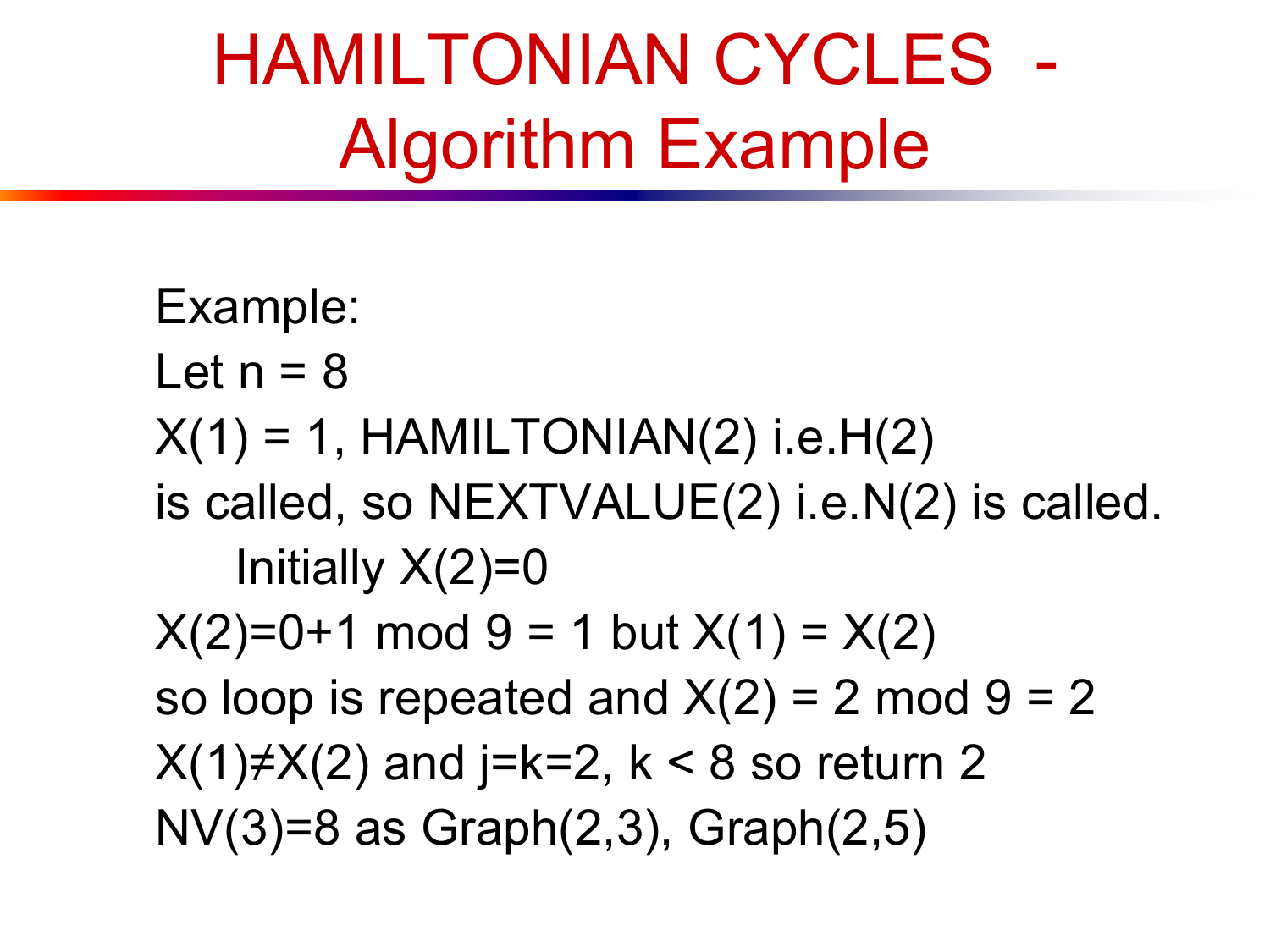HAMILTONIAN CYCLES - Algorithm Example contd..

- Graph(2,6),Graph(2,7),Graph(2,4) are false.
- Thus  $NV(4) = 7, NV(5) = 6, NV(6) = 5, NV(7)$  $= 4$ , NV(8) = 3.
- At NV(8),  $k = 8$  and GRAPH( $X(8)$ , 1)
- is satisfied. Thus
- The cycle is printed.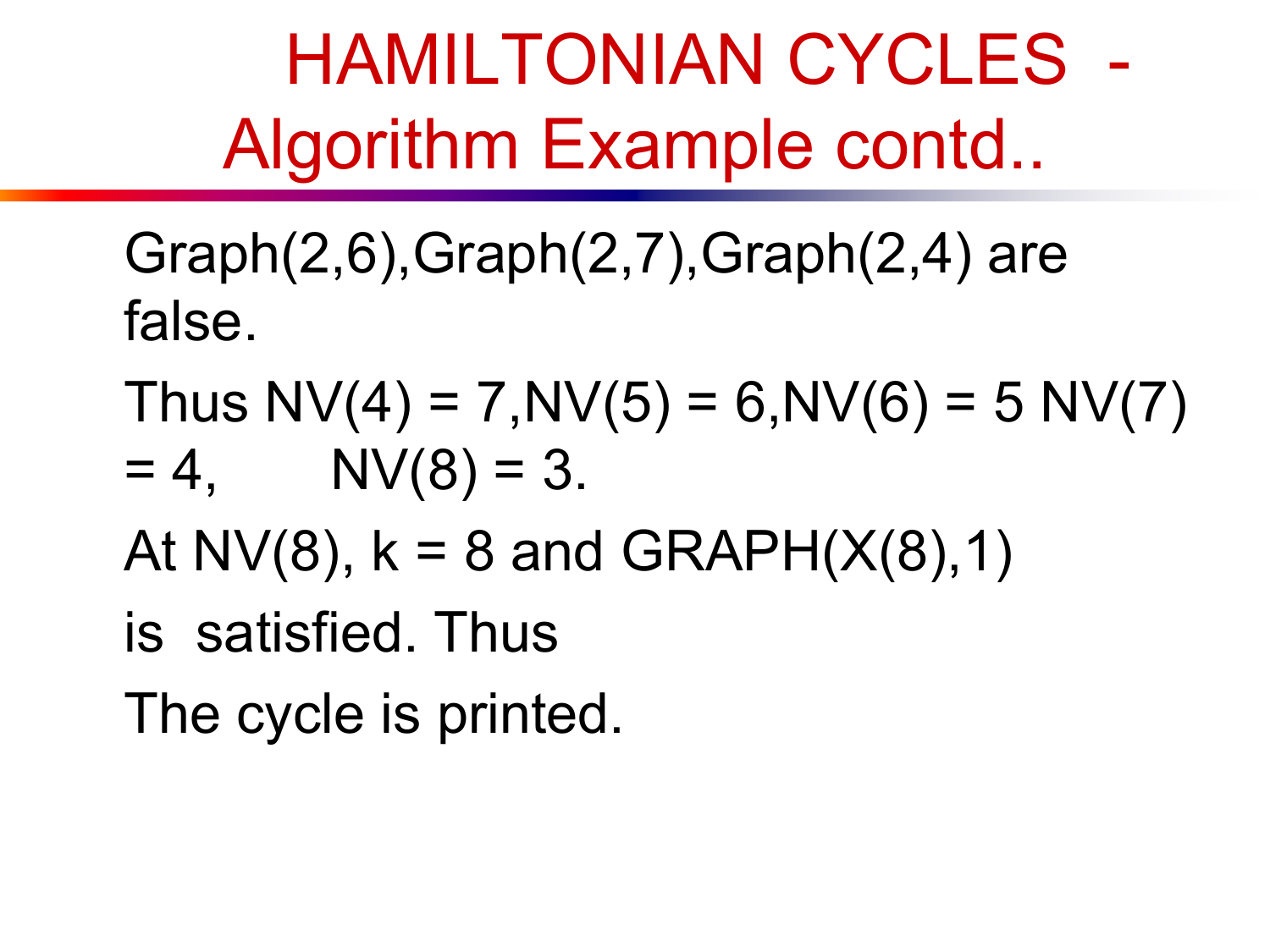## GRAPH COLOURING PROBLEM

- Let G be a graph and m be a positive integer.
- The problem is to colour the vertices of G using only m colours in such a way that no two adjacent nodes / vertices have the same color.
- It is necessary to find the smallest integer m. m is referred to as the chromatic number of G.
- A special case of graph colouring problem is the four colour problem for planar graphs .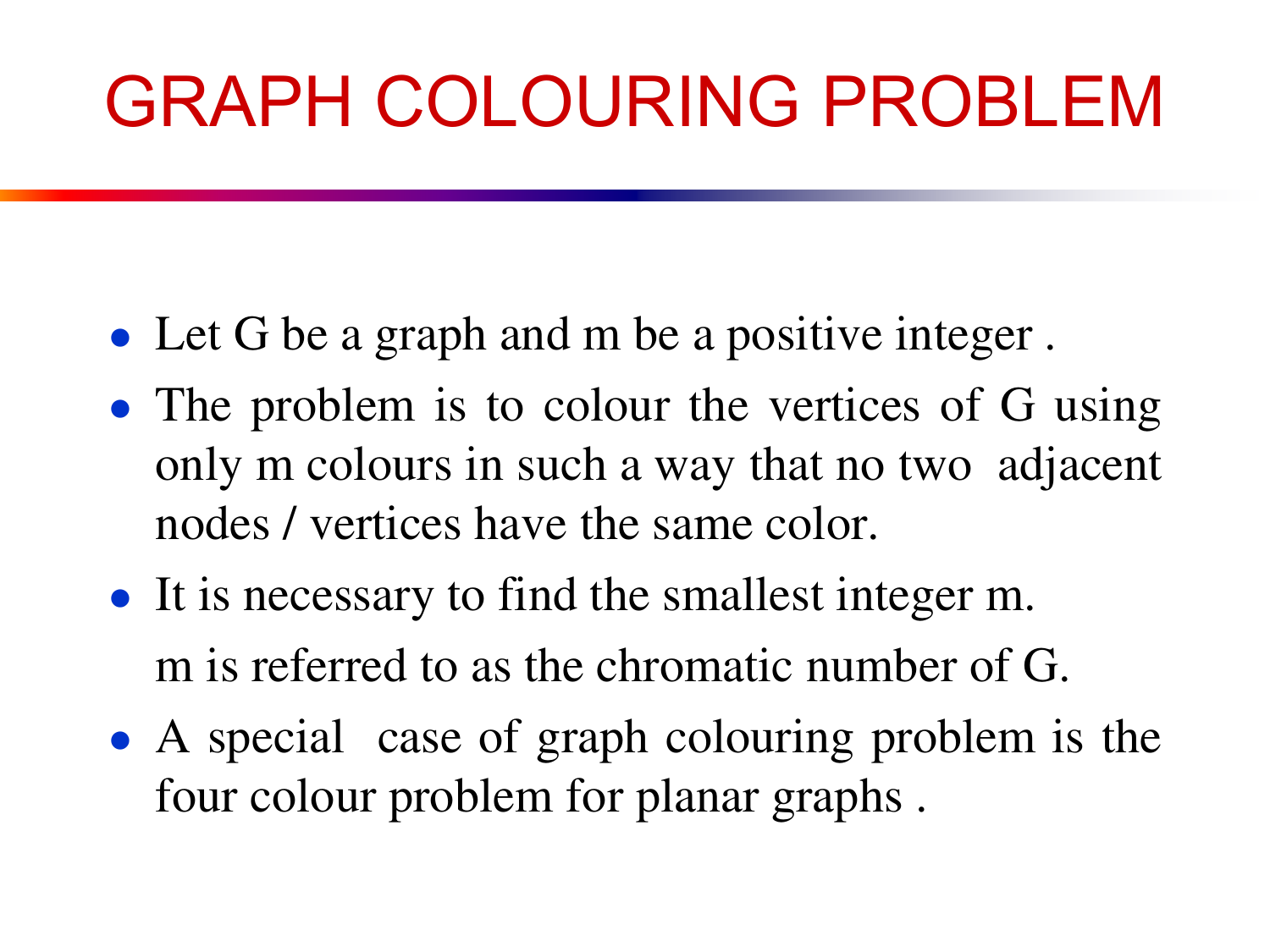# GRAPH COLOURING PROBLEM (Contd..)

- A graph is planar iff it can be drawn in a plane in such a way that no two edges cross each other.
- 4- colour problem for planar graphs Given any map, can the regions be coloured in such a way that no two adjacent regions have the same colour with only four colours?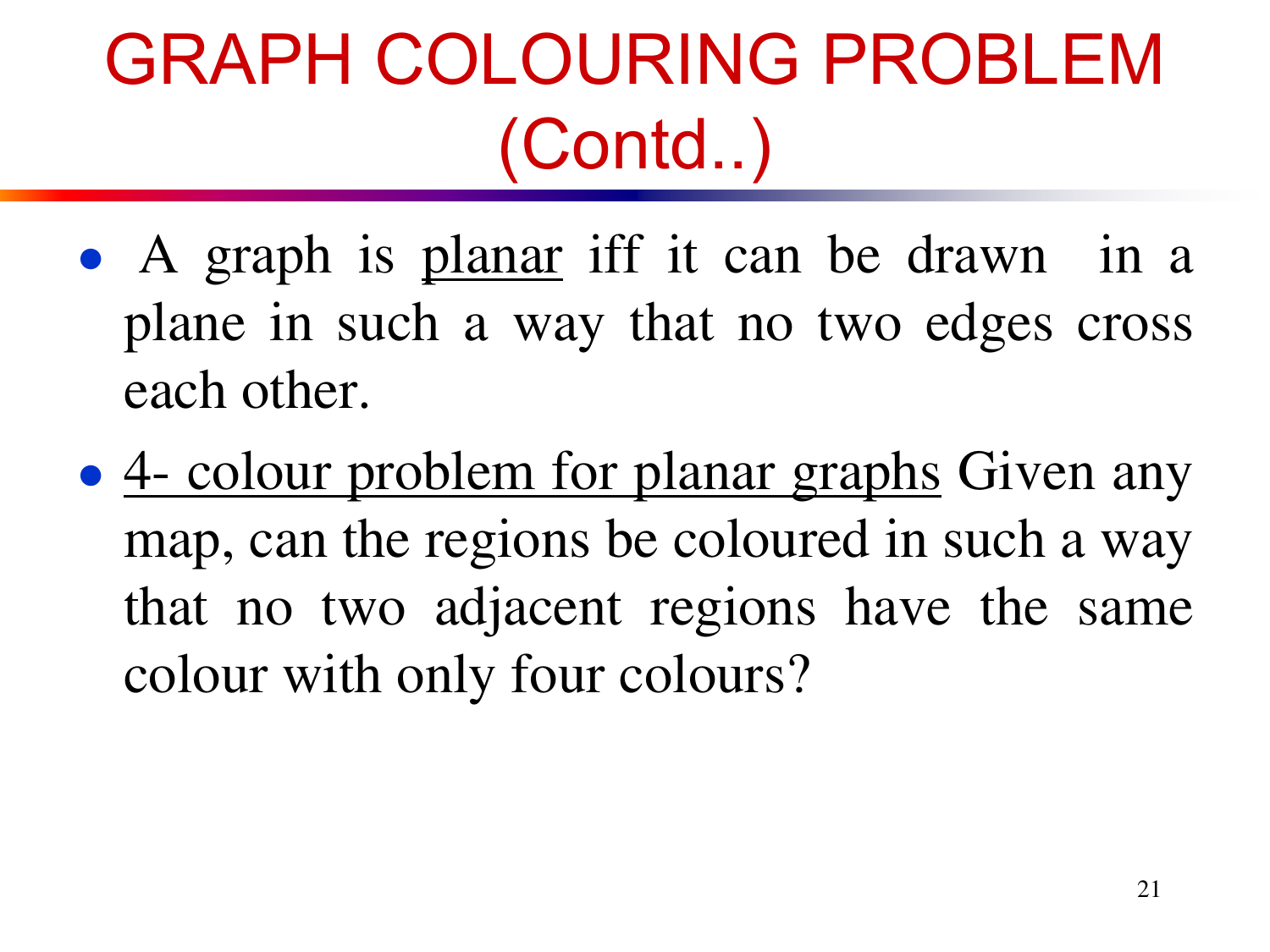# GRAPH COLOURING PROBLEM (Contd..)

- A map can be transformed into a graph by representing each region of map into a node and if two regions are adjacent, then the corresponding nodes are joined by an edge.
- For many years it was known that 5 colours are required to colour any map.
- After a several hundred years, mathematicians with the help of a computer showed that 4 colours are sufficient.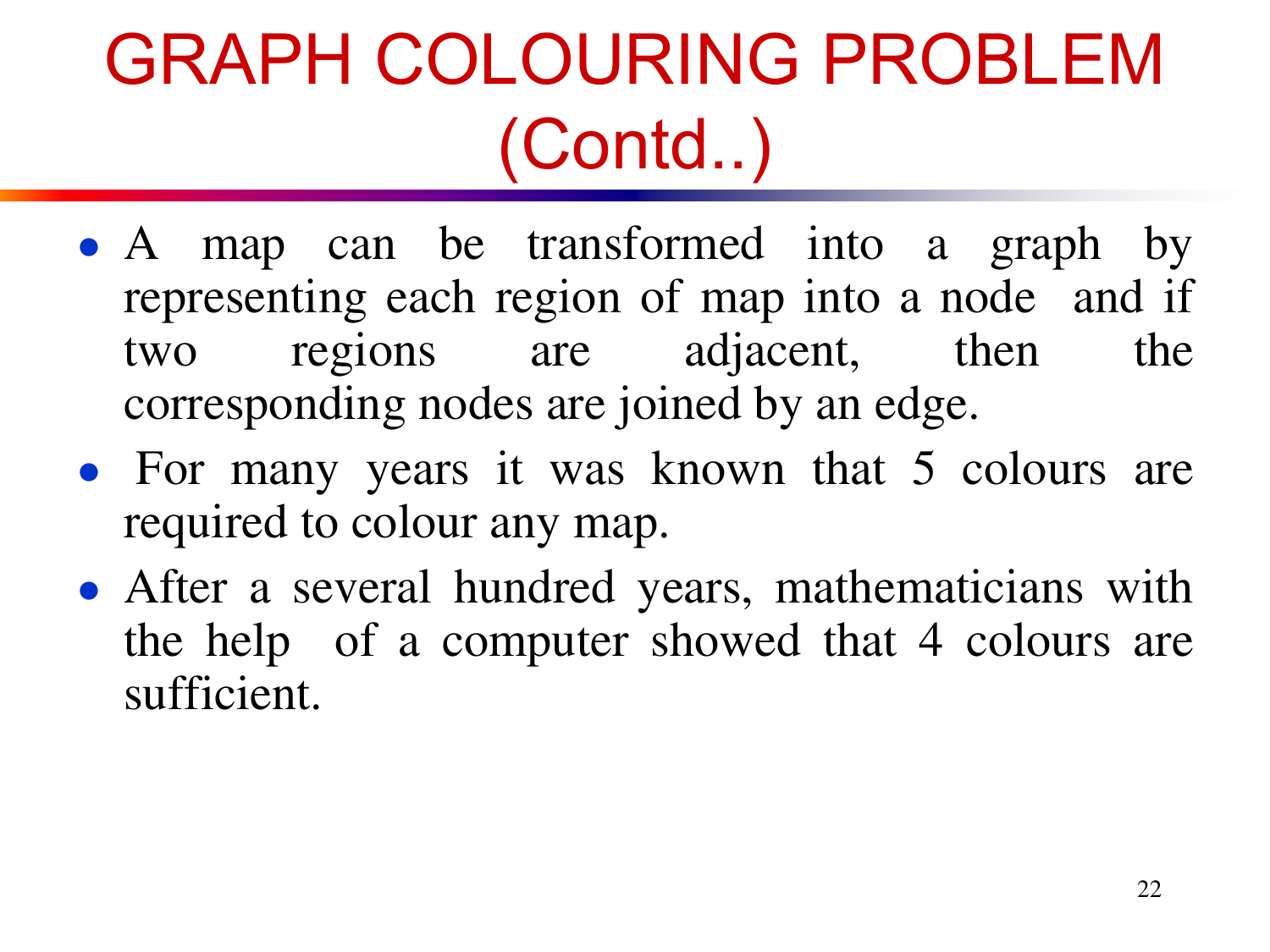# GRAPH COLOURING PROBLEM (Contd..)



A map and its planar graph representation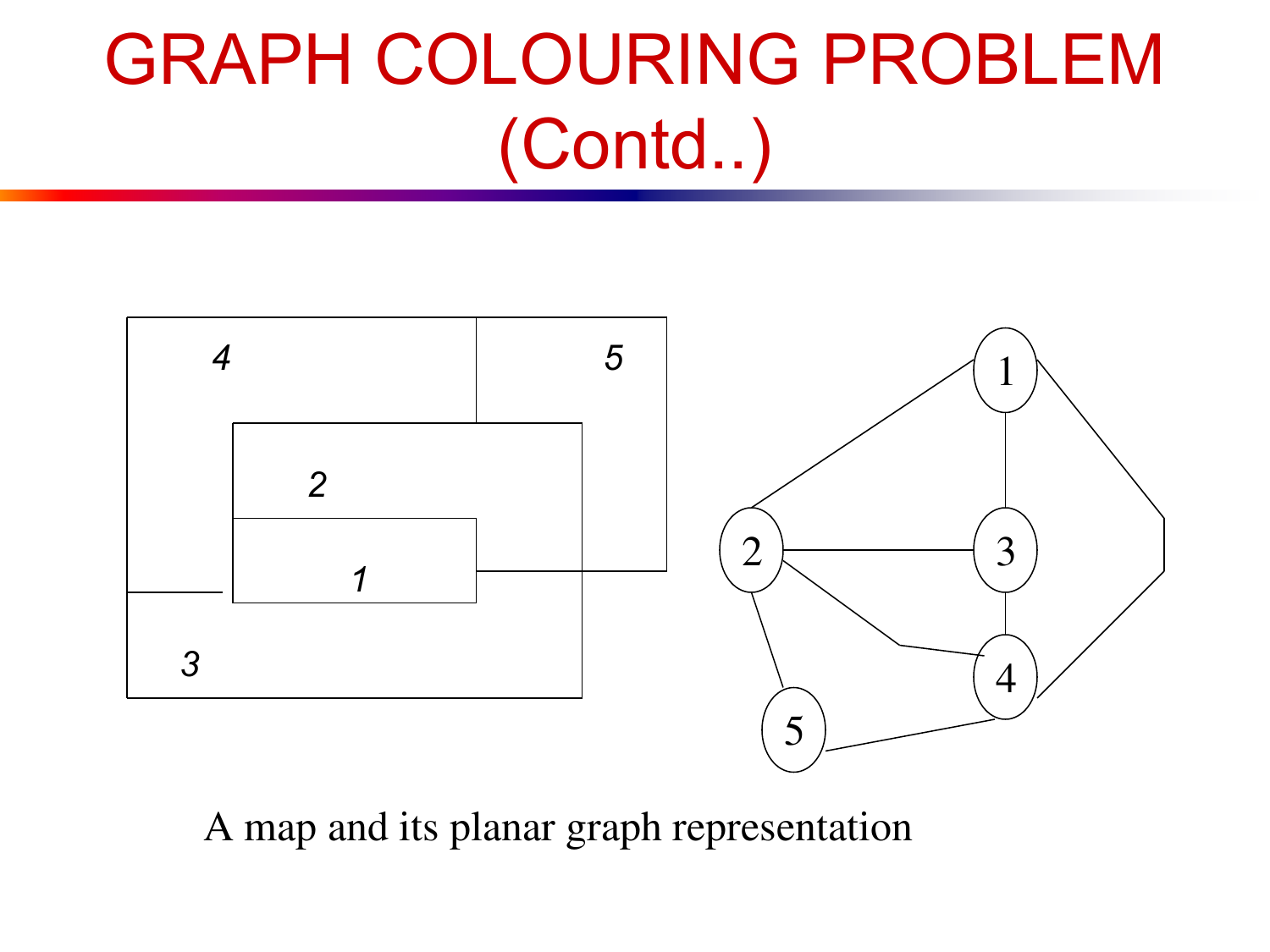## Solving the Graph Colouring Problems

- The graph is represented by its adjacency matrix Graph (1:n,1:n) where GRAPH (i,j)  $= 1$  if  $\le i, j$  is an edge and Graph  $(i, j) = 0$ otherwise.
- The colours will be represented by the integers 1,2….m and the solution with n– tuple  $(X(1),...,X(n))$ , where  $X(i)$  is the colour of node i.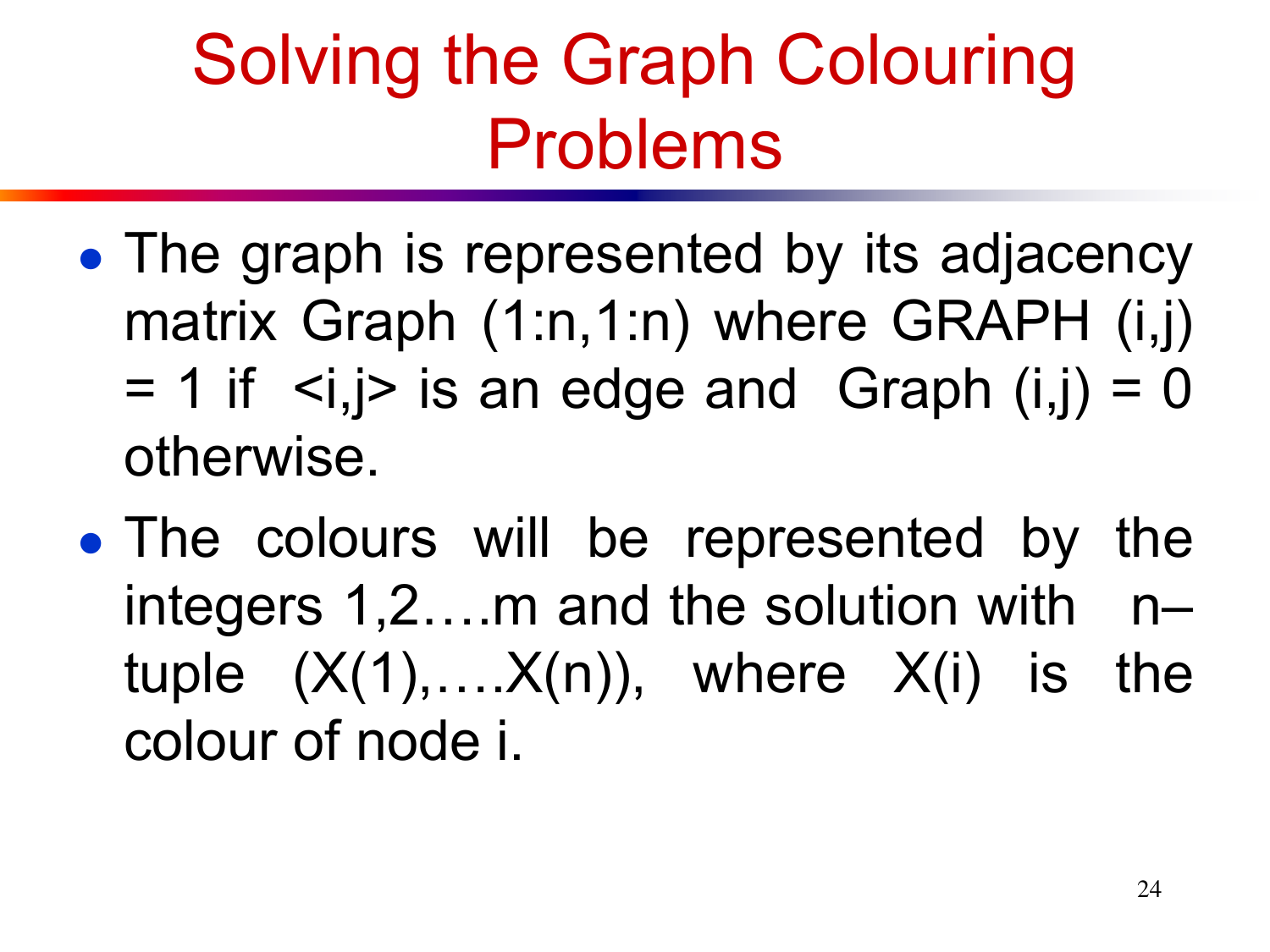Solving the Graph Colouring Problems (Contd..)

- The solution can be represented as a state space tree.
- Each node at level i has m children corresponding to m possible assignments to X(i) 1≤i≤m.
- Nodes at level n+1, are leaf nodes. The tree has degree m with height n+1.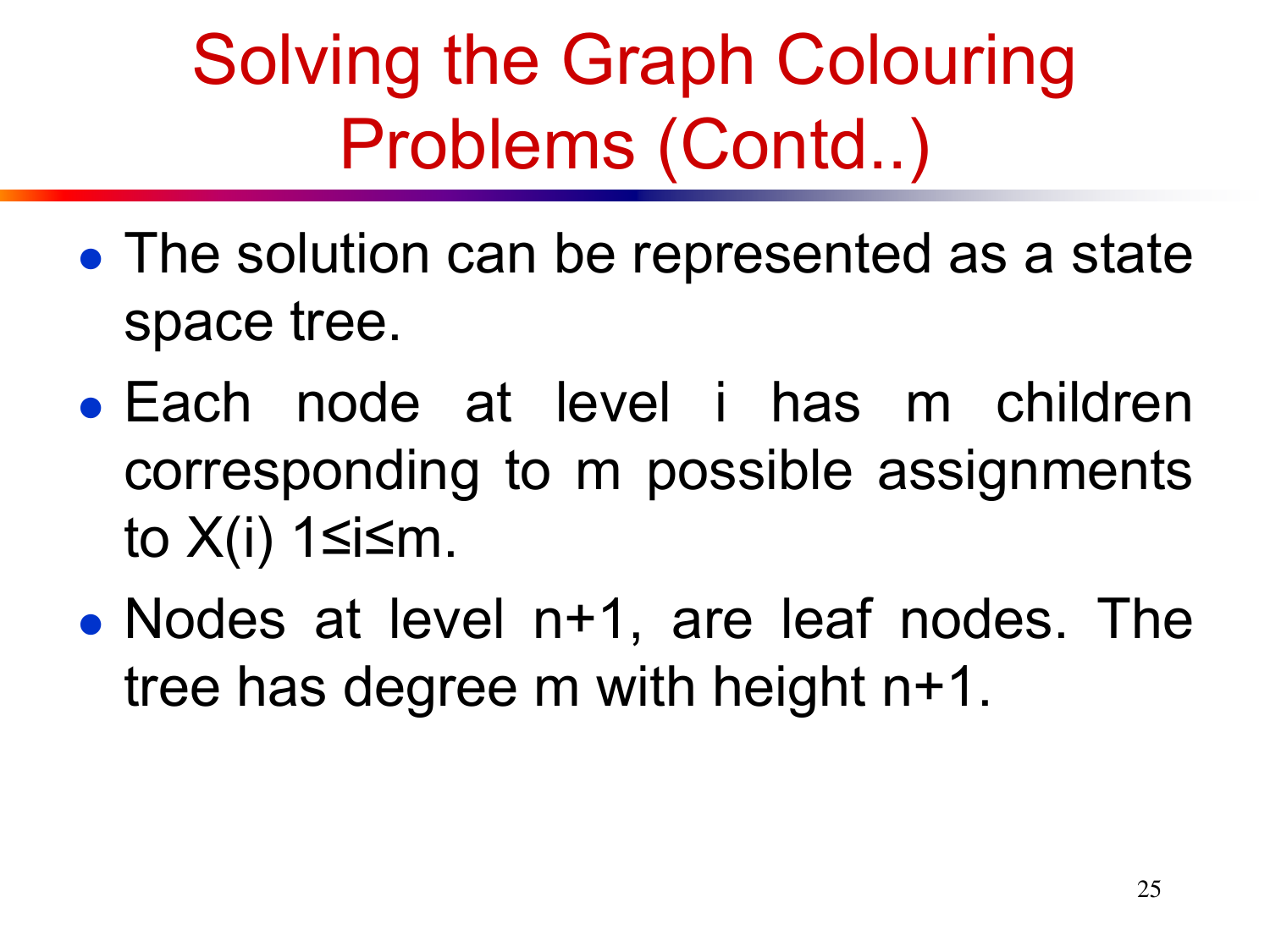## State space tree for m colouring problem with  $n = 3$  and  $m = 3$

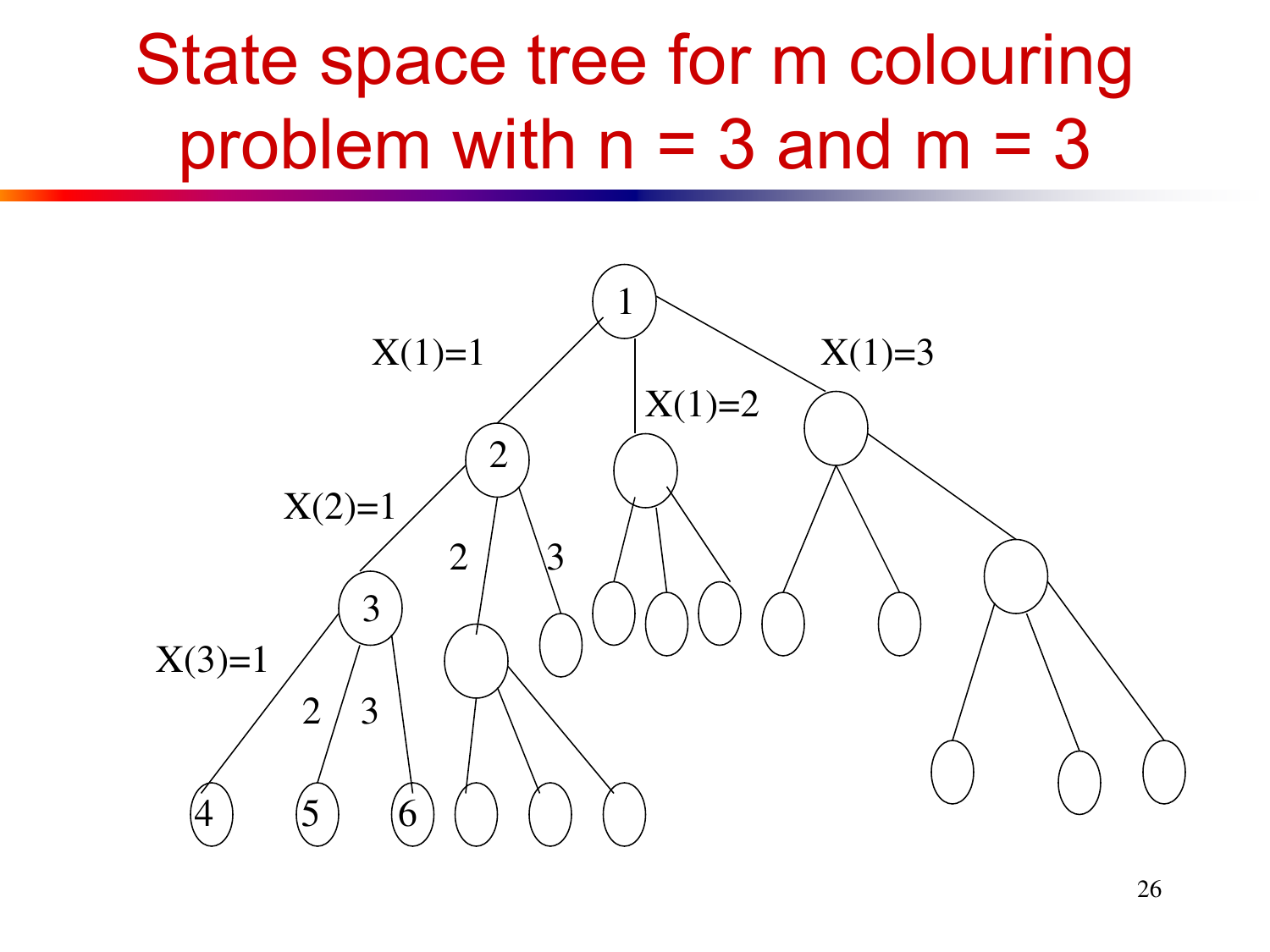#### Backtracking Algorithm for Graph Coloring Problem

- Two algorithms NEXTVALUE(k) and MCOLORING are used.
- First the array X is initialized to 0.
- Initial call is MCOLORING(0)
- When NEXTVALUE(k) is invoked
	- $\blacksquare$  X(1)....X(k-1) have been assigned to vertices 1,...k-1
	- $\blacksquare$   $X(k)$  is the next highest numbered colour different from those adjacent to k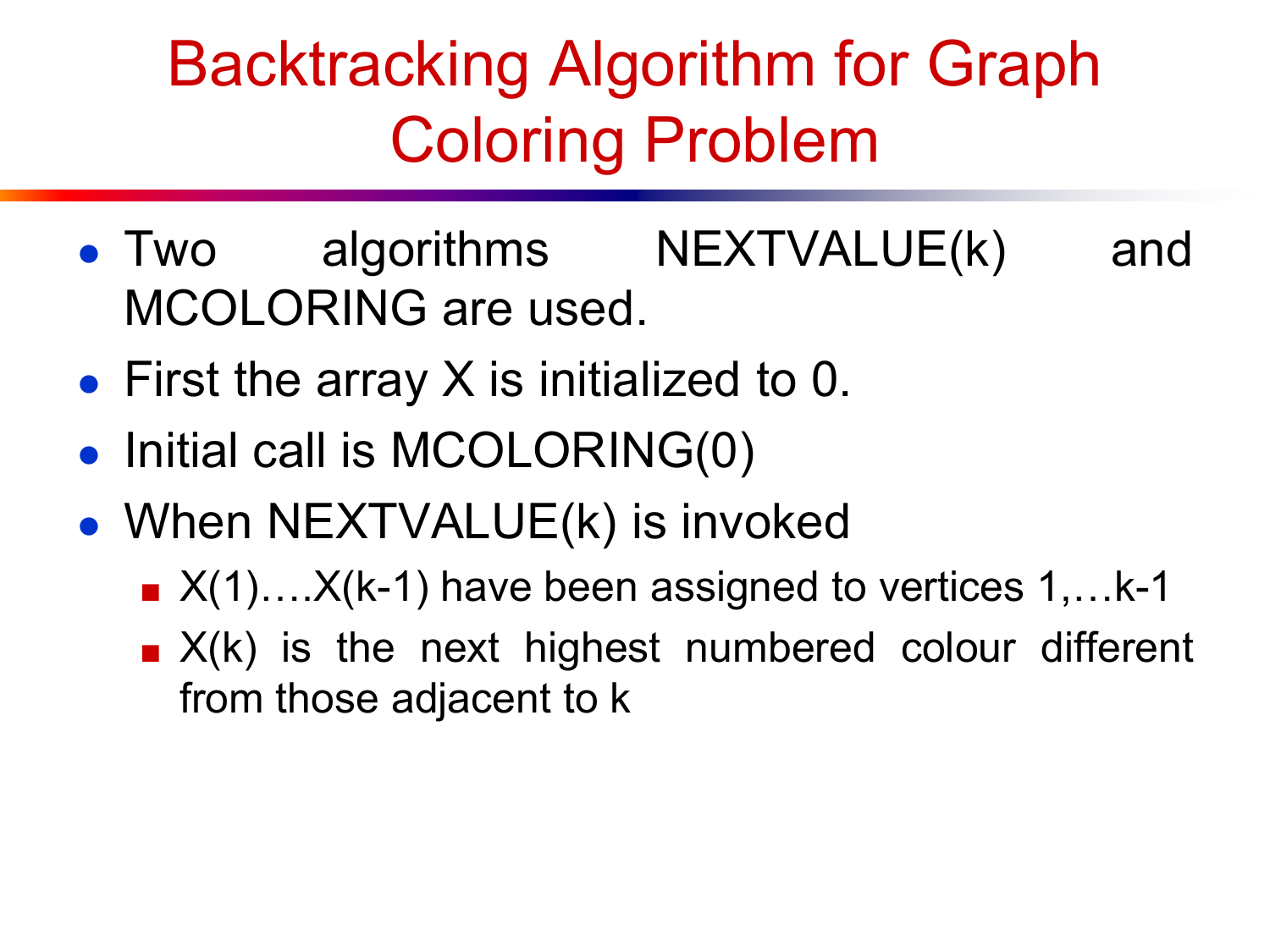## Graph Colouring Problem-Algorithm

```
MCOLORING (k) 
{ 
repeat 
 {
```
}

 NEXTVALUE(K) // assign to X(k) a legal colour // if  $X(k) = 0$  then return // no new colour is possible // if  $k = n$  then Print X // m colours are assigned to n vertices // else MCOLOURING(k+1) } until (false)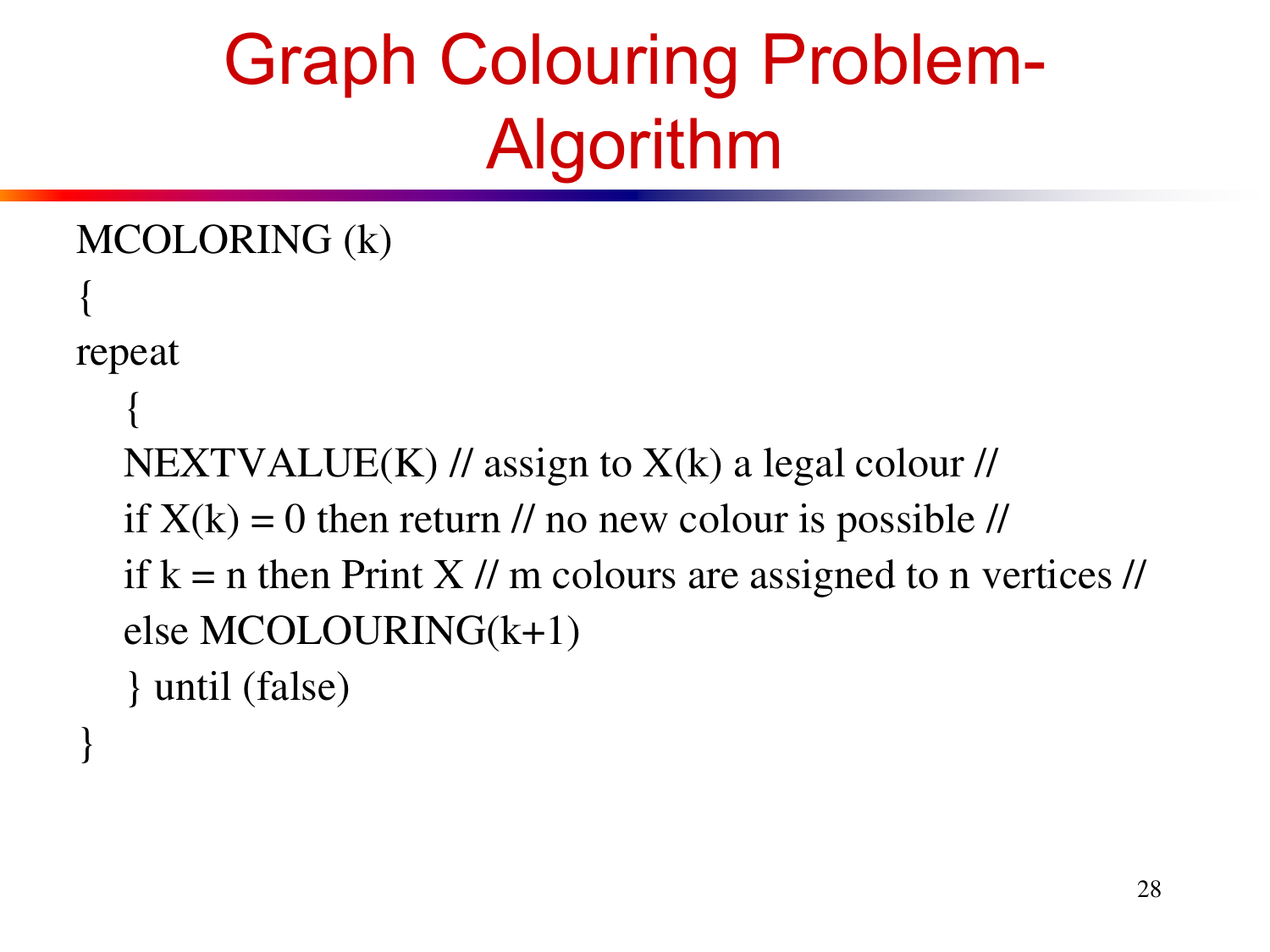## Solving the Graph Colouring Problems (Contd..)

```
NEXTVALUE(k) 
{<br>}
repeat 
\{X(k) \leftarrow (X(k) +1) \mod(m+1) //next highest colour//
    if X(k)=0 then return //All colours have been exhausted// 
   for j \leftarrow 1 to n do //Check if this colour is distinct from adjacent colours//
\{if (GRAPH(k,j)≠0 and X(k)=X(j)) then break
 }
   if j = n+1 then return
          // the loop is exited with the last value // 
        \frac{1}{1} i.e. j = n+1 and hence new colour is found \frac{1}{1} } until (false) // try to find another colour // 
}
```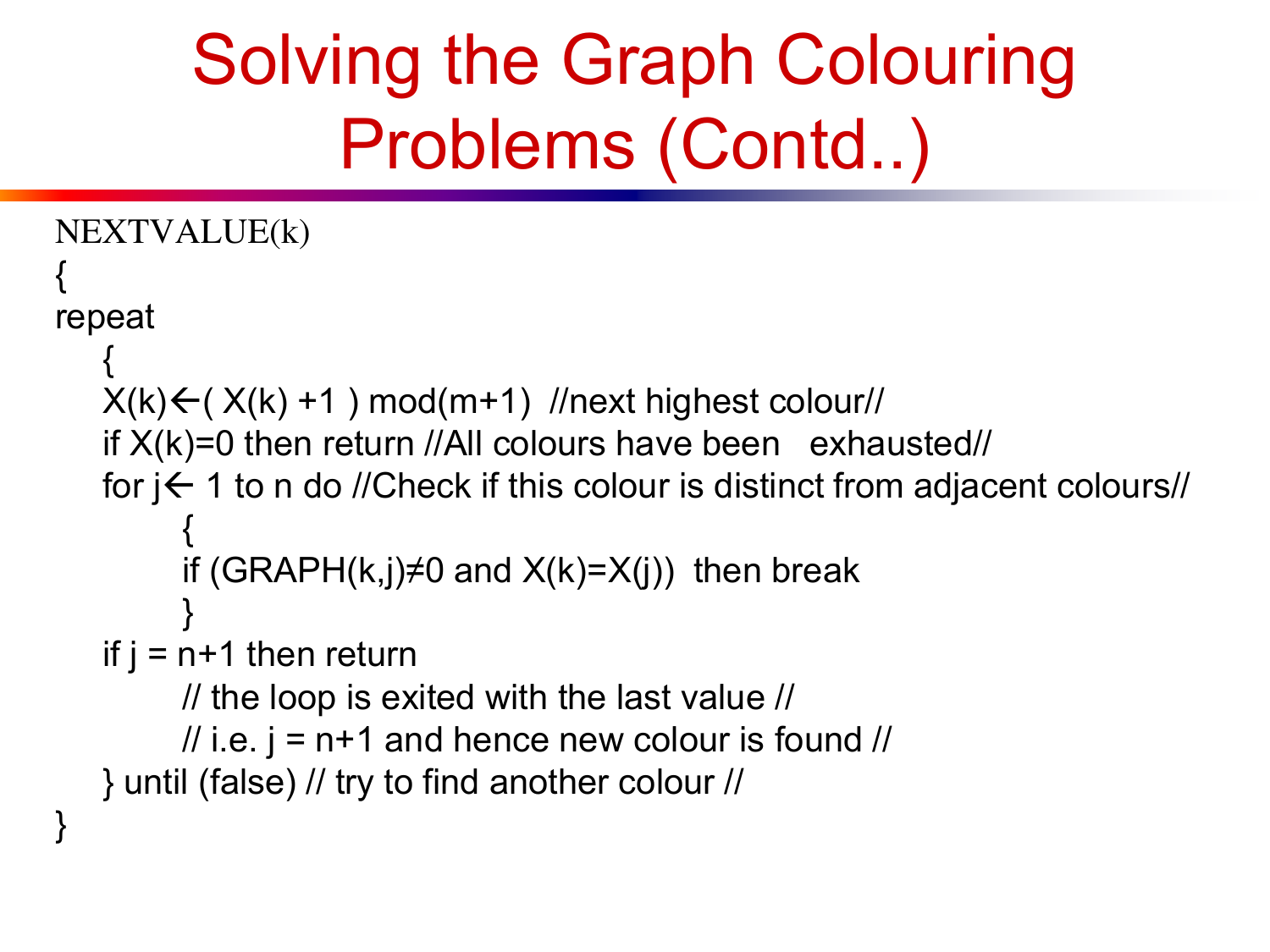## Solving the Graph Colouring Problems (Contd..)

```
Example for NEXTVALUE(k) 1 
Let m = 3 n = 4Nextvalue(1)
X(1)=(0+1) \text{ mod } 4=1for j \leftarrow 1 to 4 initially
1≠0 so j=5 so return X(1)=X(2)=X(3)Nextvalue(2) returns (0+1)mod4=1 =X(4)=0
but X(2)=X(1) for j=1 and j\neq5 so
loop is repeated and Nextvalue(2) is 2 
Similarly Next value(3) is 3 and 
Next value (4) is 2
```
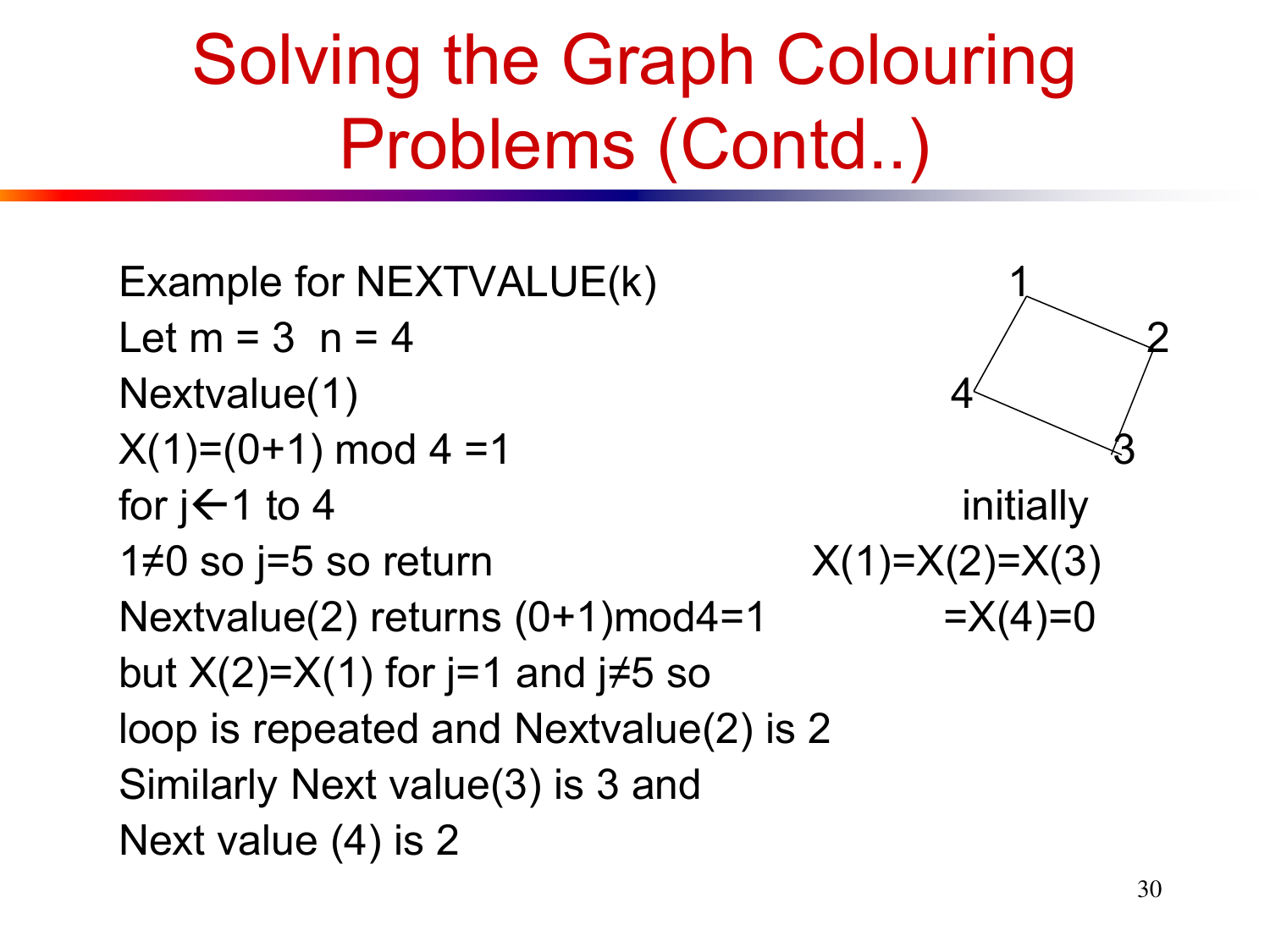#### Branch and Bound Algorithms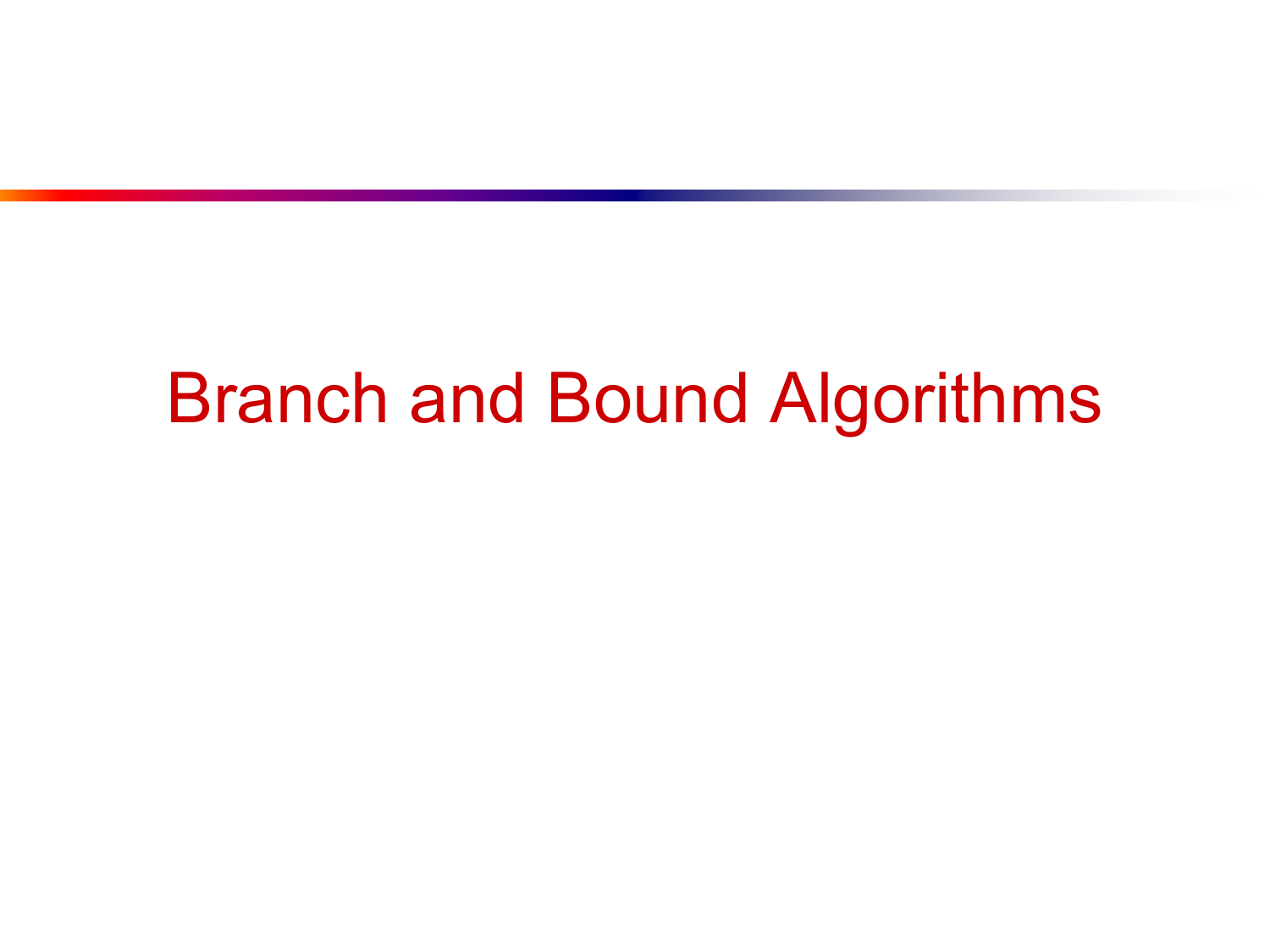## **Terminology**

- Live node is a node that has been generated but whose children have not yet been generated.
- **E-node** is a live node whose children are currently being explored. In other words, an E-node is a node currently being expanded.
- **Dead node** is a generated node that is not to be expanded or explored any further. All children of a dead noden have already been expanded.
- **Branch-and-bound** refers to all state space search methods in which all children of an E-node are generated before any other live node can become the E-node.
	- Used for state space search
	- In BFS, exploration of a new node cannot begin until the node currently being explored is fully explored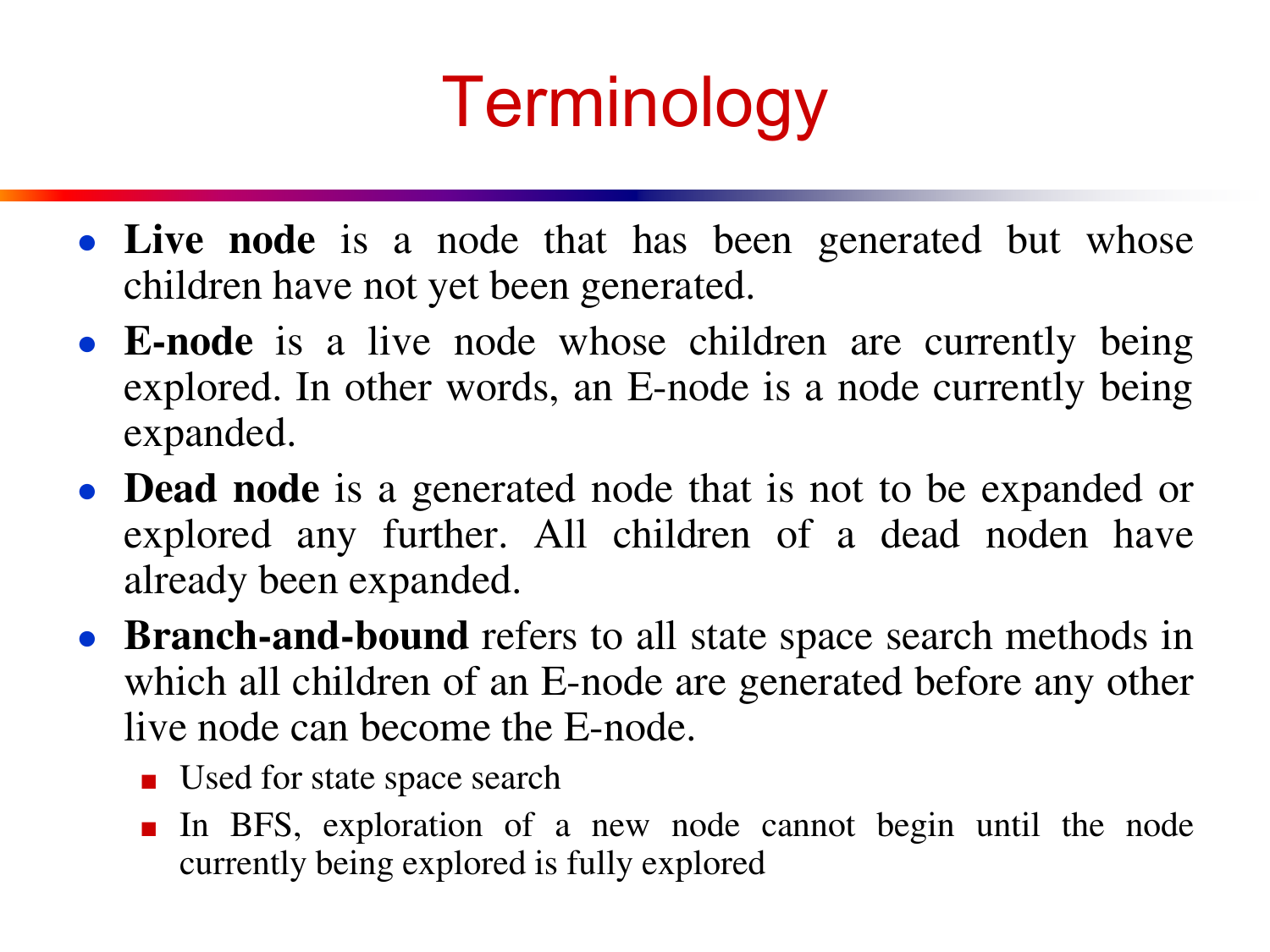#### General method

- Both BFS and DFS generalize to branch-andbound strategies
	- BFS is an FIFO search in terms of live nodes
	- List of live nodes is a queue
- DFS is an LIFO search in terms of live nodes ■ List of live nodes is a stack
- Just like backtracking, we will use bounding functions to avoid generating subtrees that do not contain an answer node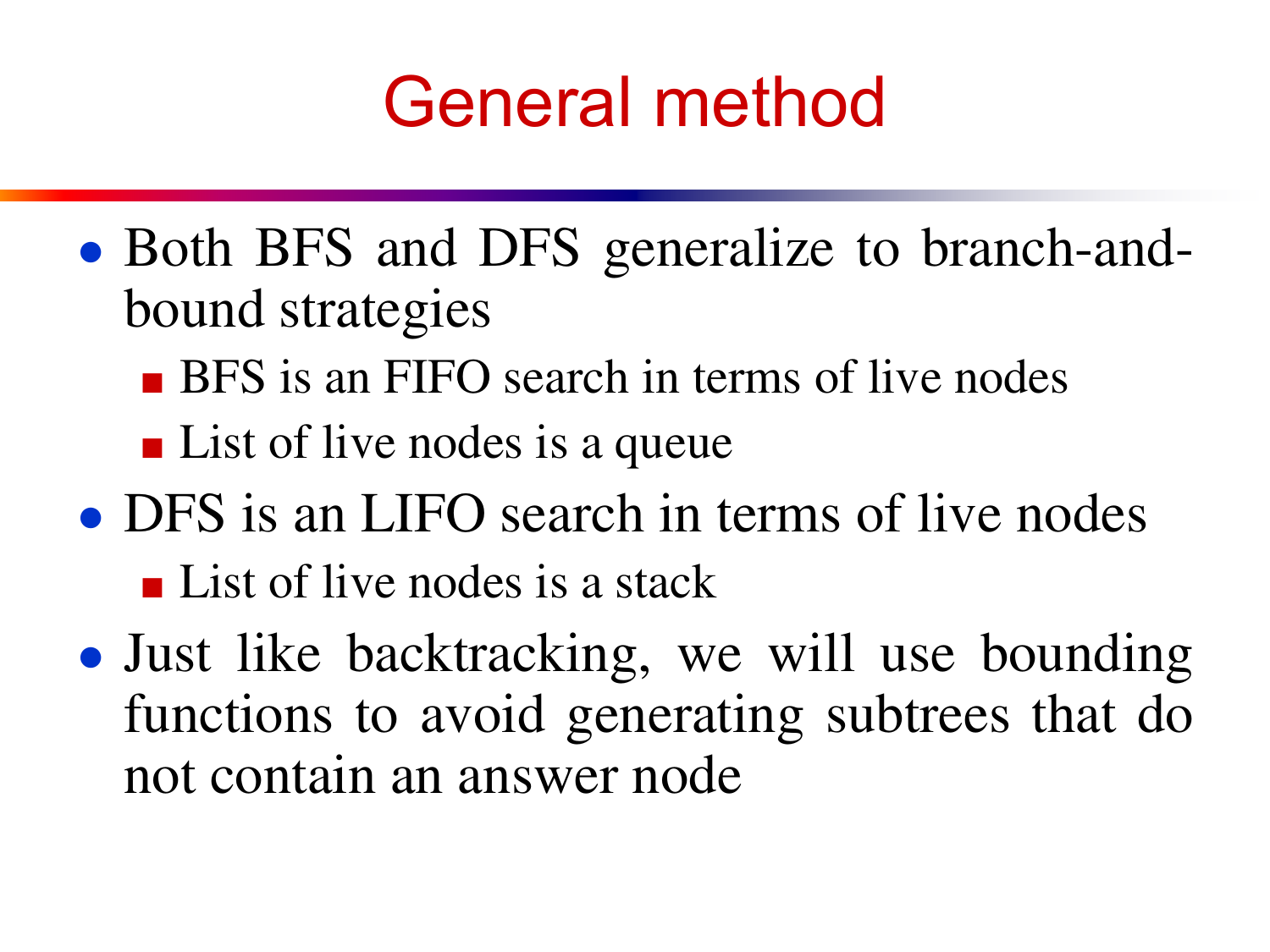#### Example: 4-queens

• Backtracking is superior method for this search problem

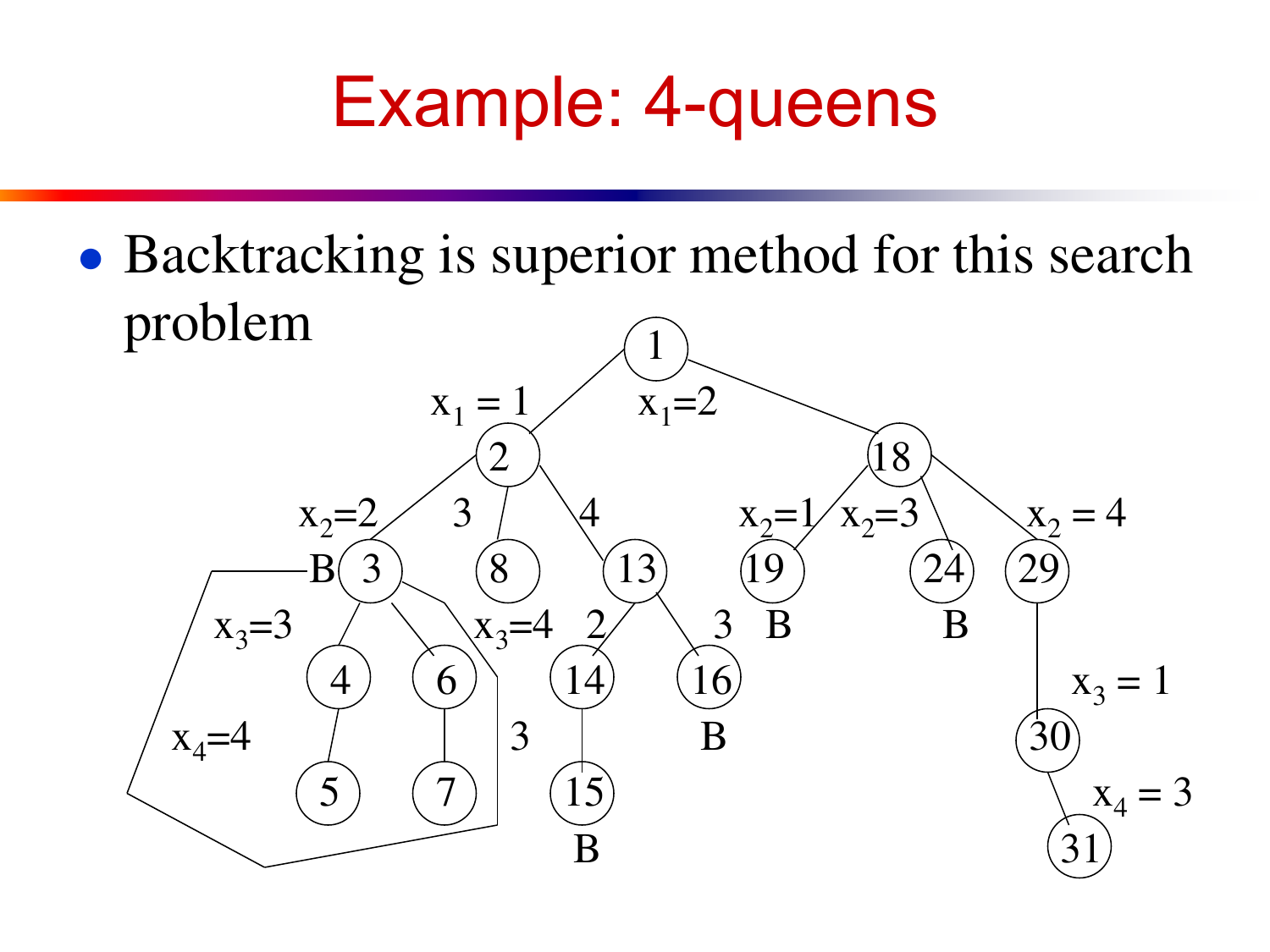## Least Cost (LC) search

- Selection rule does not give preference to nodes that will lead to answer quickly but just queues those behind the current live nodes
	- In 4-queen problem, if three queens have been placed on the board, it is obvious that the answer may be reached in one more move
	- The rigid selection rule requires that other live nodes be expanded and then, the current node be tested
- Rank the live nodes by using a heuristic  $\hat{c}(\cdot)$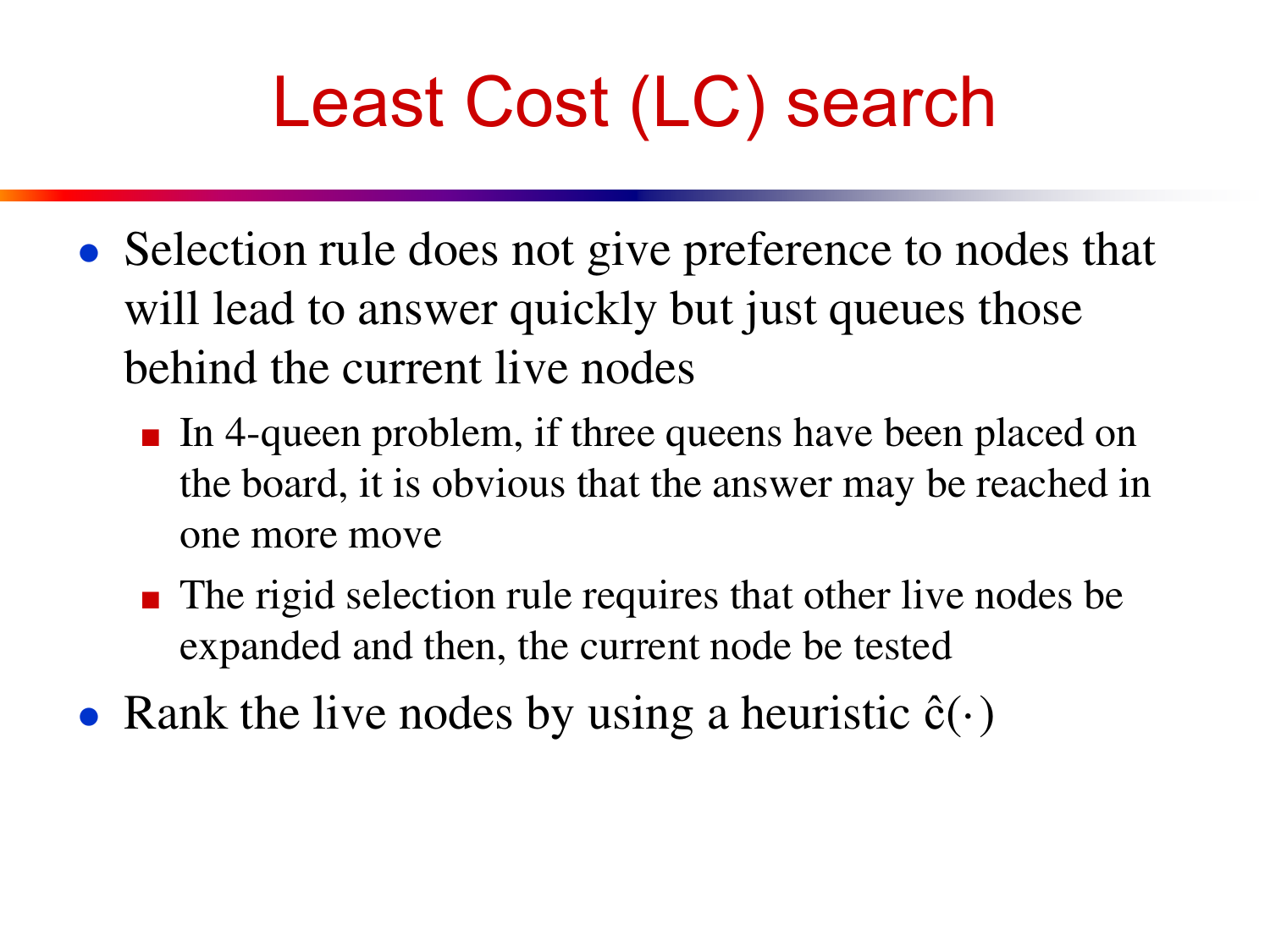#### LC Search

- $\hat{c}(x) = f(h(x)) + \hat{g}(x)$ 
	- $\hat{g}(x)$  is an estimate of the additional effort needed to reach an answer from node x
	- $\blacksquare$  h(x) is the cost of reaching x from root and f( $\cdot$ ) is any nondecreasing function
- Choose next E-node a live node with least  $\hat{c}$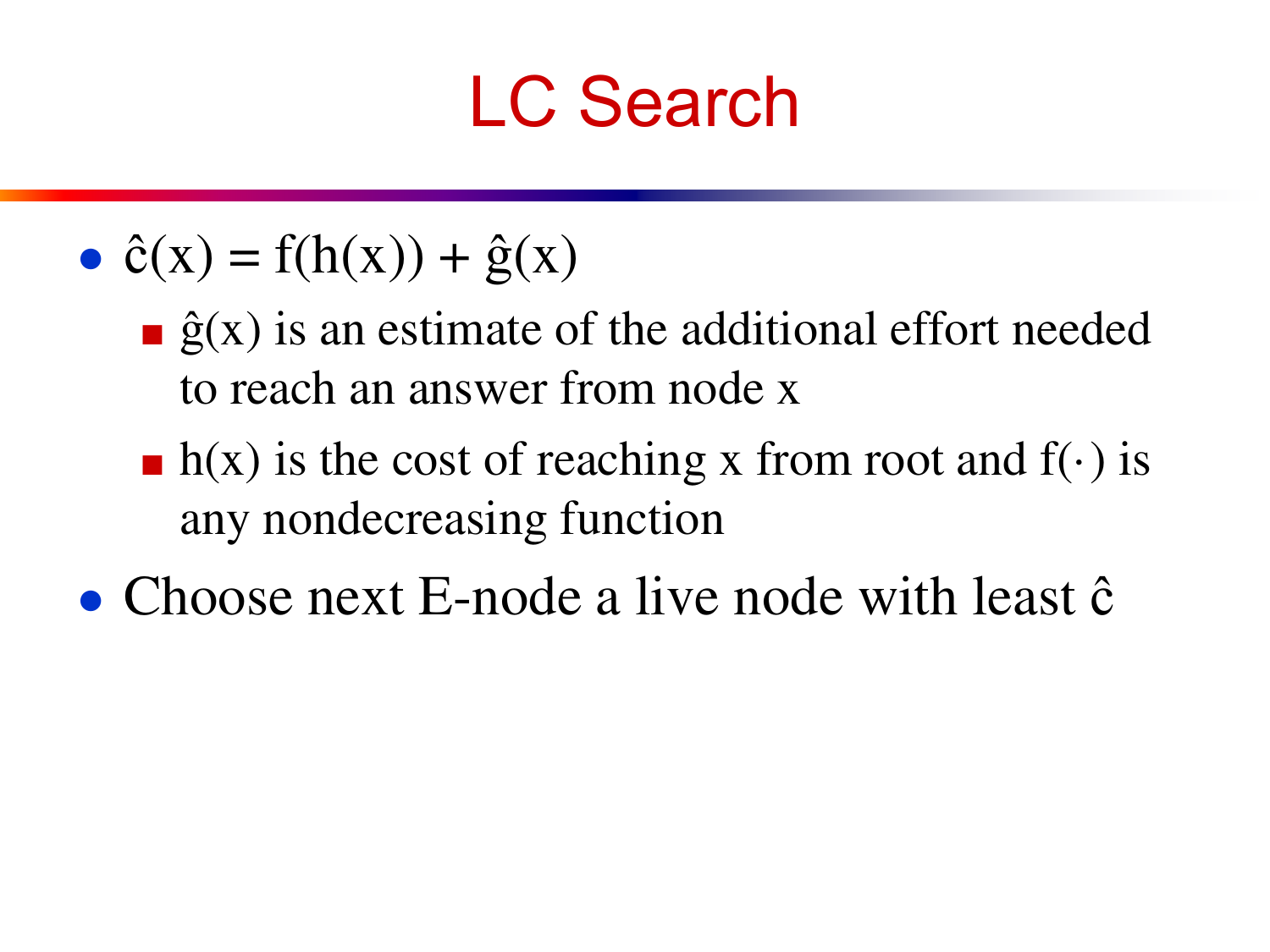## 15-puzzle problem

- 15 numbered tiles on a square frame with a capacity for 16 tiles. Given an initial arrangement, transform it to the goal arrangement through a series of legal moves
- The state space of an initial state is all the states that can be reached from initial state

|                           | 3 |    | 15 |
|---------------------------|---|----|----|
| $\overline{2}$            |   | 5  | 12 |
| 7                         | 6 | 11 | 14 |
| $\boldsymbol{\mathsf{R}}$ | Q | 10 | 13 |

|                  | $\overline{2}$ | 3  |    |
|------------------|----------------|----|----|
| 5                | 6              |    | 8  |
| $\boldsymbol{Q}$ | 10             | 11 | 12 |
| 13               | 14             | 15 |    |

*Initial State Goal State*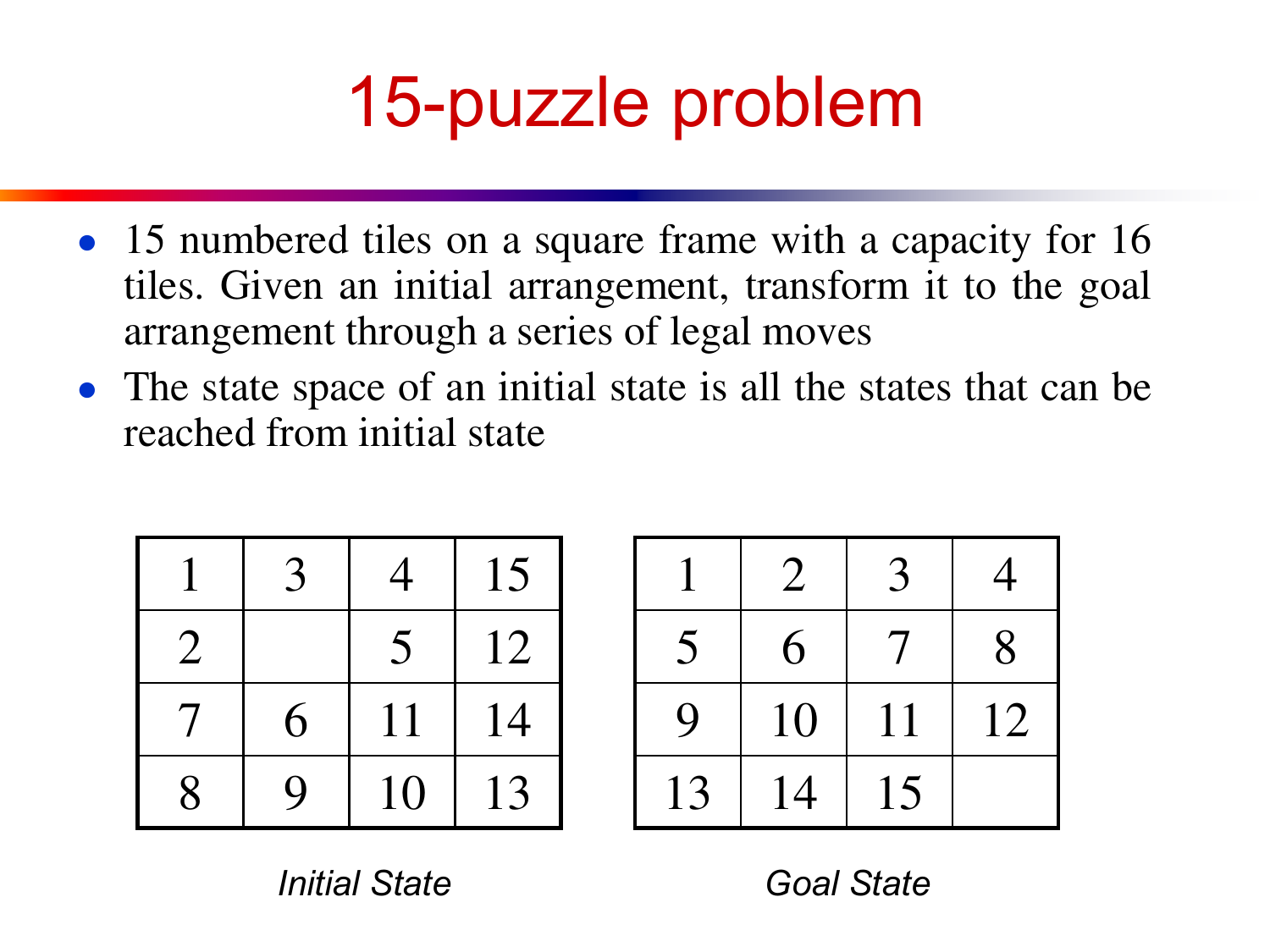## LC Search on 15-puzzle problem

- Children of each node x represent the states reachable from x in one legal move
- Consider the move as move of empty space rather than tile
- Empty space can have four legal moves: up, down, left, right
- One possible choice for  $\hat{g}(x)$  is the number of nonblank tiles not in their goal position

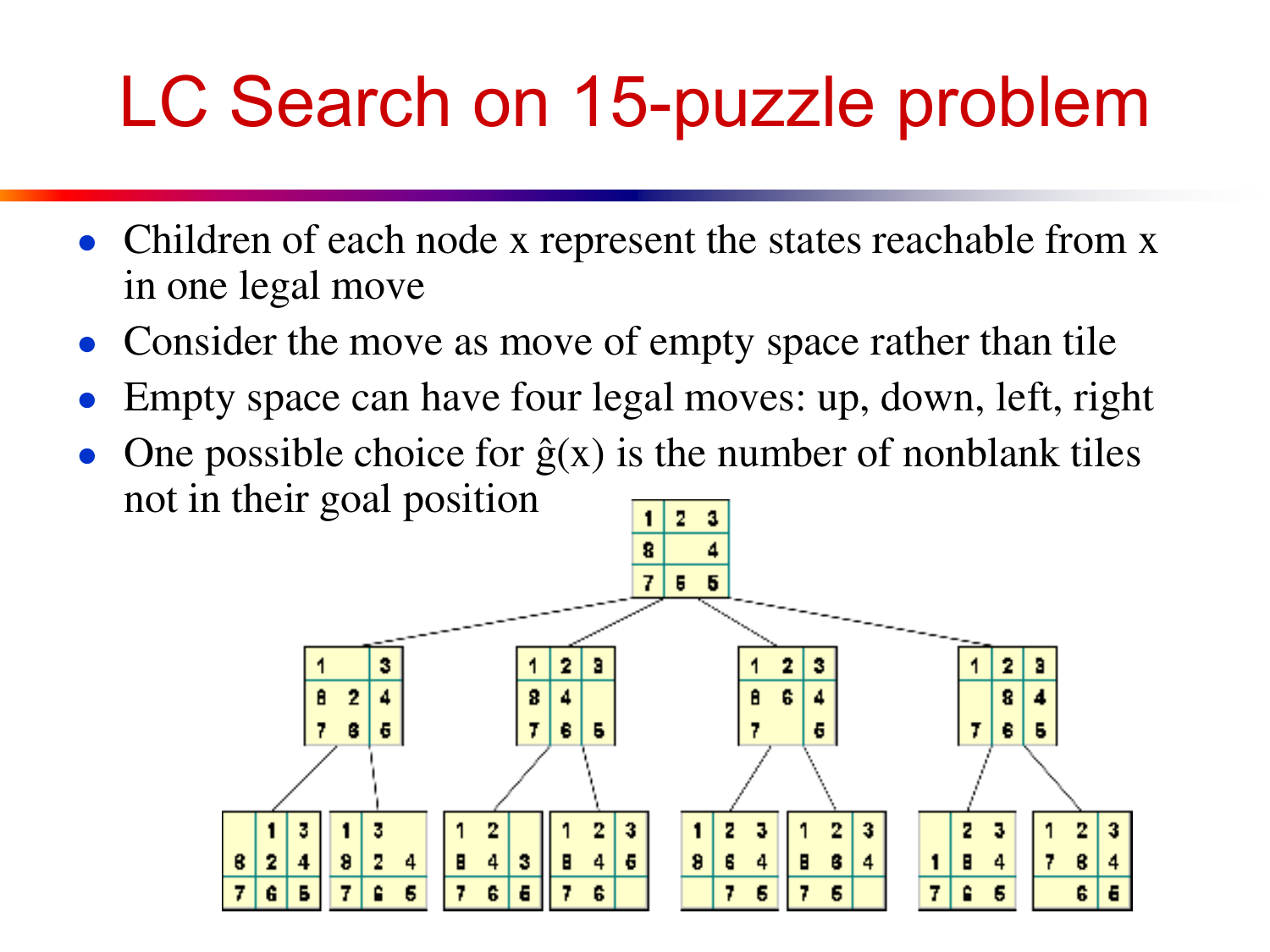## Bounding

- Each answer node x has a cost  $c(x)$  and we have to find a minimum-cost answer node
- Use a cost function  $\hat{c}(x)$  such that  $\hat{c}(x) \leq c(x)$  provides lower bound on the solution obtainable from any node x
- If U is the upper bound on the cost of a minimum-cost solution, then all live nodes x with  $\hat{c}(x) > U$  may be killed
	- All answer nodes reachable from x have cost  $c(x) \ge \hat{c}(x) > U$
	- Starting value for U can be obtained by some heuristic or set to  $\infty$
	- Each time a new answer node is found, the value of U can be updated
- Optimization/minimization problem
	- Maximization converted to minimization by changing sign of objective function
	- Formulate the search for an optimal solution as a search for a least-cost answer node in a state space search tree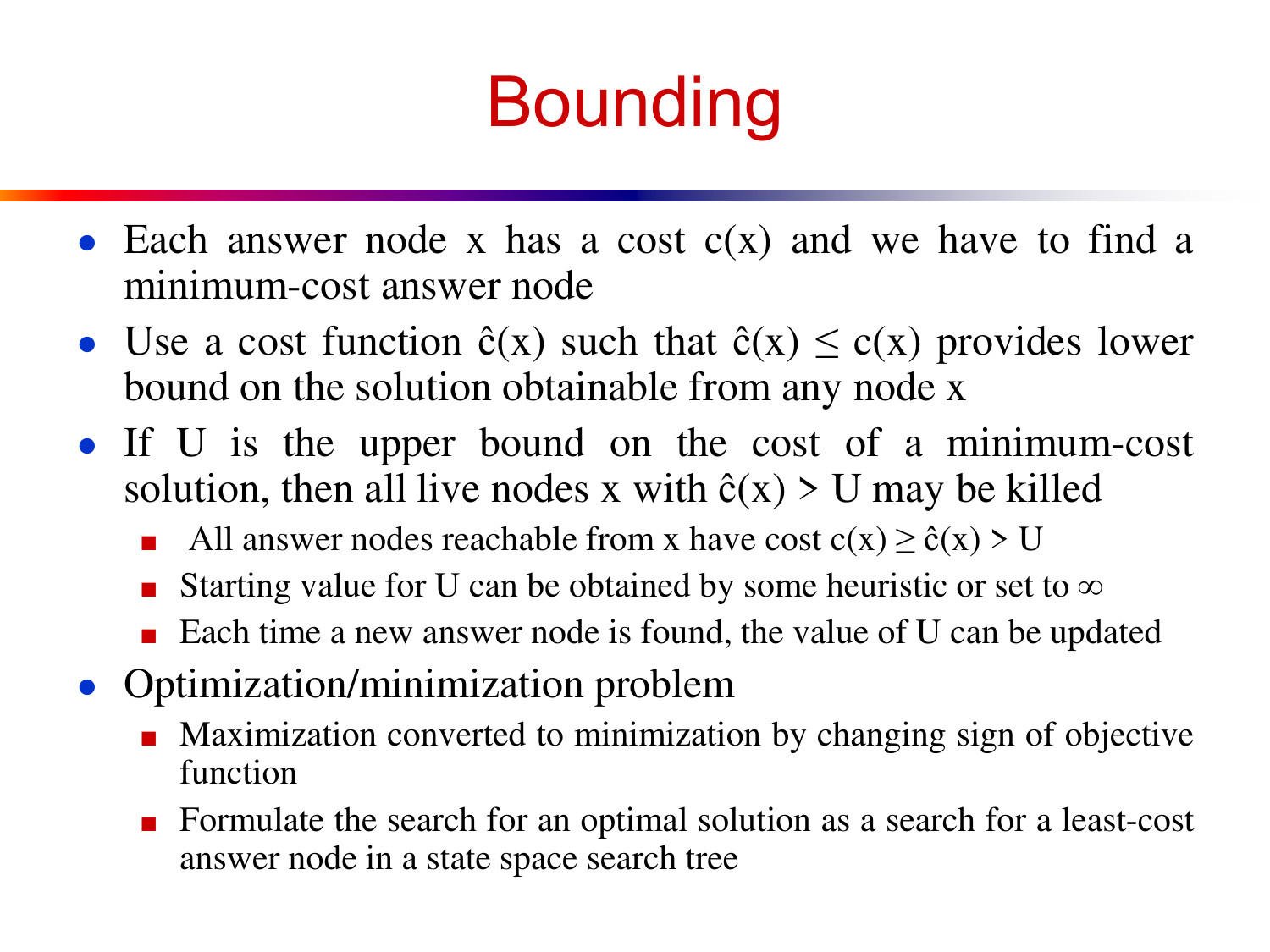# TSP using LCBB

- Dynamic Programming Solution takes  $O(n^22^n)$  time
- Worst case of BB  $O(n^22^n)$
- Significant time improvement through use of good bounding functions with Branch and Bound
- $G = (V, E)$  represented through cost matrix C
- Assume every tour starts and ends at vertex 1
- Solution space is given by  $S = \{1, \pi, 1 \mid \pi \text{ is a permutation of } \}$  $(2,3,...,n)$ }
- $|S| = (n-1)!$
- Size can be reduced by restricting S so that  $(1, i_1, i_2, ..., i_{n-1}, 1) \in$ S iff  $(i_j, i_{j+1}) \in E$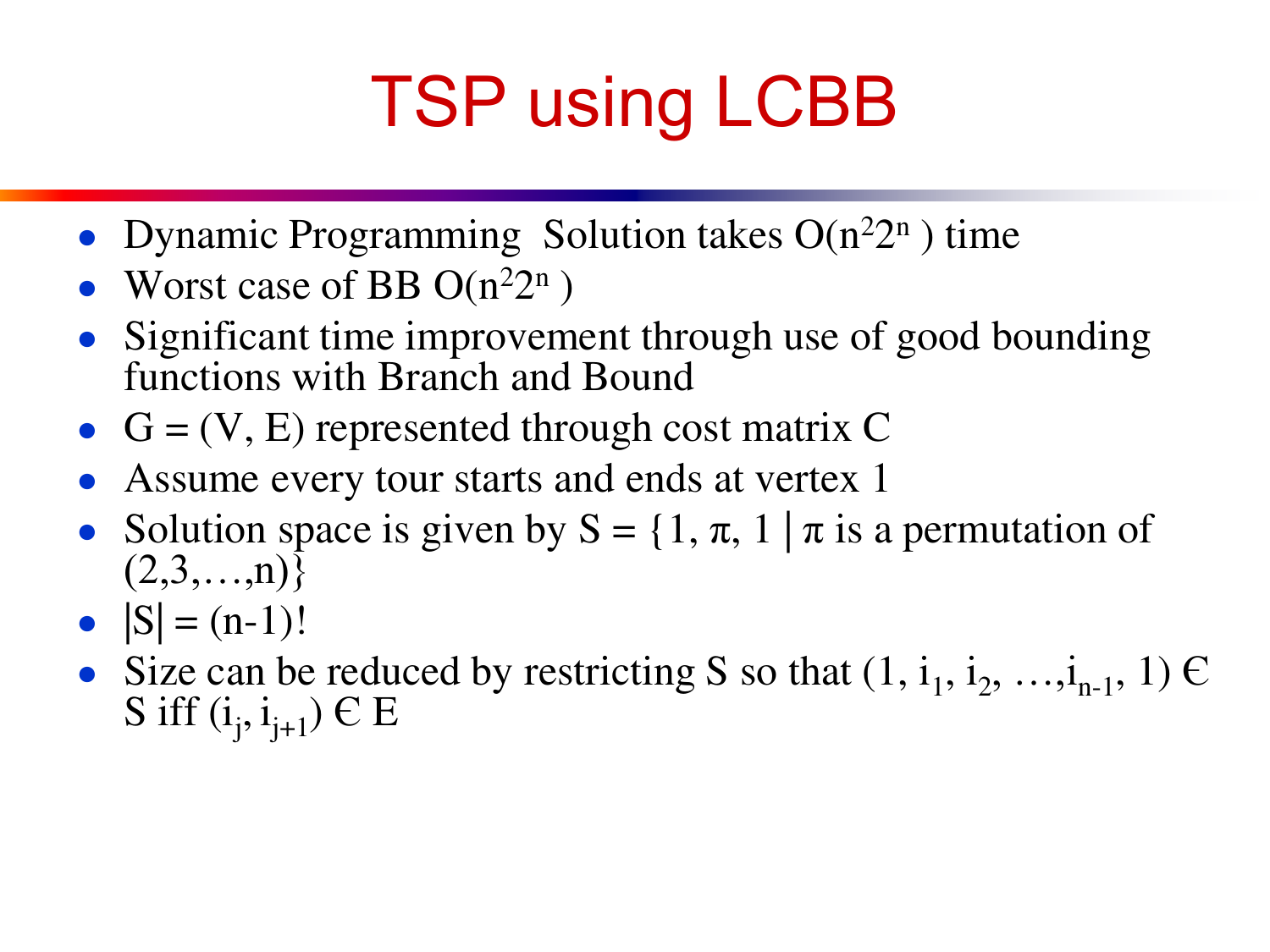## TSP using LCBB

length of tour defined by the path from

- $\bullet$  c(A) =  $\{$  the root to node A, if A is a leaf cost of min-cost in the subtree A, if A is not a leaf
- $\hat{c}(A)$  = length of path defined at node A
- $\hat{c}(r) \leq c(r) \leq u(r)$  for all nodes r
- Better ĉ(A) is obtained by reduced cost matrix corresponding to G
	- A row(column) is said to be reduced iff it contains at least one zero and all reaining entries are non-negative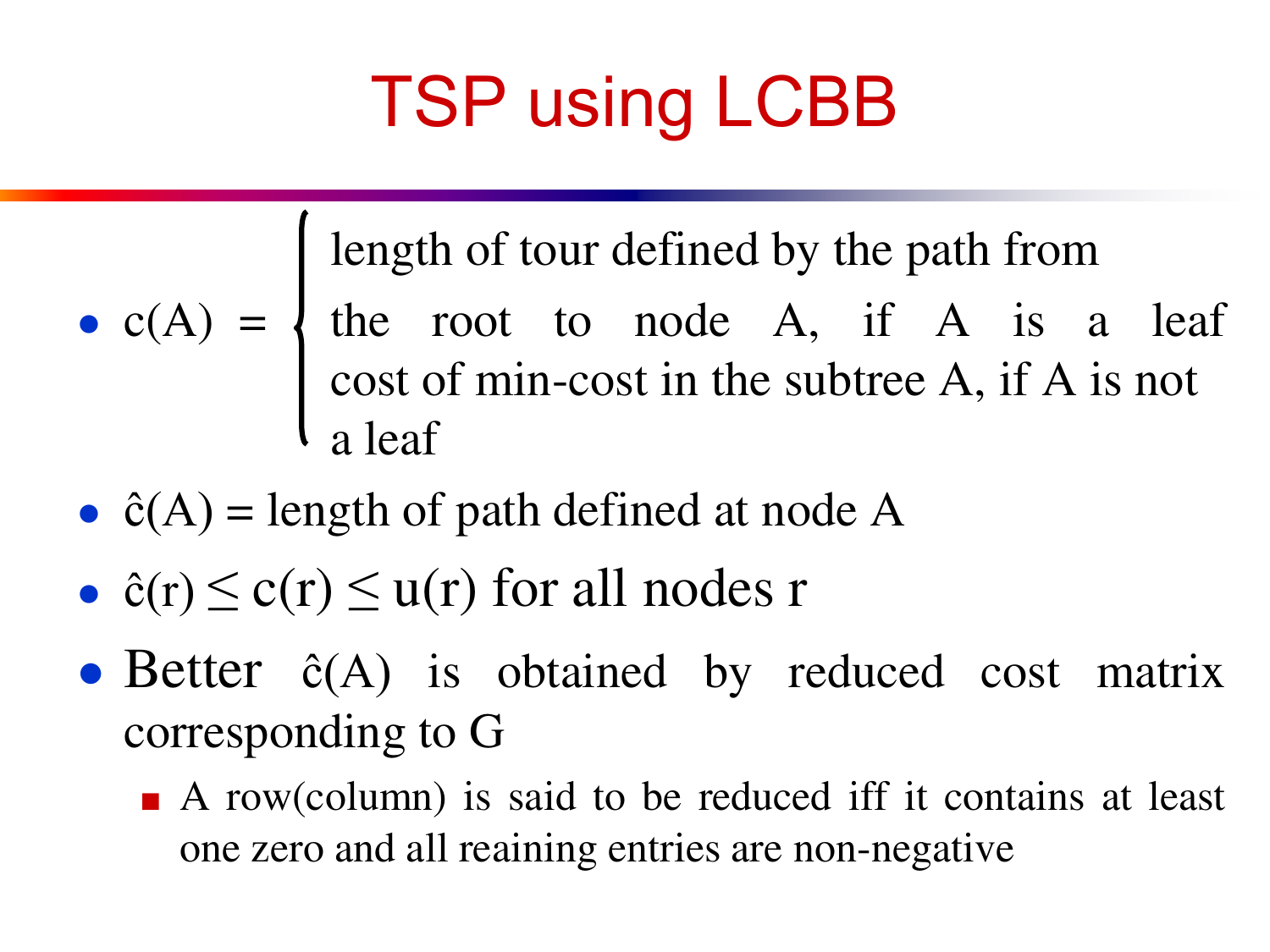#### Example

| $\infty$ | 20               | 30       | 10             | 11             |
|----------|------------------|----------|----------------|----------------|
| 15       | $\infty$         | 16       | 4              | $\overline{2}$ |
| 3        | 5                | $\infty$ | $\overline{2}$ | 4              |
| 19       | $6 \overline{)}$ | 18       | $\infty$       | 3              |
| 16       |                  | 7        | 16             |                |



*Cost Matrix Reduced Cost Matrix* 

- A minimum cost tour remains a minimum cost tour after this operation.
- The total cost subtracted is the lower bound on the min cost tour
- This value is used as  $\hat{c}$  (=25)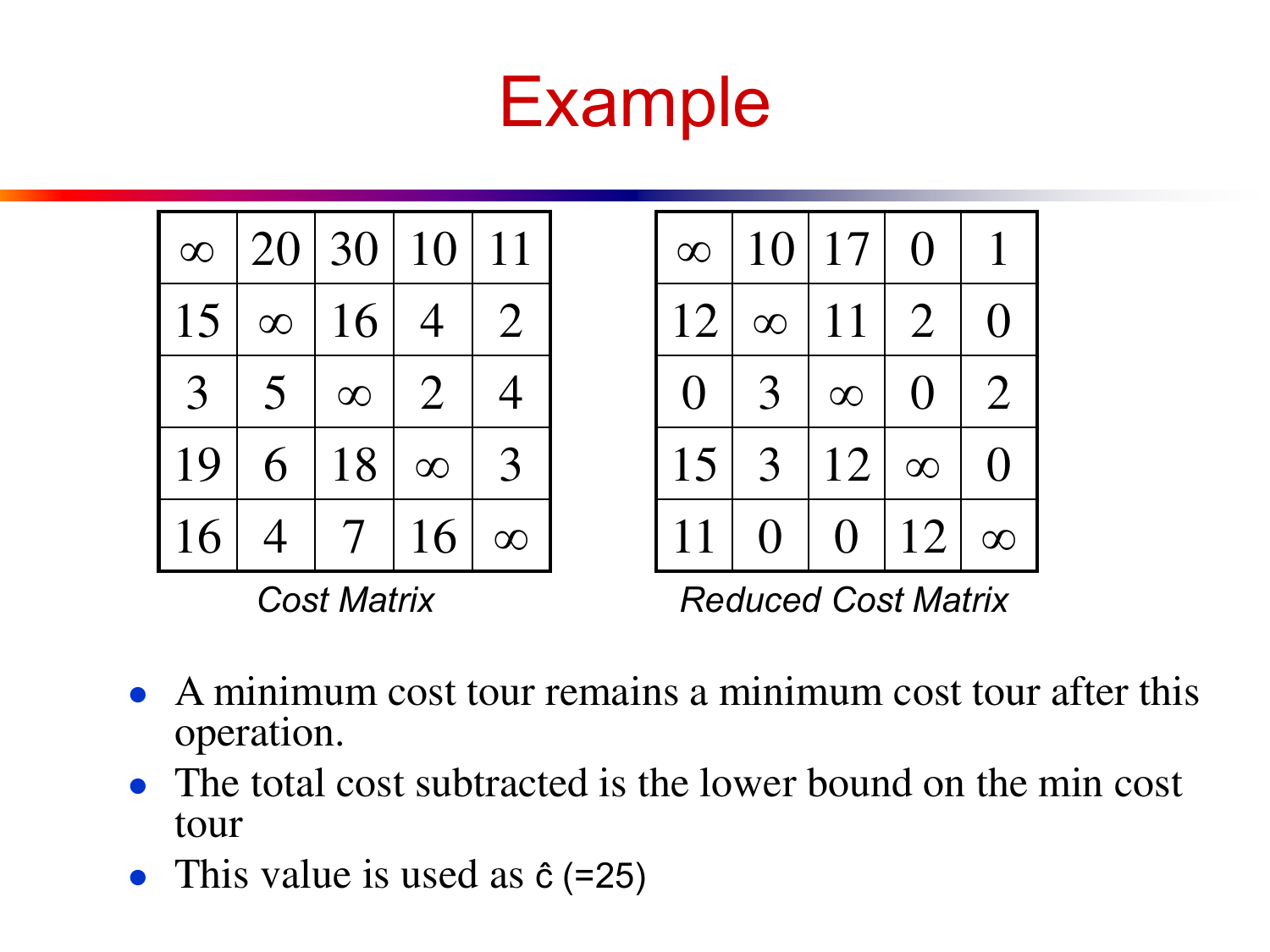# TSP using LCBB

- Associate a RCM with every node
- Let A be the RCM for node R  $&$  let S be a child of R such that tree edge  $(R, S)$  corresponds to including edge  $(i,j)$  in the tour.
- If S is not a leaf then RCM for S can be obtained as follows
	- 1. Change all entries in row i and column j to  $\infty$ . (Any edges leaving i or entering j are not used)
	- 2.  $A(j,1) = \infty$  (edge  $(j,1)$  cannot be used again)
	- 3. Reduce all rows and columns except those containing only  $\infty$ . B is the resultant matrix
- If r is the total amount subtracted in step 3, then  $\hat{c}(S) = \hat{c}(R) + A(i,j) + r$
- Initialize *upper* to  $\infty$ . Update upper after getting the first answer node. After that discard any nodes with ĉ > *upper*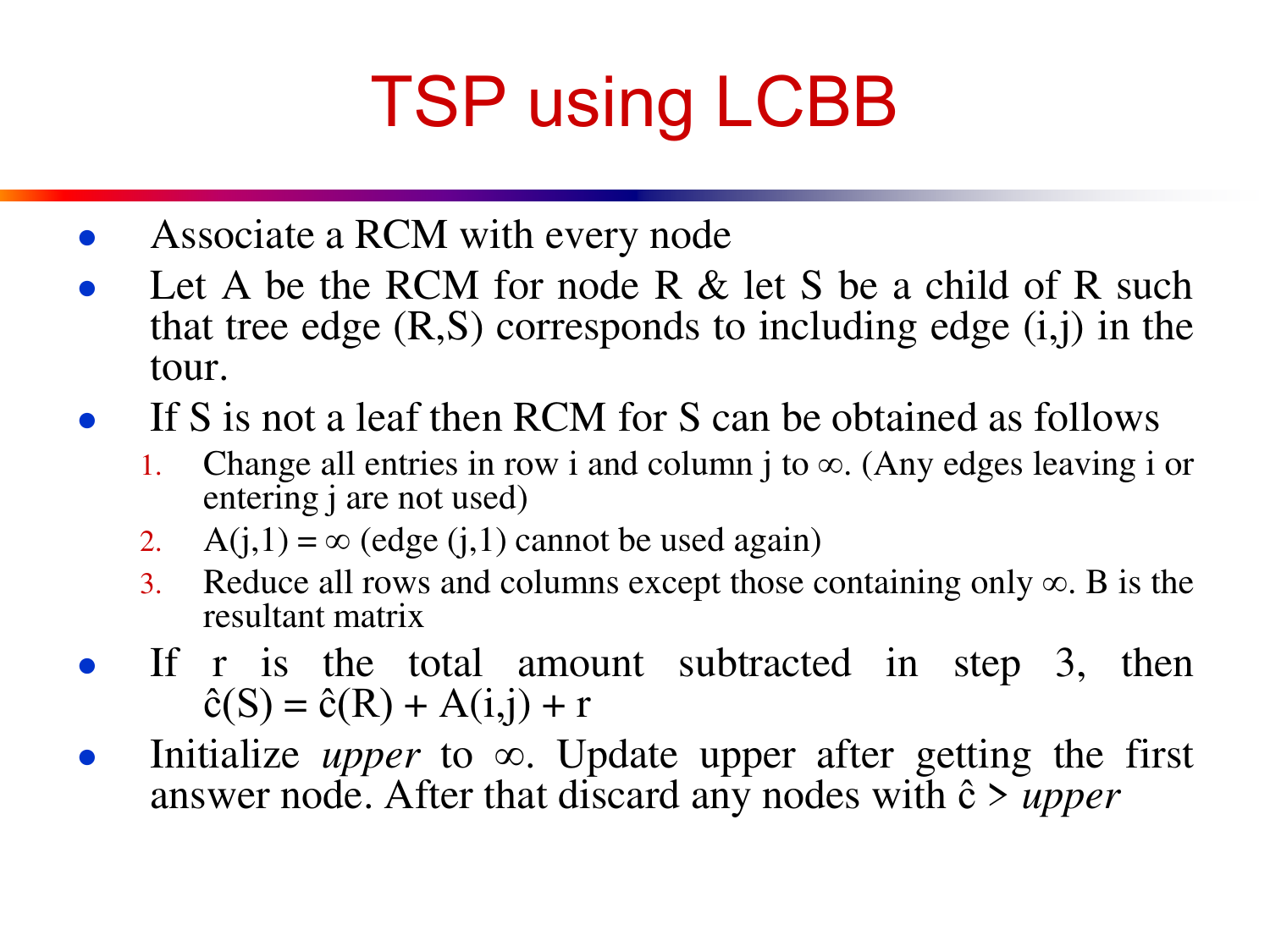*RCM for node 1* 

| $\infty$        | 10       | 17       | $\left(\;\right)$ |                   |
|-----------------|----------|----------|-------------------|-------------------|
| 12              | $\infty$ | 11       | $\overline{2}$    | $\left(\ \right)$ |
| $\left(\right)$ | 3        | $\infty$ | ( )               | $\overline{2}$    |
| 15              | 3        | 12       | $\infty$          | $\left(\right)$   |
| 11              | $\Box$   |          | 12                |                   |

*1 2 25*  $(1,2)$ *35*

| $\infty$         | $\infty$ | $\infty$ | $\infty$       | $\infty$       |
|------------------|----------|----------|----------------|----------------|
| $\infty$         | $\infty$ | 11       | $\overline{2}$ | ( )            |
| $\left( \right)$ | $\infty$ | $\infty$ | ( )            | $\overline{2}$ |
| 15               | $\infty$ | 12       | $\infty$       | ( )            |
| 11               | $\infty$ | $\Box$   | 12             |                |

$$
\hat{C}(2) = \hat{C}(1) + A(1,2) + r
$$
  
= 25 + 10 + 0 = 35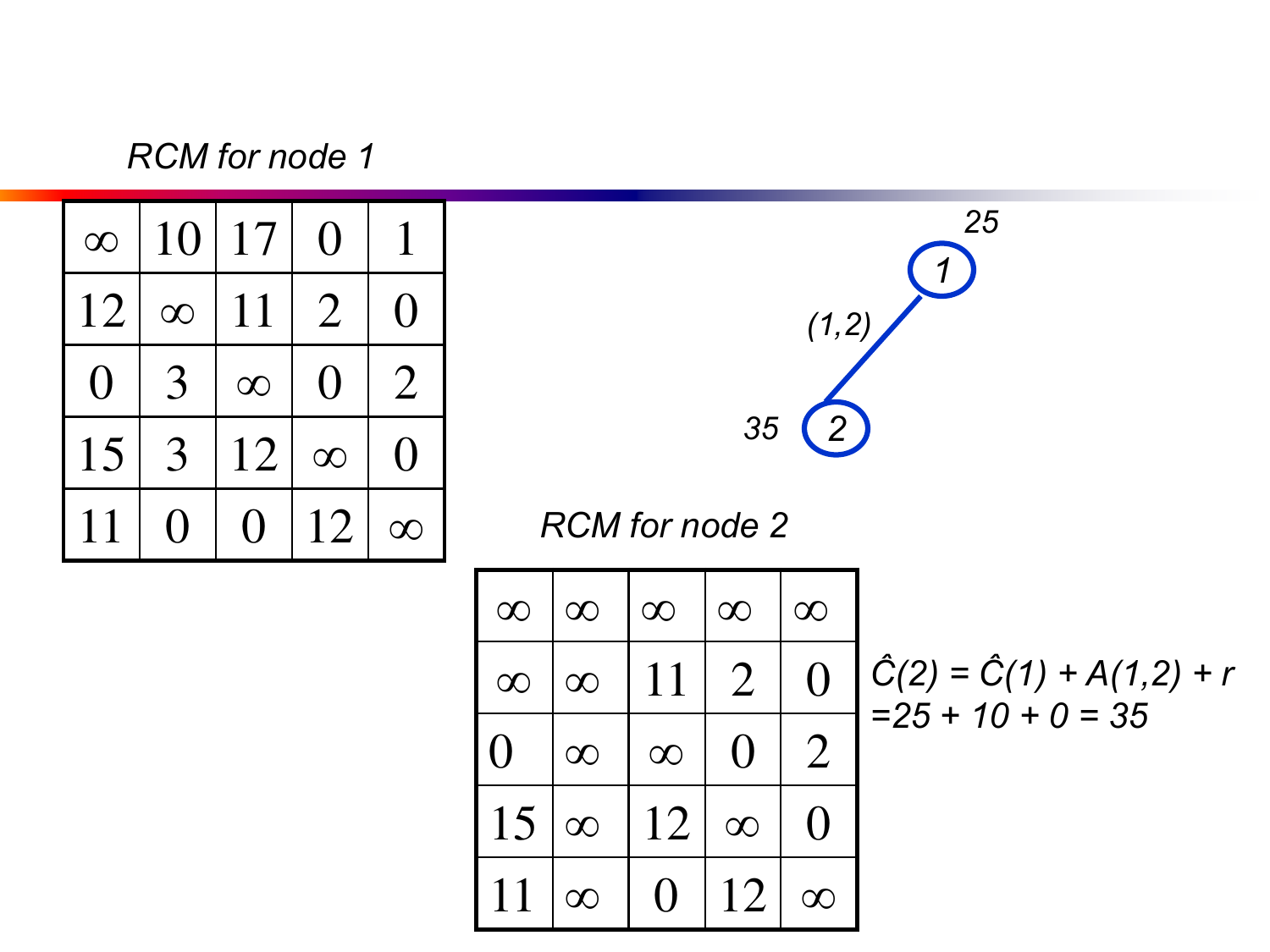*RCM for node 1* 

| $\infty$        | 10            | 17       | ( )            |                 |
|-----------------|---------------|----------|----------------|-----------------|
| 12              | $\infty$      | 11       | $\overline{2}$ | $\left(\right)$ |
| $\left(\right)$ | 3             | $\infty$ | ( )            | $\overline{2}$  |
| 15              | $\mathcal{R}$ | 12       | $\infty$       | $\Box$          |
| 11              |               |          | 12             |                 |



| $\infty$    | $\infty$ | $\infty$ | $\infty$       | $\infty$                                                  |
|-------------|----------|----------|----------------|-----------------------------------------------------------|
|             | $\infty$ | $\infty$ | $\overline{2}$ |                                                           |
| $\infty$    | 3        | $\infty$ | ( )            | $\mathcal{D}% _{M_{1},M_{2}}^{\alpha,\beta}(\varepsilon)$ |
| $\varDelta$ | 3        | $\infty$ | $\infty$       |                                                           |
|             |          | $\infty$ | 12             |                                                           |

$$
\hat{C}(3) = \hat{C}(1) + A(1,3) + r
$$
  
=25 + 17 + 11 = 53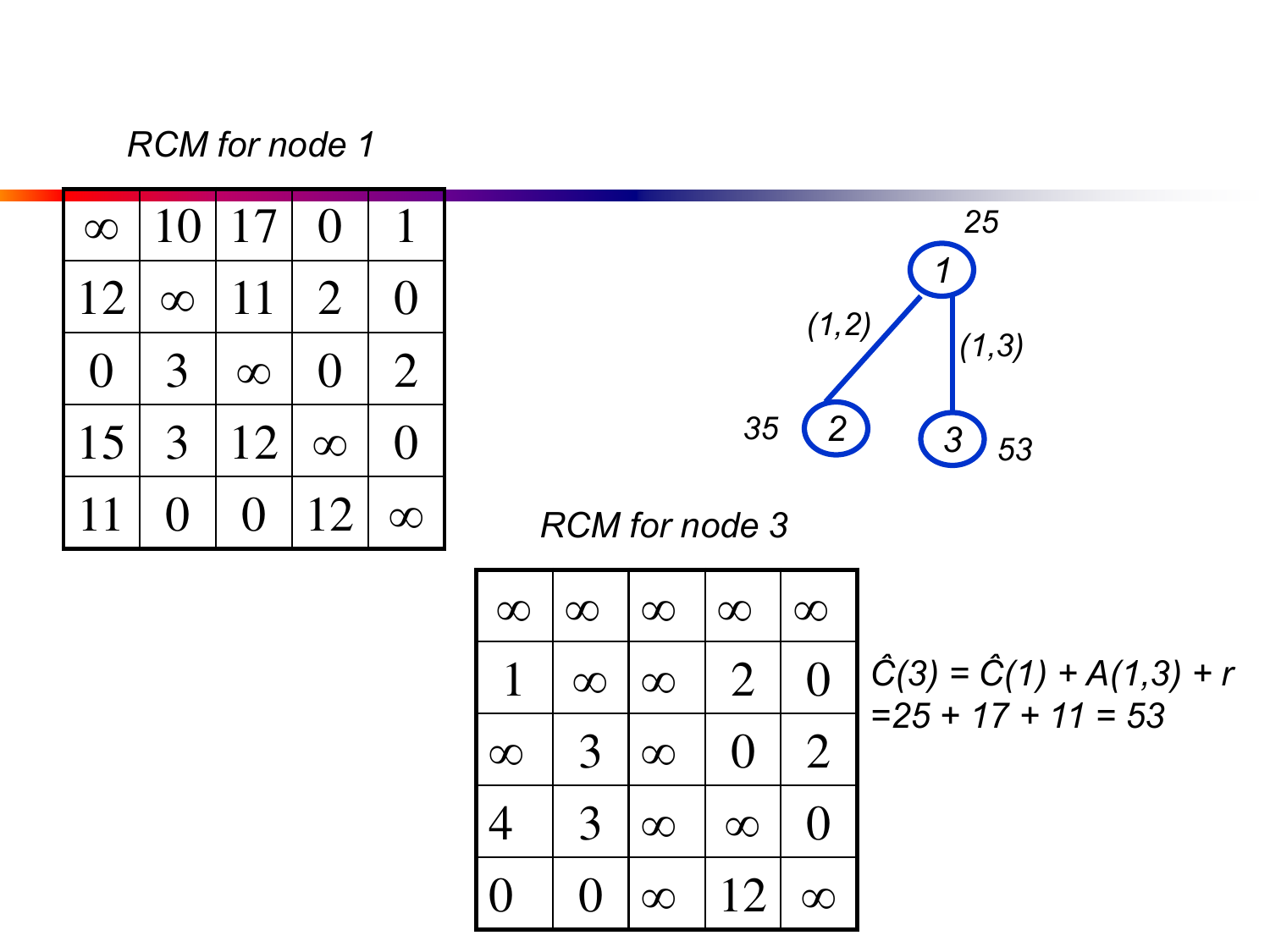*RCM for node 1* 

| $\infty$        | 10            | 17       | ( )            |                |
|-----------------|---------------|----------|----------------|----------------|
| 12              | $\infty$      | 11       | $\overline{2}$ | $\Box$         |
| $\left(\right)$ | 3             | $\infty$ | ( )            | $\overline{2}$ |
| 15              | $\mathcal{R}$ | 12       | $\infty$       | $\Box$         |
| 11              |               |          | 12             |                |



| $\infty$       | $\infty$ | $\infty$ | $\infty$ | $\infty$       |
|----------------|----------|----------|----------|----------------|
| 12             | $\infty$ | 11       | $\infty$ | 0              |
| U              | 3        | $\infty$ | $\infty$ | $\overline{2}$ |
| $\infty$       | 3        | 12       | $\infty$ | $\Box$         |
| 1 <sub>1</sub> |          | ( )      |          |                |

$$
\hat{C}(4) = \hat{C}(1) + A(1,4) + r
$$
  
= 25 + 0 + 0 = 25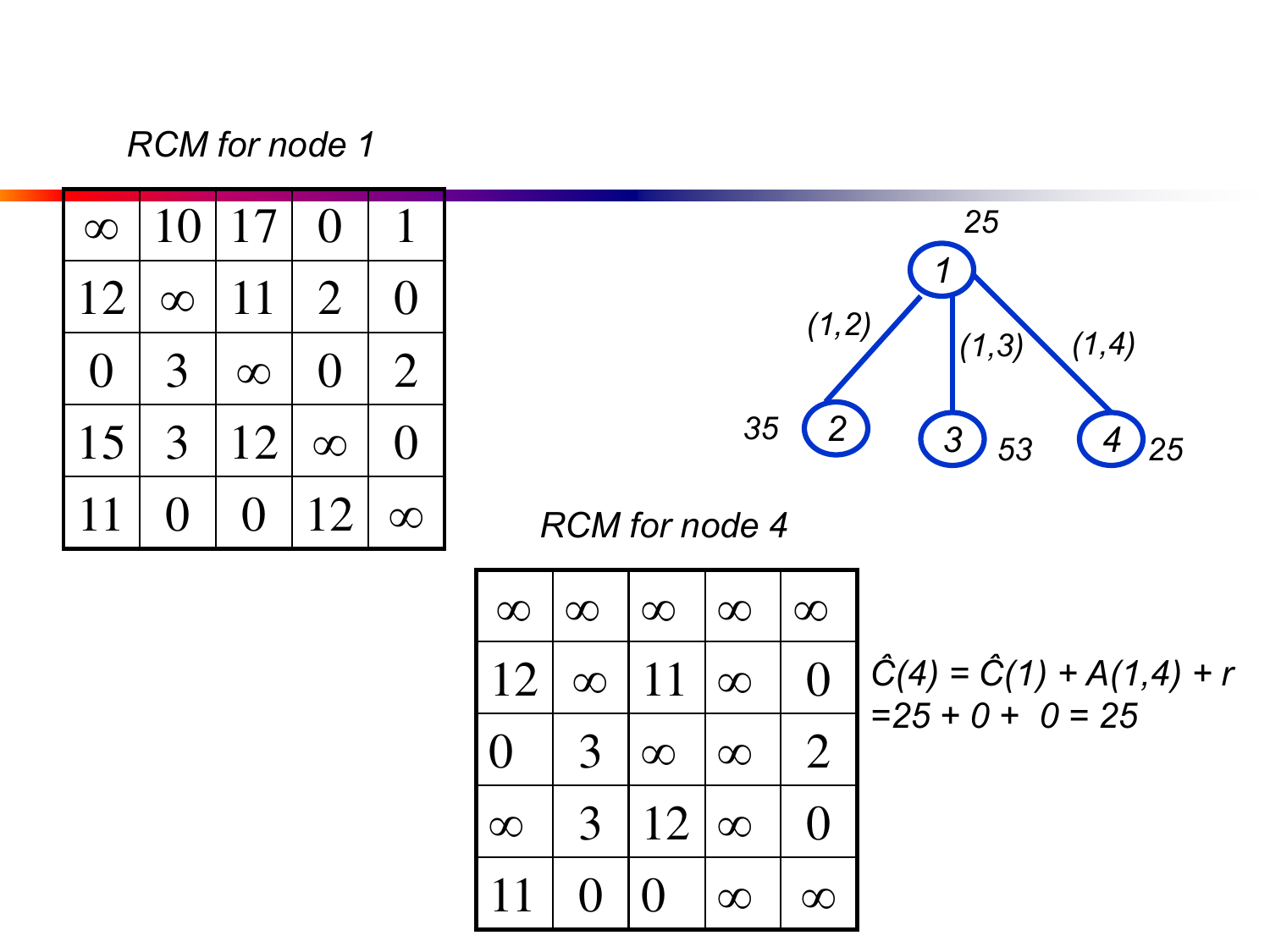#### *RCM for node 1*

| $\infty$ | 10            | 17       | ( )            |                |
|----------|---------------|----------|----------------|----------------|
| 12       | $\infty$      | 11       | $\overline{2}$ | $\Box$         |
| ( )      | 3             | $\infty$ | ( )            | $\overline{2}$ |
| 15       | $\mathcal{R}$ | 12       | $\infty$       | $\Box$         |
| 11       |               |          | 12             |                |



| $\infty$        | $\infty$ | $\infty$ | $\infty$        | $\infty$ |
|-----------------|----------|----------|-----------------|----------|
| 10              | $\infty$ | 9        | O               | $\infty$ |
| $\left(\right)$ | 3        | $\infty$ | $\left(\right)$ | $\infty$ |
| 12              | ( )      | 9        | $\infty$        | $\infty$ |
|                 |          |          | 12              |          |

$$
\hat{C}(5) = \hat{C}(1) + A(1,5) + r
$$
  
= 25 + 1 + 5 = 31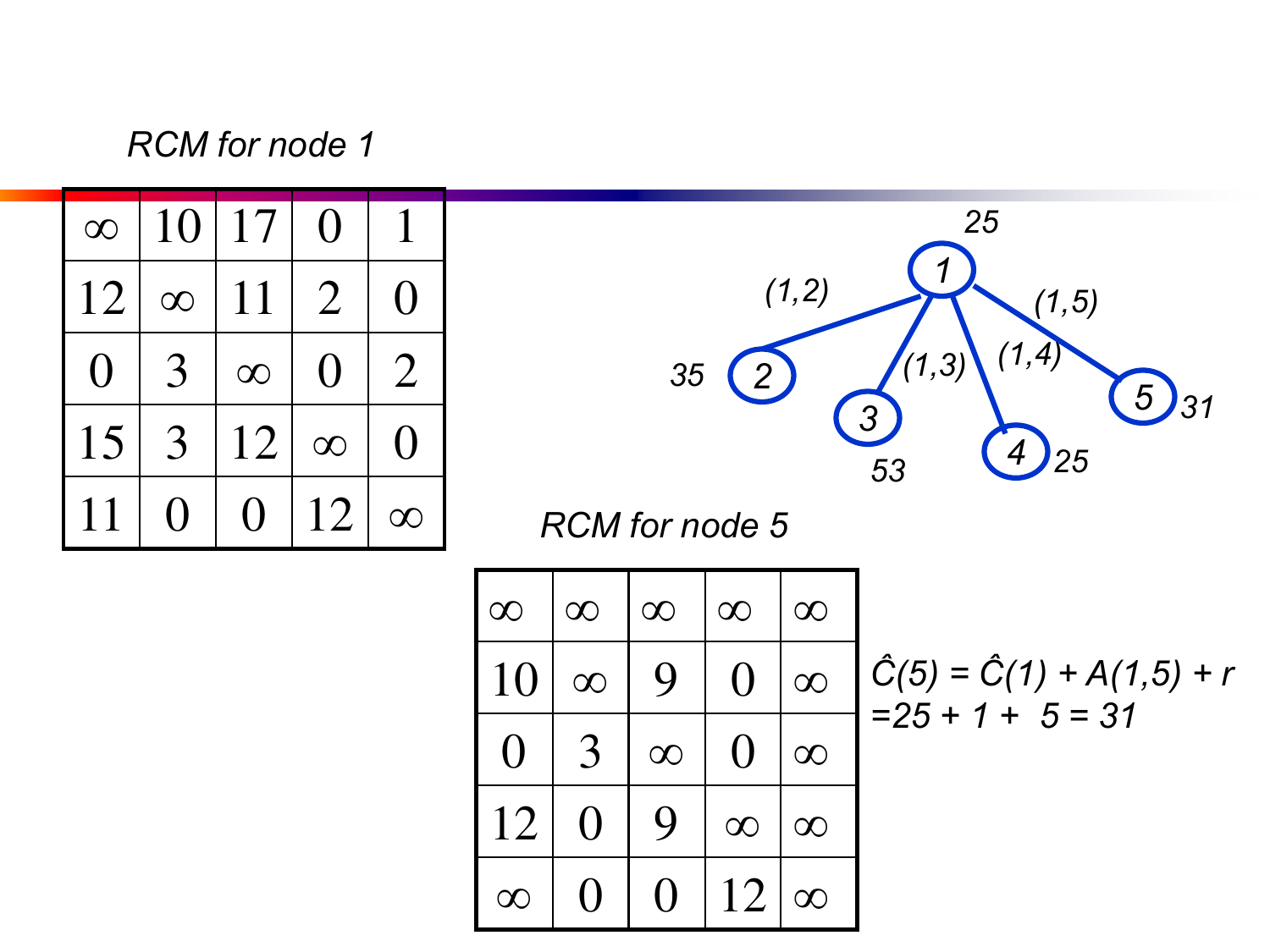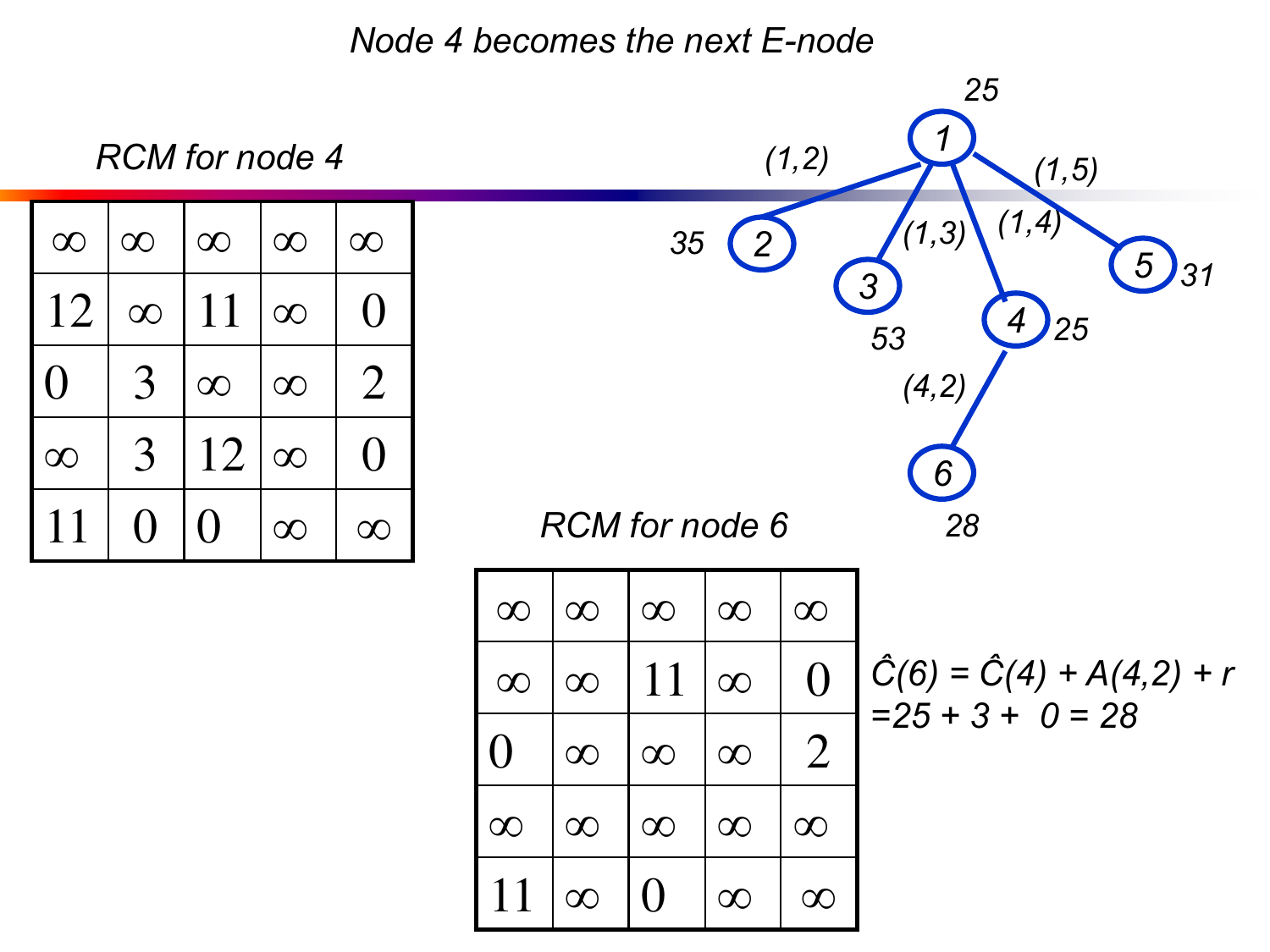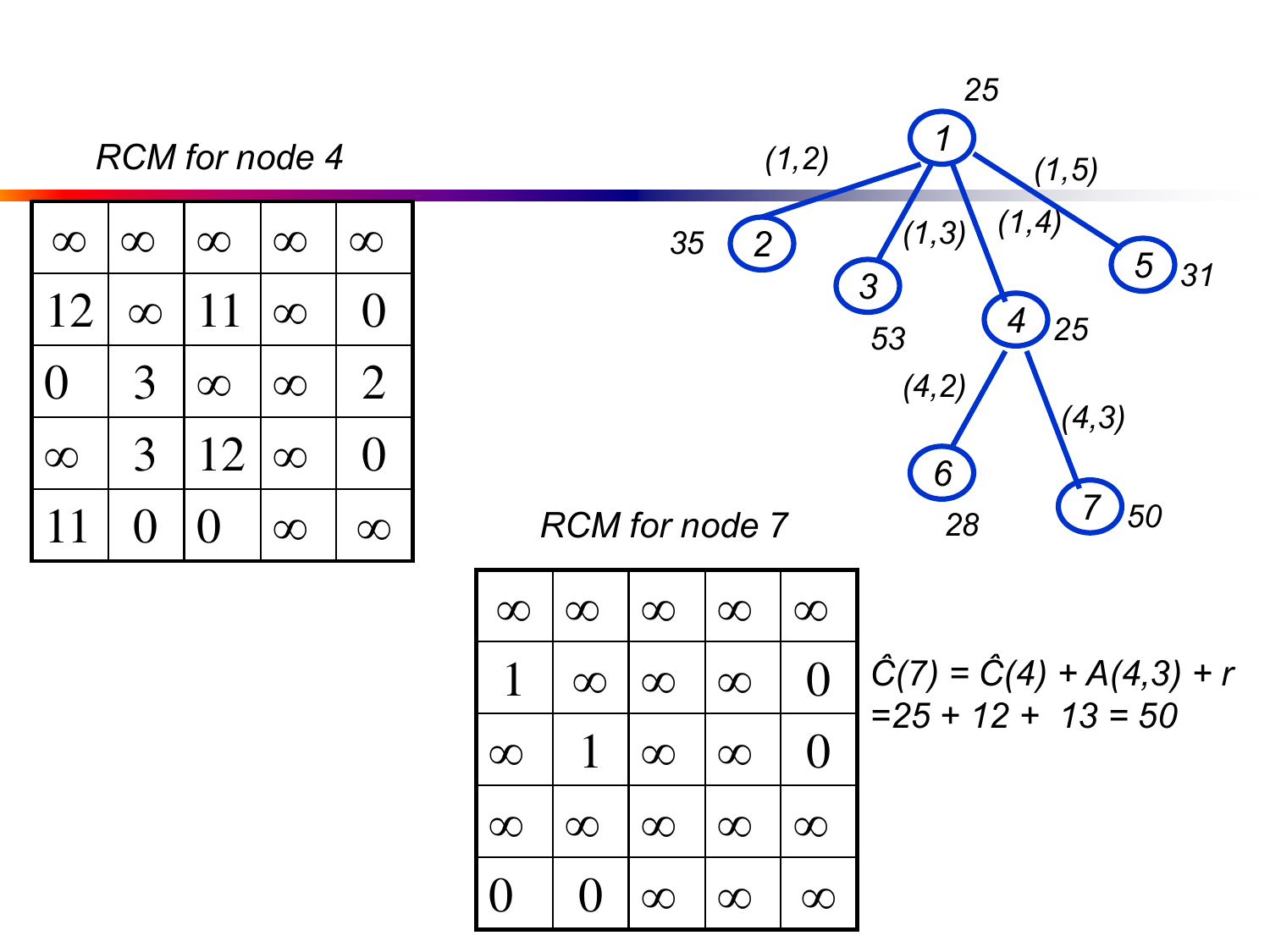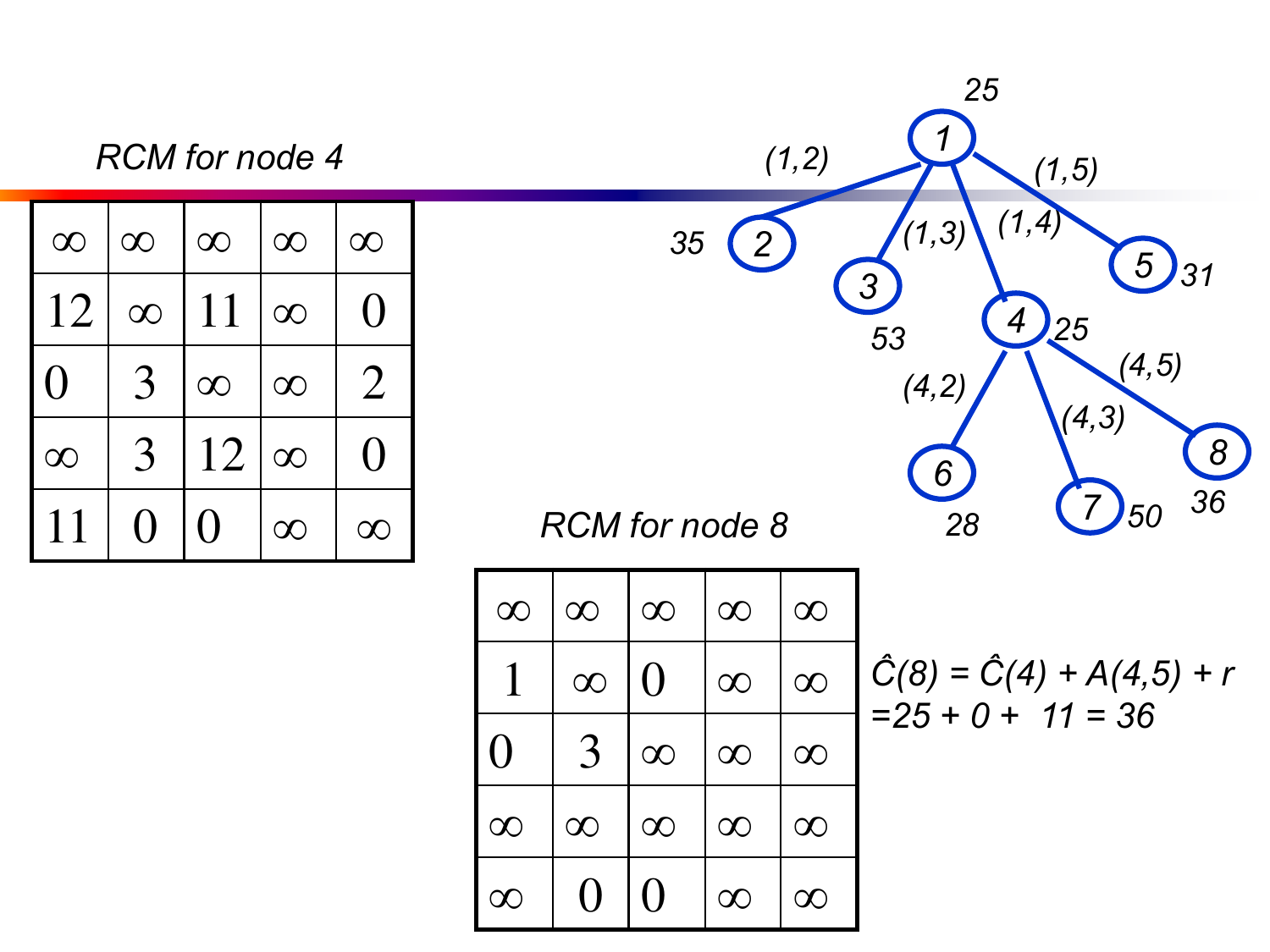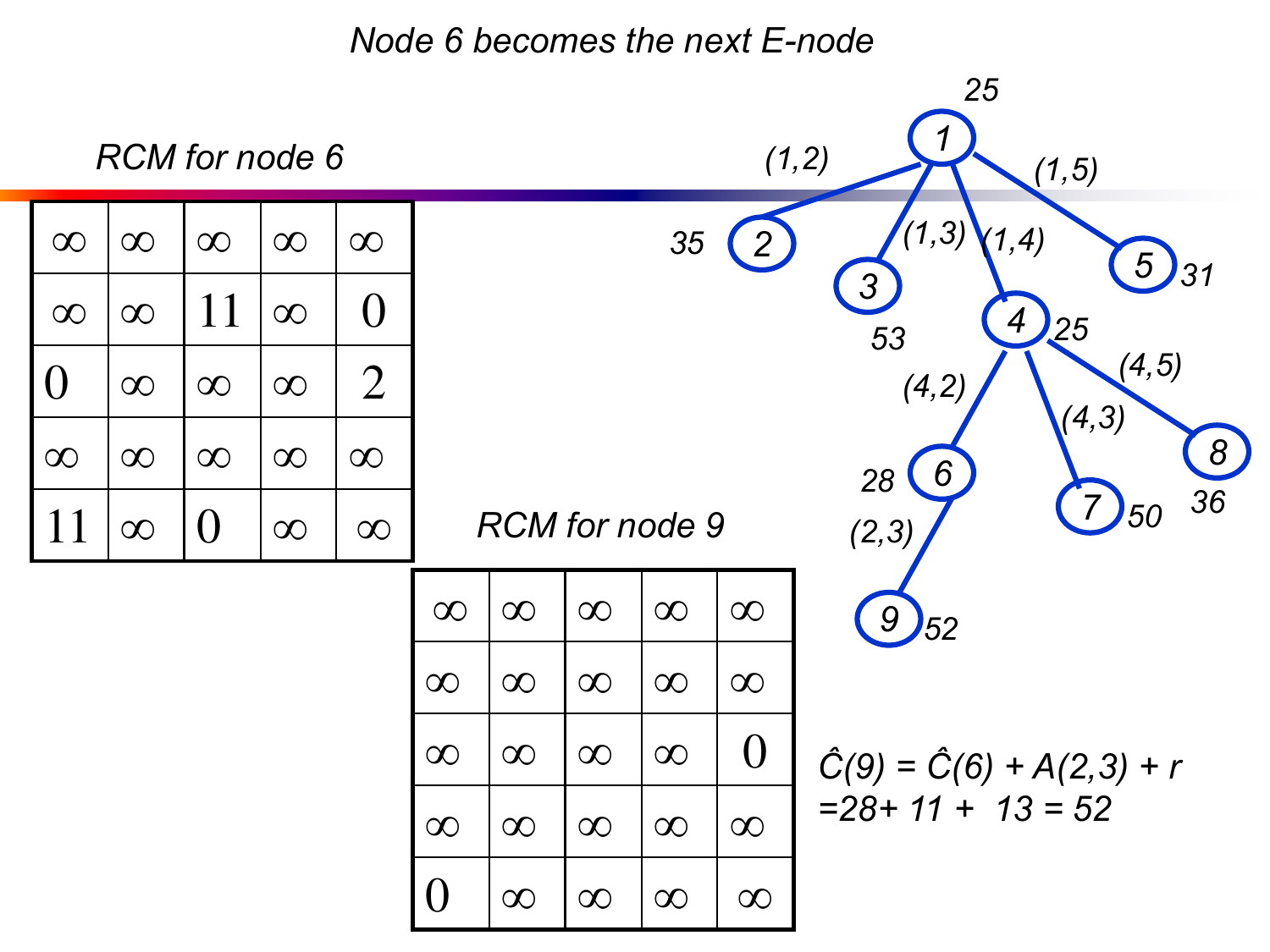